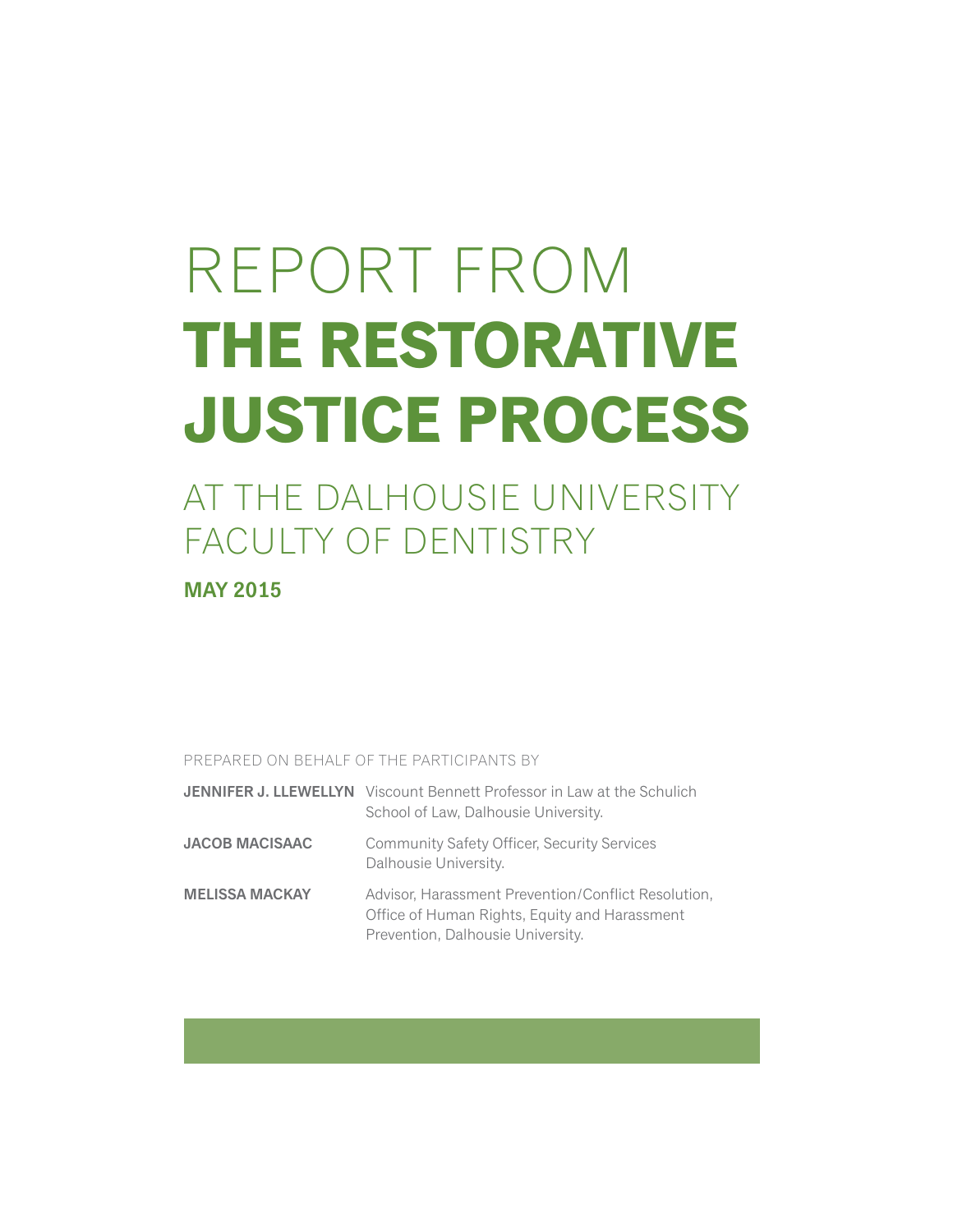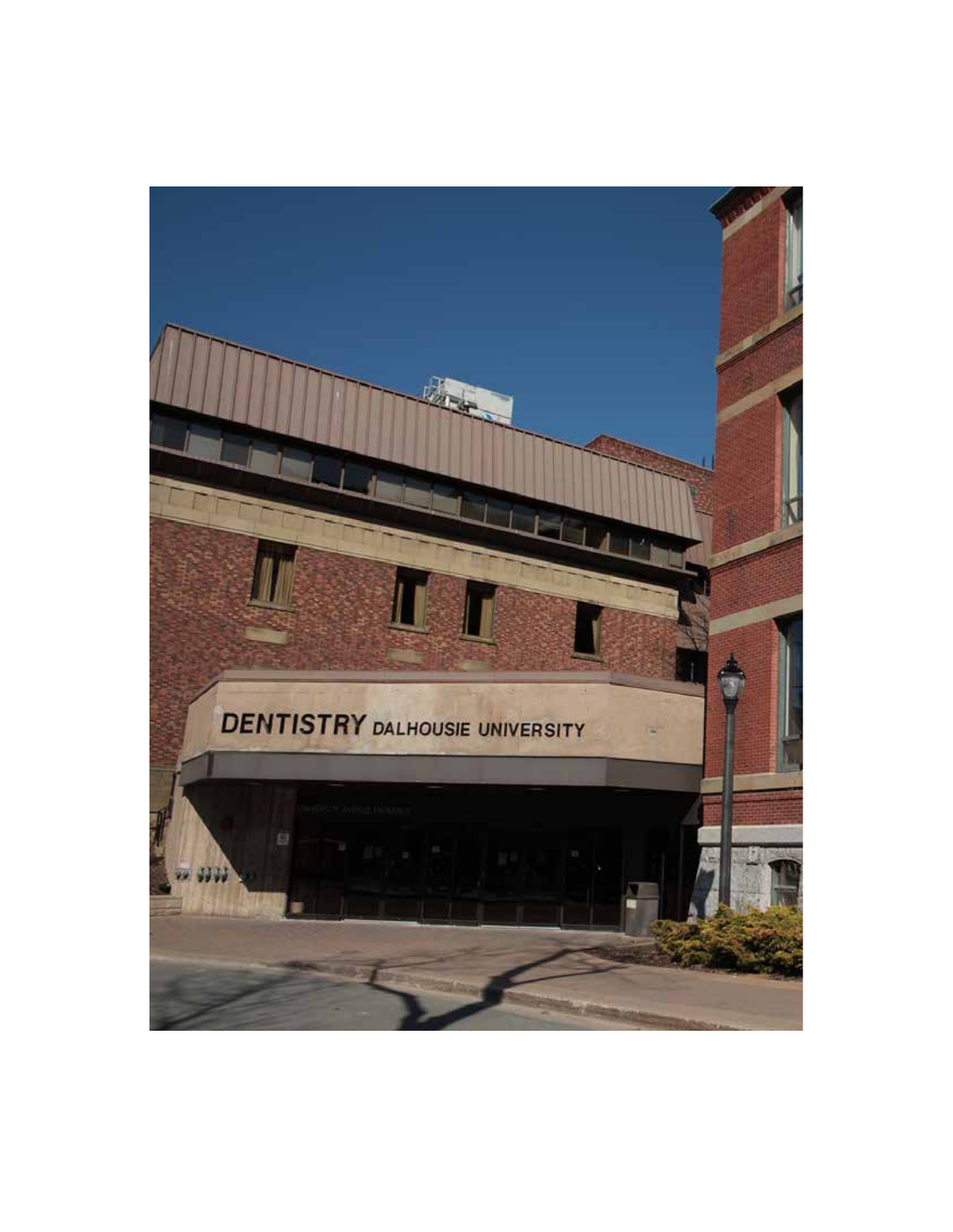at the Dalhousie University Faculty of Dentistry May 2015

#### **Table of ContentS**

| <b>EXECUTIVE SUMMARY</b>                                           |    |
|--------------------------------------------------------------------|----|
| 1. INTRODUCTION                                                    | 4  |
| 2. PARTICIPANTS' STATEMENT                                         | 8  |
| 3. THE RESTORATIVE JUSTICE PROCESS AT DALHOUSIE UNIVERSITY         | 17 |
| Background and Role                                                | 17 |
| Detailed Process Chronology                                        | 19 |
| Scope and Nature of Restorative Justice Process                    | 31 |
| 4. RESTORATIVE JUSTICE PROCESS ELEMENTS AND ACTIVITIES             | 35 |
| 5. KEY FINDINGS FROM RESTORATIVE JUSTICE PROCESS                   | 39 |
| Findings Regarding the "DDS2015 Gentleman's" Facebook Group        | 42 |
| Findings Regarding Culture and Climate at the Faculty of Dentistry | 46 |
| 6. WAYS FORWARD: IDEAS AND COMMITMENTS                             | 57 |
| <b>APPENDICES AND NOTES</b>                                        |    |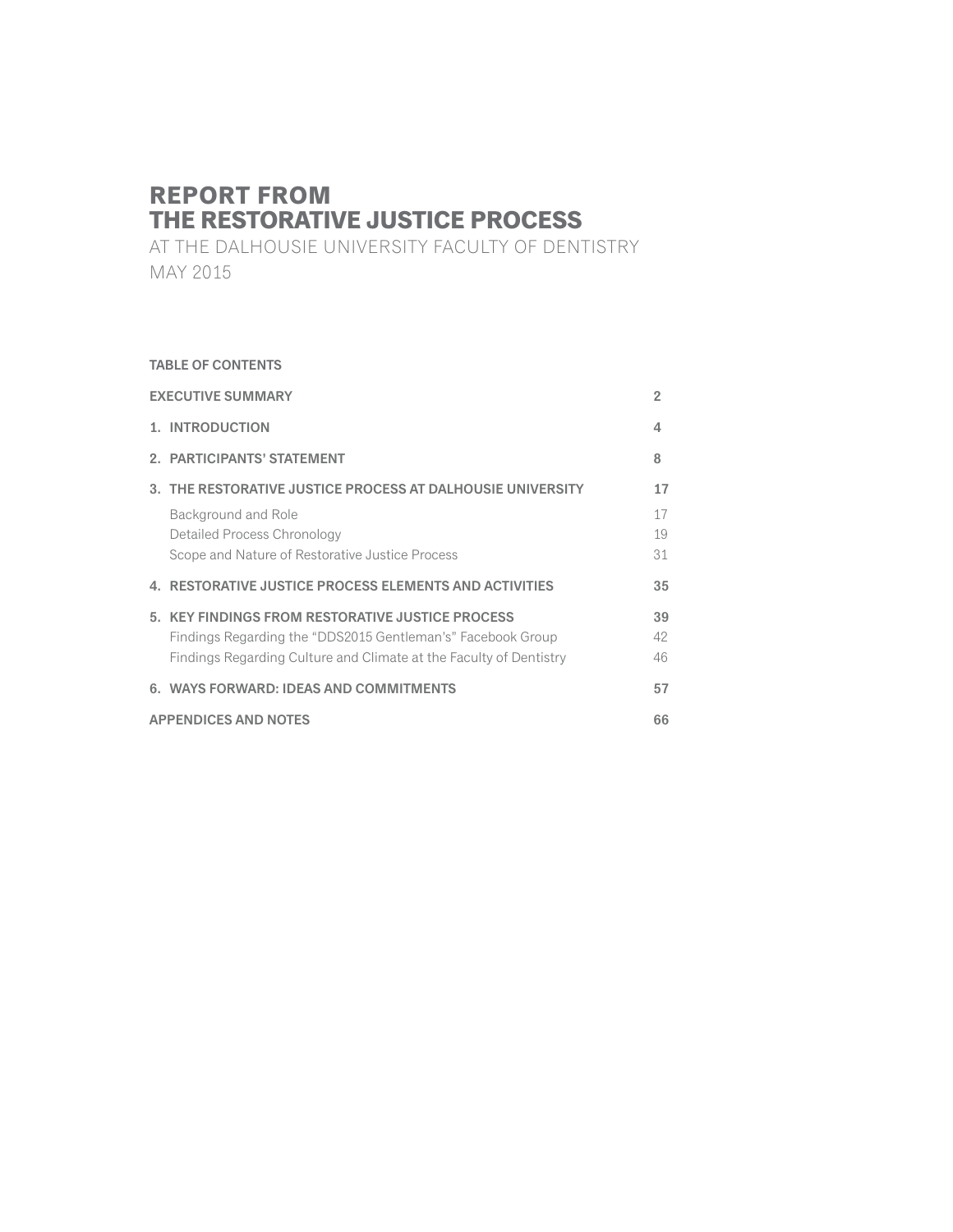# <span id="page-3-0"></span>Executive Summary

In December 2014, female students in Dalhousie University's Faculty of Dentistry filed complaints under the University's Sexual Harassment Policy after they became aware some of their male colleagues had posted offensive material about them in a private Facebook group. The select materials revealed from the Facebook group reflected misogynistic, sexist and homophobic attitudes. At the complainants' request, the University began a restorative justice process to investigate the matter, address the harms it caused and examine the climate and culture within the Faculty that may have influenced the offensive nature of the Facebook group's content. Twenty-nine students from the class of DDS2015 (out of 38 in the core four-year program) participated in the restorative justice process. This included 12 of the 13 men identified as members of the Facebook group when the offensive material was discovered. Fourteen women and three other men from the DDS2015 class also participated in the process over the last five months.

This report gives an account of the restorative justice process, including:

- 6 Statements from all participants in the process, including male and female students, the Faculty of Dentistry, the University, the Nova Scotia Dental Association and members of the community.
- 6 A timeline of the restorative process, highlighting actions and outcomes from December 2014 to May 2015.
- $\bullet$  An account of the investigation into the Facebook group and the actions of its members, including the investigation's interaction with the Academic Standards Class Committee with respect to issues of professionalism and patient safety.
- An examination of the climate and culture at the Faculty of Dentistry.
- $\bullet$  Ideas and commitments that have emerged from the restorative iustice process aimed at creating a safer, healthier and more inclusive environment for all students and faculty.

The restorative process found that the men's Facebook group began as a bonding activity but became a place to vent frustrations, often in unhealthy and at times extremely offensive ways. Members sought to "one up" each other in ways that were frequently crude in nature and aimed at shock value. While the offensive content in the Facebook group is inexcusable, the restorative process revealed that similar attitudes and behaviours existed within the competitive climate of the Faculty of Dentistry. In extensive interviews, workshops and group sessions with students,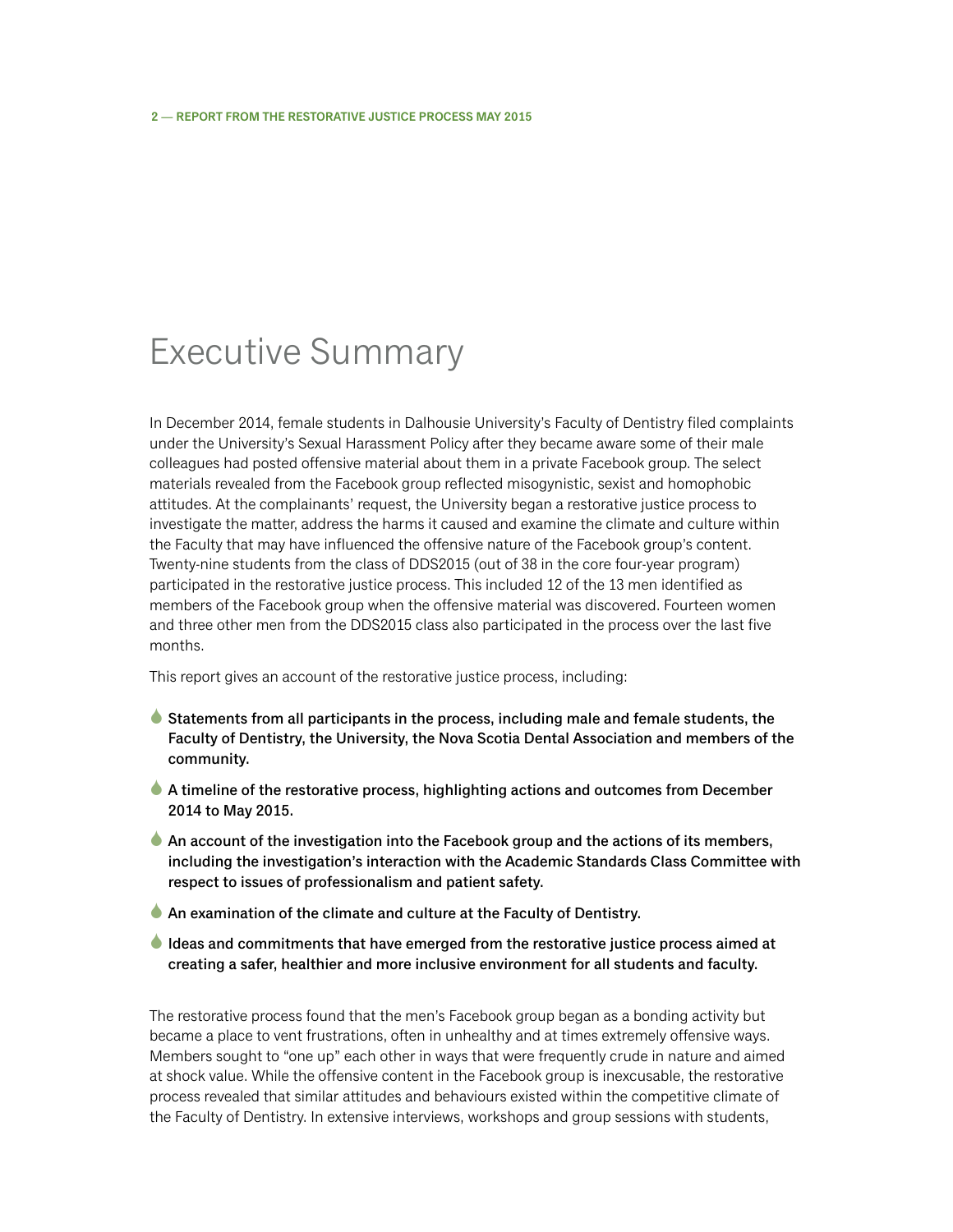faculty and staff, process participants described a culture in which standards for professionalism were inconsistently applied; rumours of favouritism and inappropriate relationships circulated; sexist, mysoginistic, racist and/or homophobic behaviours were at times perceived to be inadequately dealt with; and mechanisms for addressing these issues were poorly communicated and sometimes frustrating to pursue.

This culture and climate in no way excuses the actions of the Facebook group, nor is such behaviour by any means unique to the Faculty of Dentistry or Dalhousie University. The men involved have accepted responsibility for their actions, undergone extensive learning and committed to hold themselves to higher standards in the future, as will be outlined in this report. Through the restorative process they have each met the requirements of the Academic Standards Class Committee with respect to professionalism.

Process participants together have outlined five key areas that have a significant impact on climate and culture and require attention in order to create a healthier culture at the Faculty of Dentistry:

- i. **Community Building** finding better and more supportive ways to build connections between and among students, faculty and staff
- ii. **Inclusion and Equality** supporting diversity and confronting accepted divisions along lines of gender, race, culture and religion
- iii. **Professionalism and Ethics**  adapting a more integrated and principle-based approach to both personal and professional integrity with respect to patient care and safety
- iv. **Curriculum and Program Structure** addressing factors within the program and clinic structure that contribute to a competitive and stressful environment
- v. **Reporting Processes and Conflict Resolution** improving communication and transparency in order to create safer spaces to address and resolve issues

The student participants in restorative justice hosted a *Day of Learning* toward the end of the process in order to share their experiences and learning in connection with these five themes. The event actively engaged more than 80 stakeholders from the various parties involved in the restorative process in dialogue about the ways forward to support a more inclusive and respectful culture and climate in the Faculty of Dentistry, the University, and the profession. This report will share the ideas and commitments developed within the process to achieve this goal.

This report also addresses the challenges that participants and facilitators faced in working together in a restorative process. These challenges included significant pressures from individuals and groups both outside and within the university community who advocated for a more punitive approach without an informed understanding of what the restorative process entailed. Both male and female members of the dentistry class reported increased stress due to public debate that was at times aggressive, intrusive and erroneous. Female participants ultimately felt compelled to ask the Dalhousie Student Union, among others, to stop speaking *for* them without ever speaking *to* them, while male participants received threats of harm to them and their families via social media. The overwhelming public scrutiny and attempts to influence the process compounded the harms to those most affected, including the women who filed the original complaint.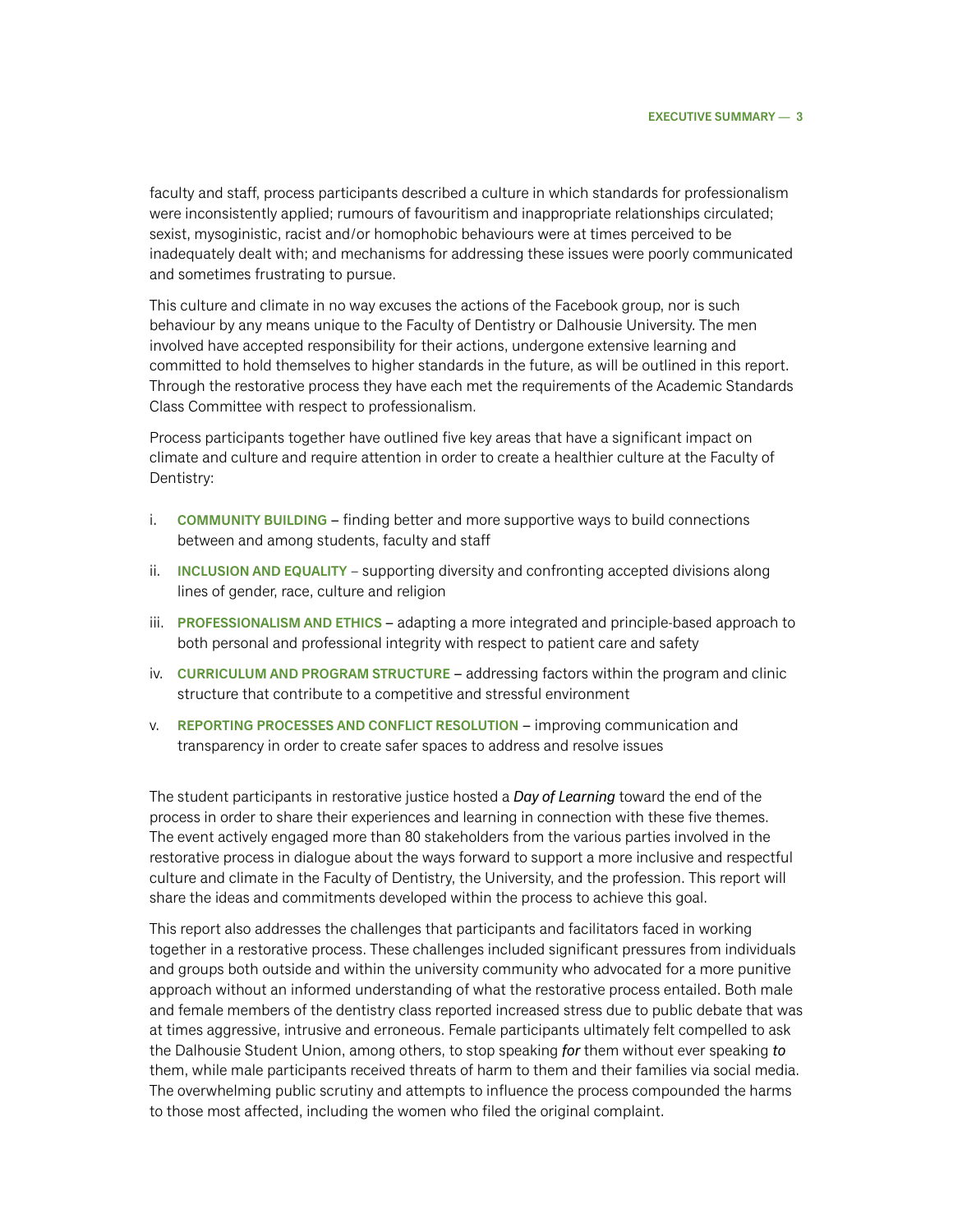# <span id="page-5-0"></span>1. Introduction

On December 16, 2014 four female fourth-year students in the Faculty of Dentistry at Dalhousie University filed complaints under the University's Sexual Harassment Policy. Their complaint related to offensive materials about them posted on a private Facebook group site (the "Gentleman's Club" Facebook group) by male members of their class, and how the climate and culture at the Faculty of Dentistry was reflected in, and perpetuated by, the posts.

The complainants chose to proceed with their complaints through a restorative justice process option available under Dalhousie University's Sexual Harassment Policy. A preliminary investigation revealed 13 men were members of the Facebook group at the time the posts were discovered. All 13 men initially agreed voluntarily to participate in the restorative justice process selected by the complainants in order to investigate and try to resolve the matter. Ultimately, 12 of the 13 Facebook members followed through on their initial agreement and participated in the restorative justice process. The Faculty of Dentistry and the University also agreed to participate fully in the restorative justice process with respect to the climate and culture element of the complaint.

The Faculty of Dentistry subsequently suspended the men involved from clinic to assure public safety pending further investigation. It also segregated the men from attending classes with their other classmates. The Faculty referred members of the Facebook group to the Academic Standards Class Committee (ASCC) to have the matter addressed as unprofessional conduct. The ASCC agreed to defer its final determination of the matter for the 12 men participating in restorative justice to allow them to remediate their behavior to meet the required standards for professionalism through that process. The restorative justice process reported throughout on their progress and outcomes to the ASCC.

The restorative process ran for almost five months, concluding on May 6, 2015. The sexual harassment complaints were dealt with to the satisfaction of the participants, and the ASCC concluded that the 12 former Facebook group members had successfully remediated their behavior and met the professionalism standard required for graduation from the Faculty.

Typically, details and outcomes of complaints and disciplinary processes within the University, particularly with respect to sexual harassment claims, are not made public in order to protect the privacy interests of those involved. Given that the complaint in this case concerned, in part, wider issues of culture and climate within the Faculty and the University that are of significant public concern, the facilitators and participants have agreed to provide this public report in the hope that what was learned within the restorative process will contribute to broader understanding and change. This situation garnered an exceptional amount of public and media attention. The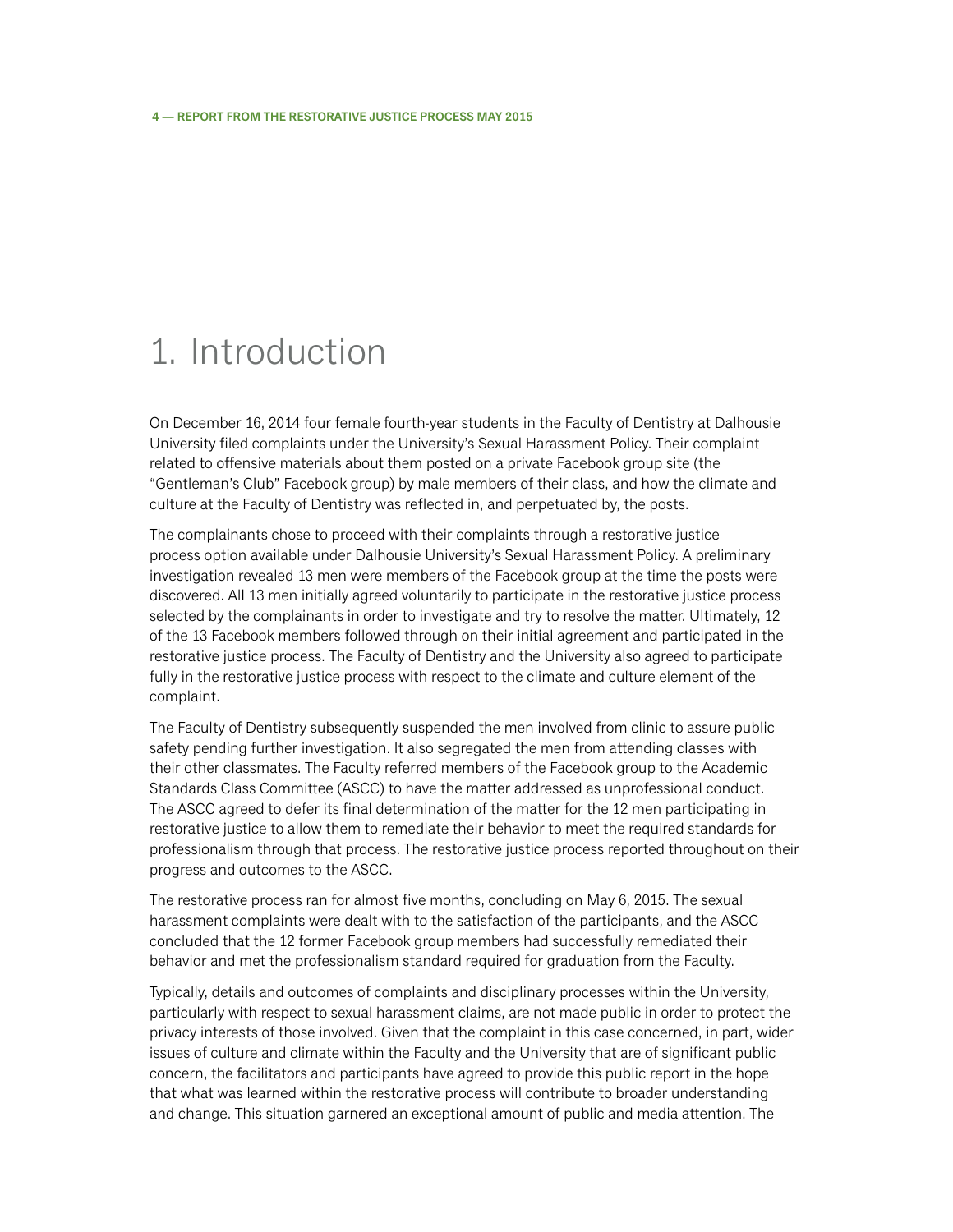coverage and commentary throughout has been fueled by speculation and conjecture about the situation and circumstances of the events at the Faculty of Dentistry and the University's response. The public reaction was compounded by misinformation and misunderstandings about restorative justice as well. The tenor and scope of the public and media response amplified, extended and increased the harmful effects of the Facebook incident.

In electing to participate in a restorative justice process, the participants committed to actively contribute to an investigation of what happened regarding the "Gentlemen's Club" Facebook group and of the context and circumstances in which it came to exist. Participants focused on understanding what happened and why in order to address the harms caused, and determine what changes are necessary in the future to prevent similar harms and to improve the culture and climate in the Faculty and University. This restorative justice process could not, of course, offer final or comprehensive solutions to these issues. No single process could. It did, however, discover important facts and insights about the current situation and ways to address it going forward. It also modeled ways in which the ongoing work of building respectful and inclusive relationships, as the foundation for a healthier culture and climate, may be approached. The restorative justice process was conducted largely in private but engaged a broad range of participants and stakeholders within it. The private nature of the process allowed space that was safe and conducive to open and honest engagement by all.

While the process was private in terms of who was invited to take part, it was not a secret process. The knowledge and insights gained within the process were always intended for all participants to be able to use and share in their efforts to address the situation and improve things for the future. In keeping with the goal of supporting positive change, the participants felt it was important to provide this report on their process to the wider community to share what they have learned in the hope it may be of benefit to building safer and more inclusive communities in the future.

From the start, the women who came forward with their complaints under the Sexual Harassment Policy indicated clearly that they wanted to ensure that what happened would matter - that it would make a difference not only for their male class members involved but also for the Faculty, University, the dental profession and the wider community. They wanted a process that would support learning from the past in order to ensure a better future. They wanted a process that was fundamentally about education – in which learning would provide a basis for future action. All of the participants share the hope that their efforts, experience and learning within the restorative justice process over the past five months will contribute to broader change. Together with the process facilitators, they offer this report to explain the restorative justice process they have been part of, provide accurate information about the Facebook group and surrounding events, and share what they have learned about the culture and climate at the Faculty of Dentistry and ways to improve it.

This report is also important in providing an account of the restorative approach Dalhousie undertook in this case. An expert in this field at another Canadian university called this process a "game changer."1 The approach has received significant attention from universities internationally and experts seeking to address culture and climate on campuses that tolerate or perpetuate sexism, misogyny, homophobia and other harmful forms of discrimination. This report will serve, hopefully, as a helpful resource or source of information for others with similar experiences and situations. It is important, however, to acknowledge up front, as will be evident throughout the report, that this was not a typical restorative justice process because, in many ways, it was not a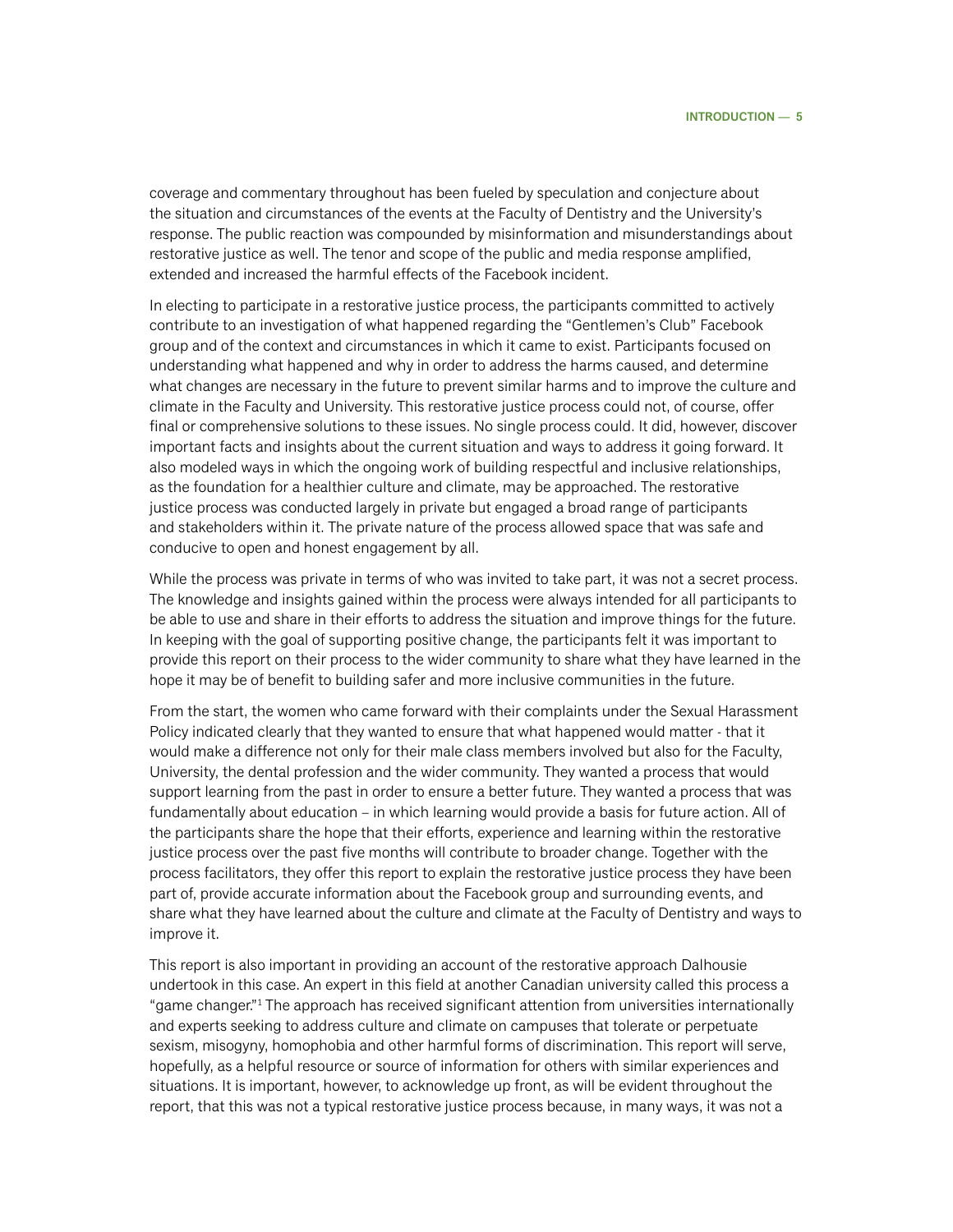typical situation. The situation was made much more complex by the level and nature of the media and public attention. There were also significant internal debates in the University with respect to how and who should determine the appropriate response. We chronicle the process and how these factors impacted the nature, progress and resource intensity of the restorative justice approach in this case. We do so because it is important to be clear that this process would not have required such a level of expert attention and staff support if it were less complex in terms of the number of students, the various needs of the different parties, the systemic and institutionalized nature of the central issues, and the significant and unusual external and internal hurdles it had to overcome to allow the process to move forward in a safe and supportive way for those involved.

In releasing this report, the participants, first and foremost, hope to contribute to the ongoing initiatives and efforts at the Faculty and the University to learn from what has happened and to move forward toward a healthier and more inclusive community at Dalhousie. In this way, this report will contribute, alongside the recent *Belong Report*, to the University's established strategic priority to "Foster a collegial culture grounded in diversity and inclusiveness" (*Inspiration and Impact: Dalhousie Strategic Direction 2014-18,* priority 5.2). The restorative justice process participants and facilitators have also provided information to the External Task Force on Misogyny, Sexism and Homophobia in the Faculty of Dentistry, which we hope will provide further support to its efforts to offer a wider lens on the culture and climate within the Faculty. The restorative justice process and this report will also inform the work of the Faculty of Dentistry's Next Steps Process that began in February 2015. The restorative process has enabled participants from the Faculty, the University and the profession to investigate, learn and prepare to make the necessary changes in order to take full advantage of the input and recommendations from this report and these other processes.

In March 2015, approximately half-way through the restorative justice process and following the facilitators' progress report to the Academic Standards Class Committee (which assessed whether, based on the investigation and remediation work to date, there were any public safety concerns with respect to a return to a clinical setting), the student participants in restorative justice issued a public statement in order to share their perspectives and information on the process. They felt it was important to do so prior to any decision by the ASCC regarding a return to clinic so that the public would have accurate information directly from the participants. This first statement is appended to this report (Appendix A).

At the end of the restorative justice process, the participants felt it was again important that the public hear directly from them in their own voices about their perspectives and experiences. This report begins after this introduction with a statement from all of the participants, followed by detailed information about the work, findings and outcomes of the process.

The report also contains:

- **6** Background and details regarding the restorative justice process (section 3a)
- 6 Chronology of the development and implementation of the restorative justice process (sections 3 b & c)
- $\bullet$  Description of the elements and activities of the restorative process (section 4)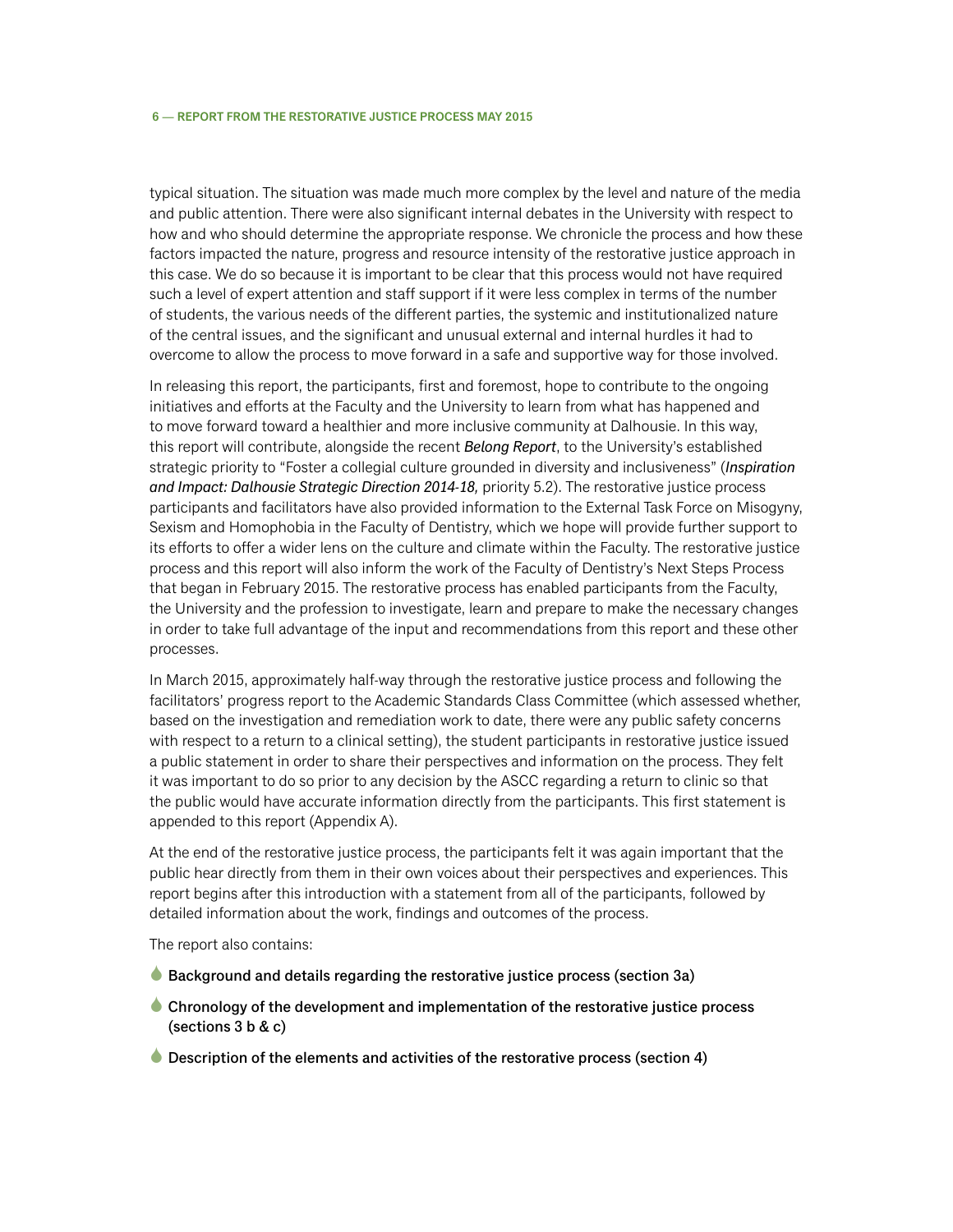- 6 Findings from the investigation into the sexual harassment complaint regarding the Facebook group and the climate and culture at the Faculty of Dentistry conducted in conjunction with, and as part of, the restorative justice process (section 5)
- 6 Ideas and commitments for ways forward to address the harms and issues identified through the restorative process (section 6).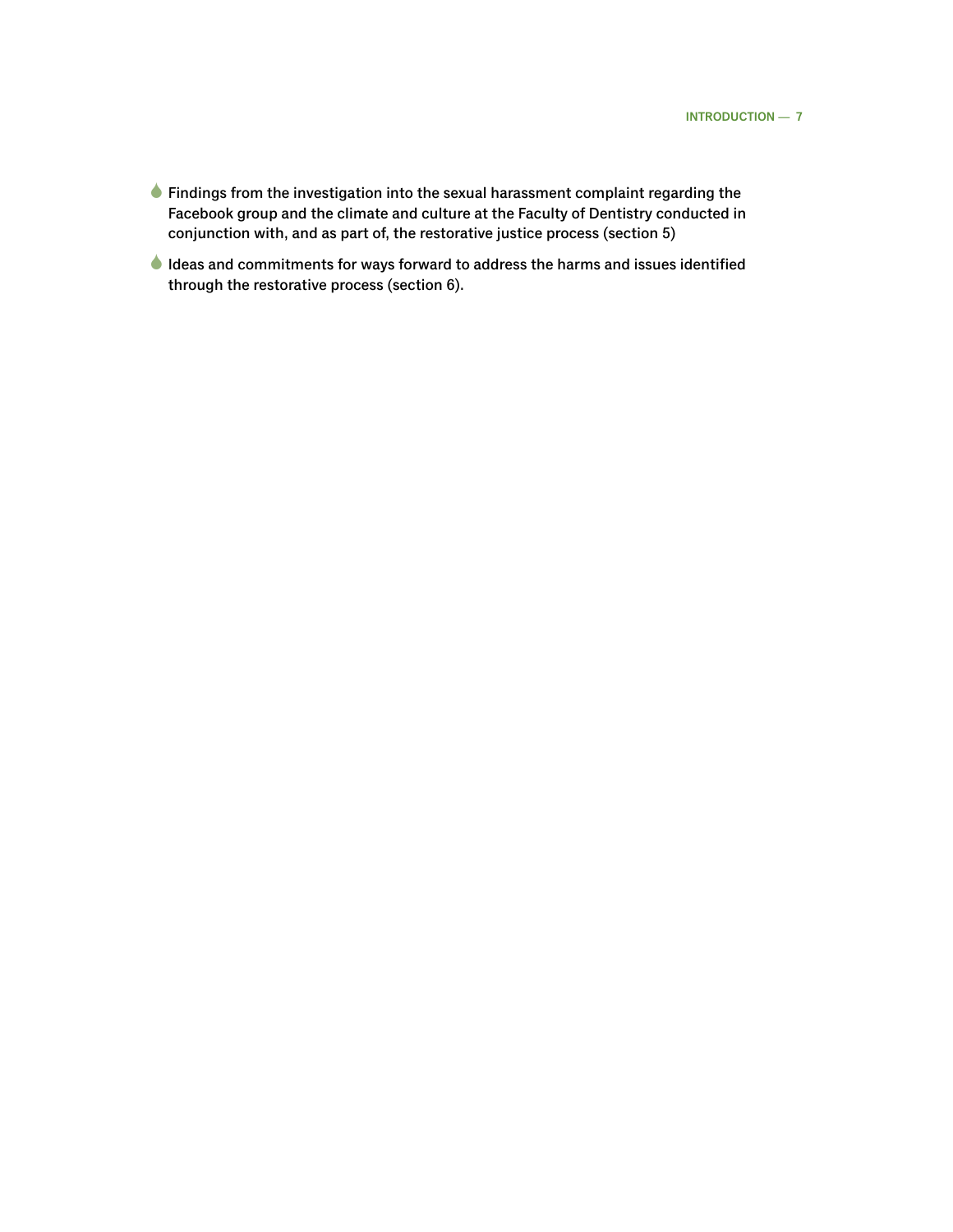# <span id="page-9-0"></span>2. Participants' Statement

**The following statement reflects the views, experiences and perspectives of all the parties involved in the restorative justice process. The process has frequently been described in commentary in the media as one involving only the men and women in the class of DDS2015. From the beginning, however, the Faculty and the University committed to participate fully as active parties within the restorative justice process. In addition, representatives of organized dentistry and the community also participated. All of their views are reflected within this final public statement from the process.**

### A Statement from the Restorative Justice **PARTICIPANTS**

#### From the Participants from the Class of DDS2015

S PARTICIPANTS in the restorative justice process from the Dalhousie Dentistry<br>Class of 2015, we write to you again as our time in the process comes to a close<br>rephrase that, our time in the restorative justice process is *Class of 2015, we write to you again as our time in the process comes to a close. To rephrase that, our time in the restorative justice process is officially coming to a close but we can all attest that we will carry the lessons it has brought us long after we graduate.*

*As we reflect upon our five-month journey, we recognize how far we have come not only individually but collectively. We have challenged and supported one another as we confronted what happened with Facebook and the climate and culture within our school. These uncomfortable, difficult and complicated conversations have required us to delve deeper into societal and cultural issues of sexism, homophobia, and discrimination and how they erode the foundations of supportive and healthy communities. We did not create these issues, but we have come to understand our parts in perpetuating and tolerating them within our relationships and community. We have experienced acutely how harmful and destructive people can be to one another, and how people bring each other down. We have consciously learned to support one another and we have begun the process of building each other and our community back up. Having endured such a public fracturing of our class community and many of our personal relationships, our focus throughout the process has not been to return to normal but to create a new "normal" for the future.*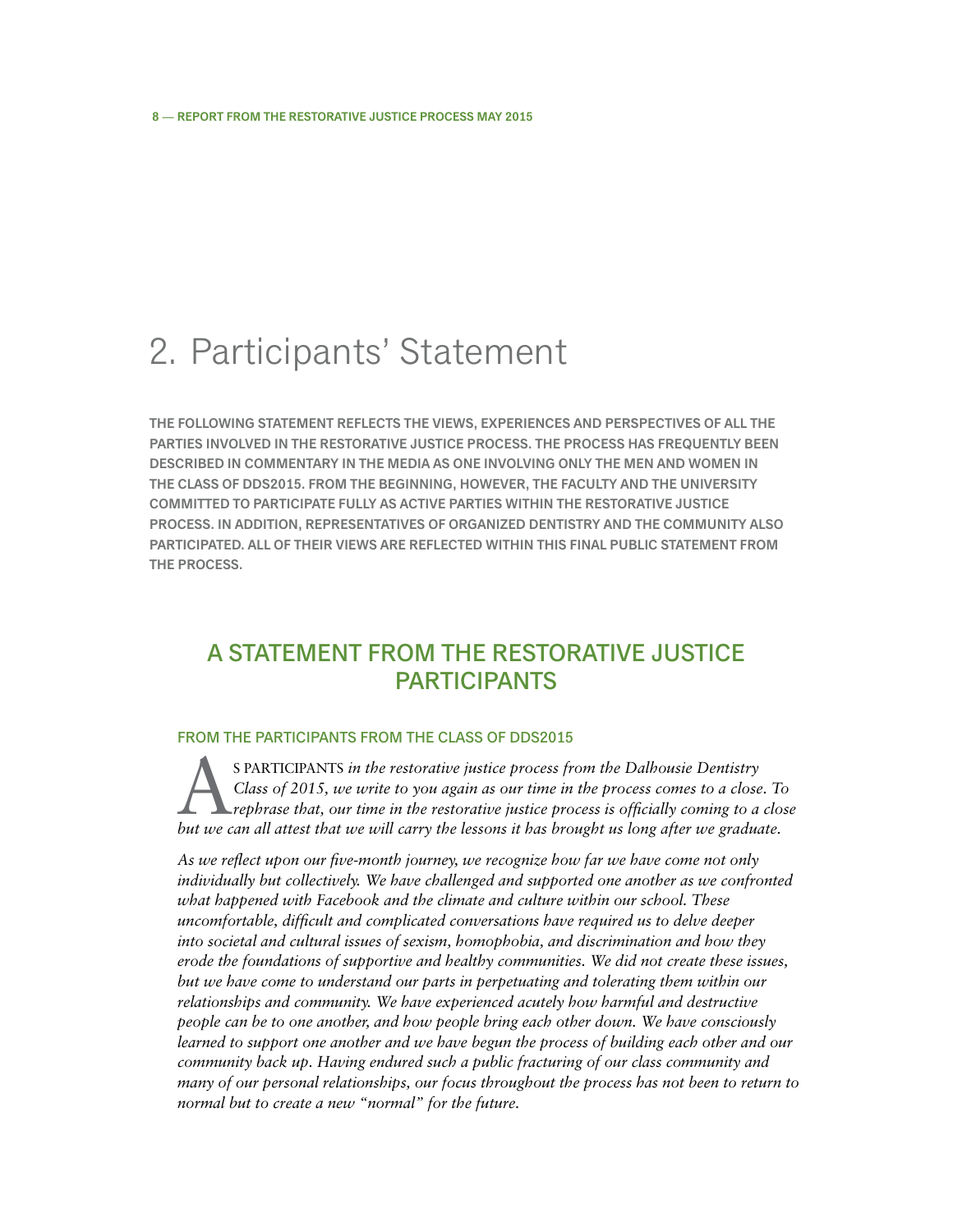*We have engaged in the restorative justice process as individuals and as groups of men and women, Facebook group members and others. As the process developed we have worked through the harms and issues that divided us. At the end of this process, while we have some distinct experiences to share, we write not as separate groups of "the men" and "the women"*  but as the restorative justice group from DDS2015, united in our commitment to ensure our *experience matters for the future.*

S FEMALE PARTICIPANTS, for us restorative justice was initially a solution to a complicated problem. We are a small class, from a small faculty, and a tight-knick community. Many of us are far from our families, making the *complicated problem. We are a small class, from a small faculty, and a tight-knit community. Many of us are far from our families, making the need for a strong and supportive community at school that much greater. As a result, we had come to care deeply about each other, as classmates and as friends. It was this caring that made the realization that the Facebook group held content about us so upsetting.*

*Restorative justice provided us with a different sort of justice than the punitive type most of the loudest public voices seemed to want. We were clear from the beginning, to the people who most needed to hear it, that we were not looking to have our classmates expelled as 13 angry men who understood no more than they did the day the posts were uncovered. Nor did we want simply to forgive and forget. Rather, we were looking for a resolution that would allow us to graduate alongside men who understood the harms they caused, owned these harms, and would carry with them a responsibility and obligation to do better.*

*We also felt a responsibility as future dental professionals to our profession and to the public. We are women with the ability to stand up for ourselves, but we realized this is not always the case in the traditional dentistry setting where auxiliary staff is predominantly female. The relationships among classmates are different than employee-employer relationships. We are able to raise our concerns with less fear than in workplaces where it could potentially be far more detrimental to one's career. This may discourage employees from bringing forward complaints against their employers involving the sort of unprofessional and sexist material displayed in the Facebook posts. We also became increasingly aware that while women now represent the majority of students entering dental schools, women remain underrepresented in leadership positions within the profession. We wanted to be prepared to begin to fill these roles. While we have always felt safe with our classmates, we felt a need to participate firsthand in a process that would enable the thoughtful reflection required to behave differently both privately and publicly. Contrary to the more traditional form of justice, we were looking for positive changes rather than punishments.*

*As the subjects of some of the offensive Facebook material, we wanted to be active participants in responding to it. It became clear to us that only through the restorative justice approach could we play the active roles we wanted. The men began making apologies in December, and through the restorative process we have accepted those apologies. More than that, though, we have seen the men learn why they are sorry and what that requires of them.*

*As we moved through the restorative process, eventually we also had to unpack the assumptions we as women brought with us. We are a part of a generation in which inappropriate sexualization is more common and widespread than ever before and we have become used to this. Because such attitudes are everywhere, we rarely take time to*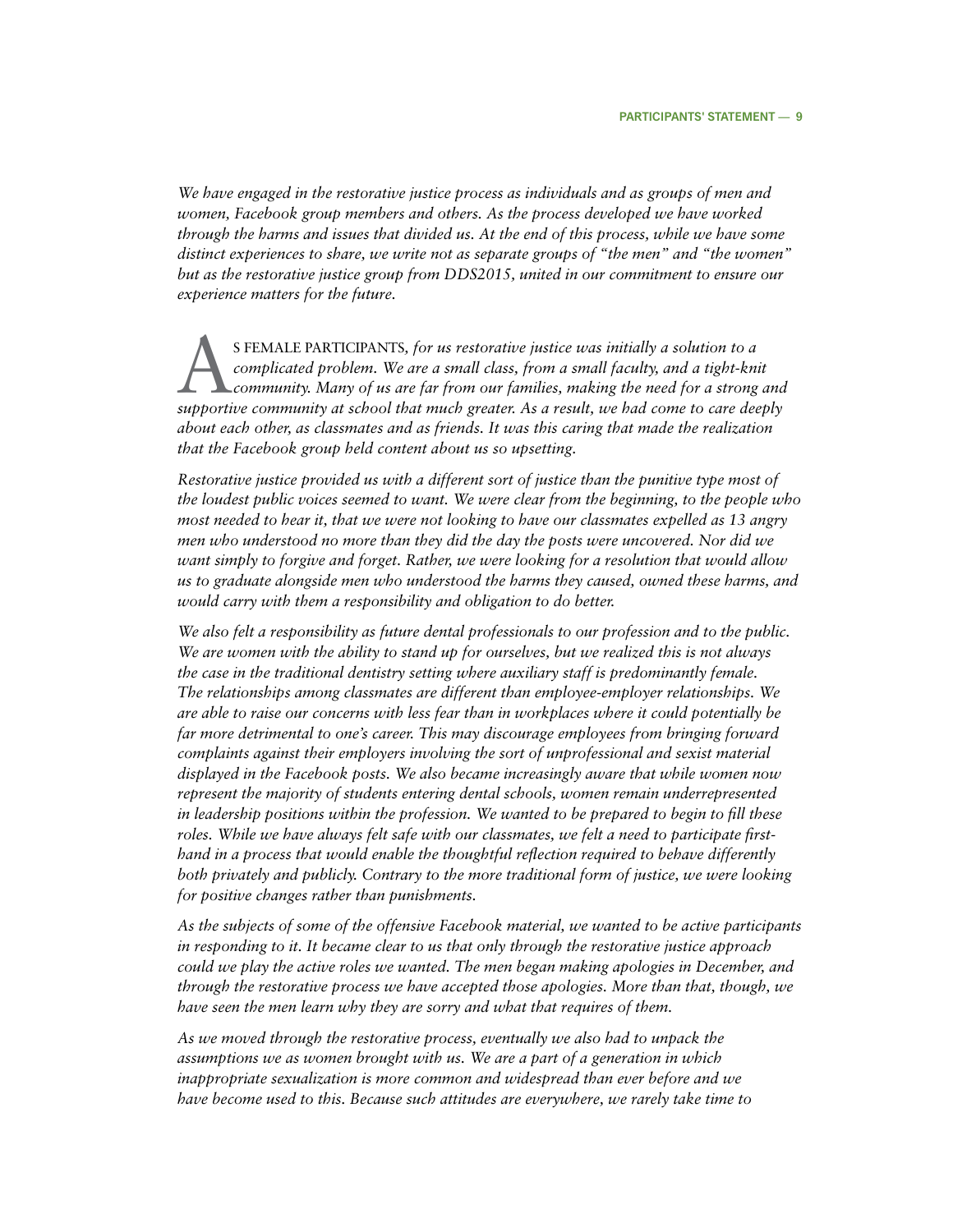*question them. For example, we had always known about the men's Facebook group but had always assumed that, as a rule, there were no posts about women in our class. We assumed though, and did not address the fact, that the material on the site was likely by times sexist, unprofessional, and inappropriate. It was only when we knew it was about us that we took real offense. This made us realize that we, as women, also contribute to the culture and climate that allows Facebook groups like the one at issue to persist and flourish. We had to ask ourselves: why we are only up in arms when it is about us, but unconcerned with the objectification of other women? Why was this tolerable? We needed this restorative process because we had work to do ourselves.*

*Dentistry is a self-governing profession, a fact we didn't think about in detail five months ago. Having been through the restorative justice process, we have seen first-hand the immense responsibility that comes with being accountable for ourselves and ensuring accountability for how our colleagues act. In the restorative process we became comfortable questioning the status quo and demanding of ourselves that we come to the table with honesty and integrity. We have come to circle with members of our class, but also with our faculty and every level of leadership at Dalhousie, each time posing the same underlying question—how can we be better?*

S MEMBERS OF THE FACEBOOK GROUP, from the earliest moments of the restorative justice process when we realized the hurt and harm our comments of the for our classmates, faculty and staff we wanted to convey our overwhelmin *restorative justice process when we realized the hurt and harm our comments caused for our classmates, faculty and staff we wanted to convey our overwhelming regret. But we learned that saying sorry is too easy. Being sorry, we have come to see, is much harder. It takes a commitment to hear and learn about the effects of your actions and an ongoing and lasting commitment to act differently in the future. We have hurt many of those closest to us. We do not ask for our actions to be excused. They are not excusable. We do commit to doing better as professionals, employers, alumni and friends.*

*We have engaged honestly and completely in a restorative justice process that has helped us more fully understand and address the effects and impacts of our actions and the situation as a whole. The Facebook posts that have come to light were unacceptable, and they have caused more hurt than we ever could have imagined. Throughout our restorative justice process we have reflected on what we see as our role and relationships as students, as future professionals, as colleagues and as friends. We have asked ourselves questions with no easy answers, such as – How did I not notice? Why did I make those assumptions? How did I let this happen?*

*We were given the choice to join the restorative justice process as a way to start to repair the harm we caused, rebuild the relationships damaged, and improve ourselves. We have actively participated in seminars and workshops that have taught us much about inclusion, diversity, sexism, misogyny, rape culture, homophobia and discrimination. We also participated in many group discussions in which our friends, classmates, colleagues and facilitators gave us personal insights into different viewpoints we hadn't fully considered. Restorative justice has allowed for an environment of learning, growth and development.*

*We have come to understand professionalism more deeply over the last five months. Professionalism is not just about how you act when you don your white coat and treat patients; it extends into your private life as well. We have also seen how easily these boundaries*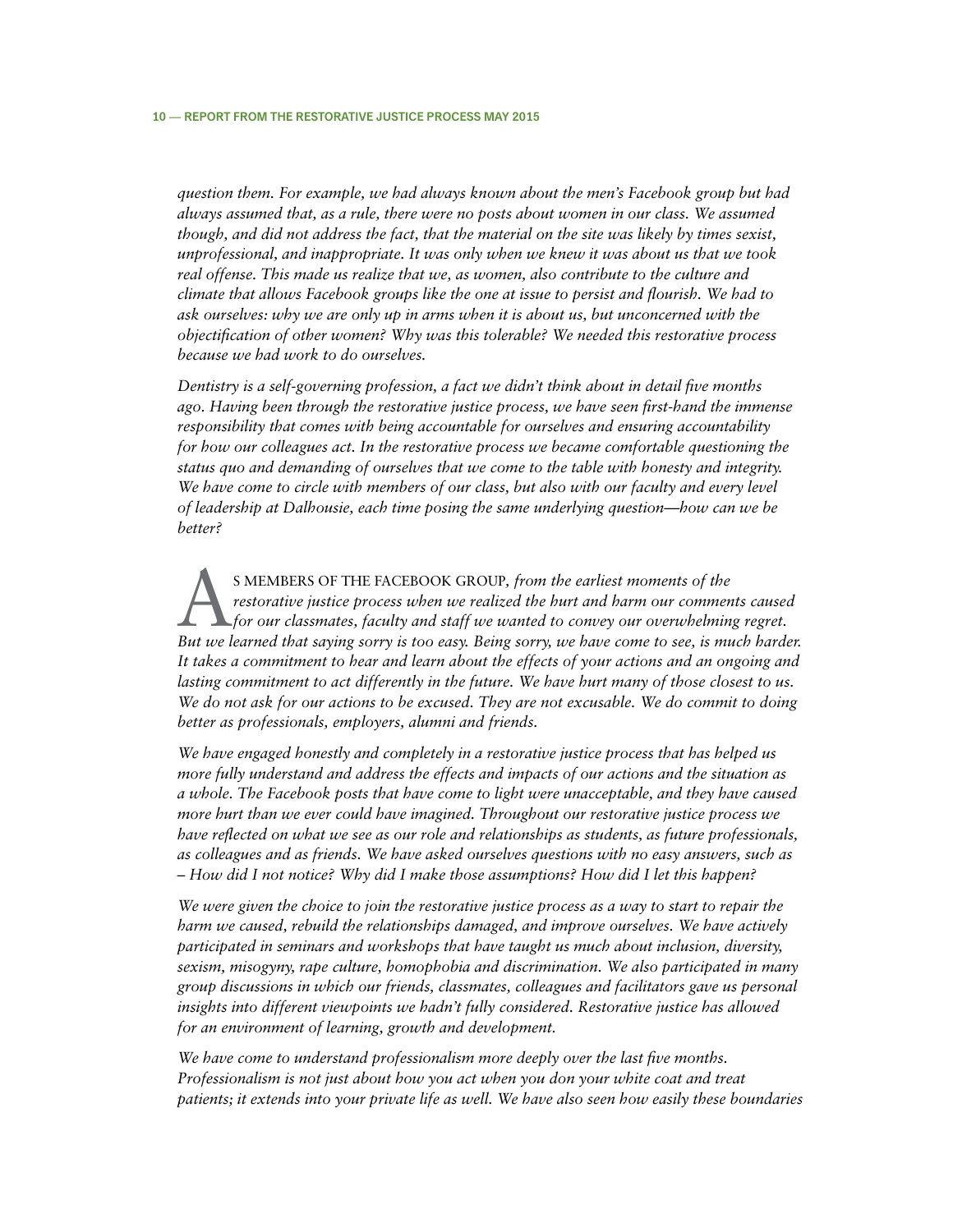*can blur. More than ever we understand how personal integrity is crucial to maintaining patient confidence and public trust.*

*It is a privilege to be a member of the Dental profession and to care for patients and we do not take that for granted and we know it comes with significant responsibilities. Honesty and accountability are key to gaining and maintaining this public trust. Our reflections and discussions have revealed and reinforced public expectations of us as health care professionals. We failed to live up to our responsibilities and what was expected from us. As we prepare to begin our careers we commit not only to uphold our professional responsibility, but to raise the standards of professionalism even higher. Our work within the restorative process has inspired and prepared us to be better advocates and examples of professionalism. We are more prepared and committed as professionals to stand up for what is right both inside and outside the workplace. We believe our efforts will make our faculty, classmates and the profession proud to call us colleagues.*

*We know that many people want to know who the worst among us are and who the more "innocent" by-standers are. The truth is, none of the Facebook group members are innocent but nor are we monsters. Despite how we have been portrayed in the media, we care deeply about our classmates, Faculty, University, our patients and our communities. Within the restorative justice process we have come to accept our personal and shared responsibility for the fact that over the three and a half years, as members of the Facebook group, we did not examine the harmful ways in which we were building connection with one another. We are more, though, than what we were shown to be in the limited selection of Facebook posts or in the public response on social and mainstream media. Accepting our personal shortcomings has been difficult but necessary as we work toward being the image that we want to portray in our private, public and professional lives.*

*We see the world through a different lens now. We recognize more clearly the prejudice and discrimination that exists inside and outside of dentistry. We understand we have contributed*  to this through our actions and by failing to stand up when we saw it happening. It may be *impossible to undo the harms but, we commit, individually and collectively to work day by day to make positive changes in the world. The problems extend far beyond us, and we will work to ensure the lessons we have learned will as well.*

*We realize there are some who are suspicious of us and our sincerity and have sought greater access and transparency from our process. While we have been open and transparent with those most directly involved and affected, we have tried not to add to the incredible public attention given to this situation because it has contributed to, and compounded, the scope and reach of the harms involved. As a result of this publicity, our actions have indirectly harmed individuals and groups that we do not know and cannot reach directly. It is hard to address all the worries, outrage, frustration and trauma the Facebook posts triggered especially since there has been so much speculation and accusations and few facts about what really happened, who we are, our intentions and the work we have done to try to make this right. We hope the report from the restorative process will offer some of that information.*

*We know the media and some in the public will only be satisfied, however, if they know our names so that they can investigate our lives for themselves, including our families and friends. Indeed, the efforts of some to gain information about us have resulted in significant threats and*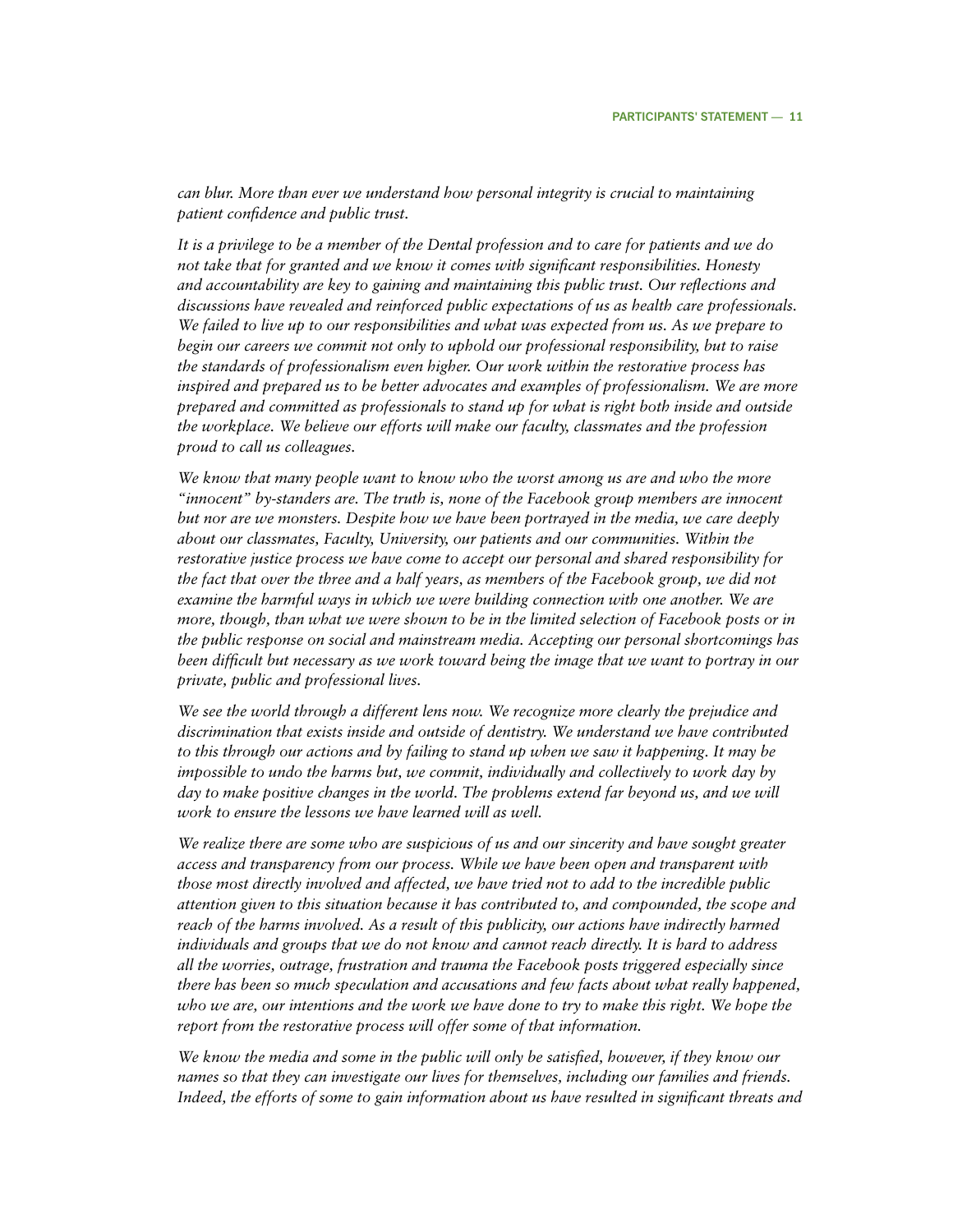*harms against us and our families. We have struggled significantly with whether to share our names more broadly. Based on what we and our families have experienced over the past five months, we have decided not to do this now. We know some feel that broader apologies are owed to "the public". Just as it is difficult, however, to believe our apologies, when they come without names and faces, it is equally hard to apologize to a general and unknown "public".*

*We know our Facebook posts impacted and harmed members of the public that include current and future patients, neighbours, future colleagues and employees. In particular, our patients have the right to honesty from their healthcare providers. We care deeply about our patients and understand some of them may have lost personal and public trust in us because of our actions. Our actions also impacted our profession and contributed to access-to-care issues within dentistry. We deeply regret if this has made even one person more reluctant or afraid to access the oral health care they need and deserve. We owe it to each of these individuals, groups and other members of the public to seek to understand their concerns and try to address them. We cannot do that work with sincerity or success without knowing to whom our efforts are directed. We have made a commitment that we will be honest with our patients, colleagues, the profession and our future employers and employees about our involvement within the Facebook group if asked. We have upheld this commitment since our return to clinic. We know that earning trust back does not happen overnight or even over five months. We commit to continue this work both individually and collectively in future.*

*We are incredibly thankful for the opportunity to take part in the restorative justice process. We are grateful to the women in our class for their courage to choose this process and believe we could be worthy of their investment by being upstanding professionals in the future. We are also thankful to our restorative justice facilitators who have been there for us, and our classmates, throughout this entire process. The lessons we have learned we will take with us through the rest of our lives.*

F OR ALL OF US IN THE DDS2015 GROUP *the restorative justice process created space to*<br>have the difficult conversations we needed to learn from our mistakes and experiences.<br>It has helped us develop our abilities to reflec *have the difficult conversations we needed to learn from our mistakes and experiences. It has helped us develop our abilities to reflect critically, communicate, and resolve problems and conflicts. We are more aware of our actions and their impacts on others. We have grown as people, gaining a deeper understanding and commitment to the importance of acting with respect, trust, integrity, equality and acceptance. Facebook posts have shaped our story, but we will not let them be our only legacy. We commit to using and sharing what we have learned for the benefit of others to contribute back to the communities we hope to serve one day.*

*We want to acknowledge and thank the Dalhousie Faculty of Dentistry for preparing us with excellent clinical knowledge and skills. Through a challenging and demanding four-year program, we have learned from experts in the field and gained the technical skills to excel as dentists. We believe, however, that the lessons we have learned throughout the restorative justice process have enhanced the "hard skills" gained on the clinic floor. As we prepare to enter the profession, we bring with us an important set of skills acquired throughout the restorative process, from conflict resolution techniques to the importance of reflective practice. We have become accustomed to having difficult conversations, which often require as much self-reflection as they do articulation. We are proud of our dentistry education, and now*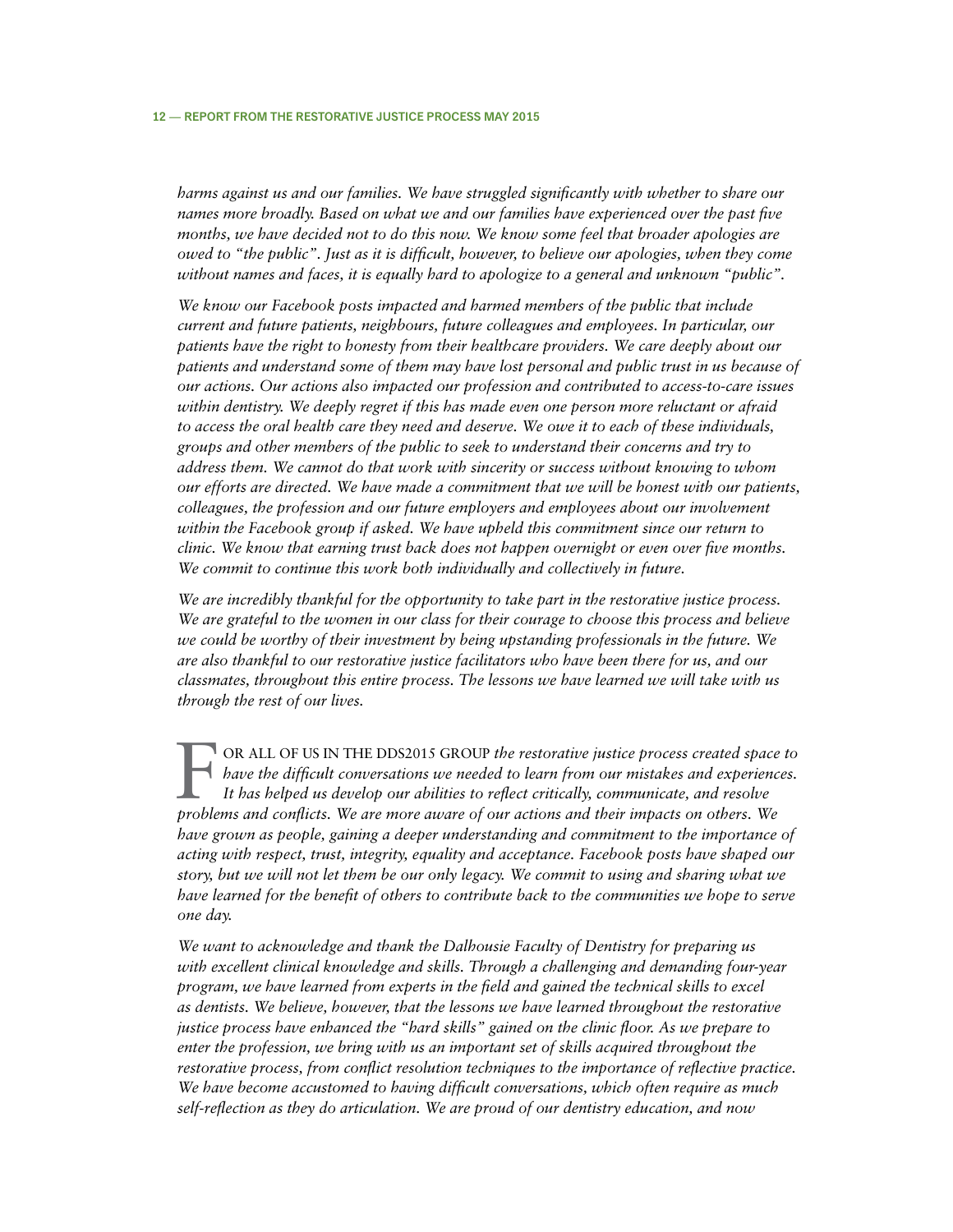*equally as proud of the education we received through this restorative process. Combining the two we feel confident to enter the profession with a commitment to lifelong learning for personal and professional development.*

Lastly, it is with heartfelt thanks that we recognize our families and friends who have endured *undue hardship as a result of this incident. The past five months have been incredibly painful for them, as they had little choice but to sit back and watch as our final year of dental school unfolded in the media. While trying to deal with the harms of the Facebook posts, we were hit*  with an onslaught of attention by social and mainstream media that was at times more harmful *and painful. Our families and friends, who most wanted to support us and protect us, felt helpless. It was largely due to the support of our families and friends that we had the strength to persevere, both independently and collectively. Now, as we approach our graduation, it is a time to celebrate and reflect on all we have learned and accomplished in the past four years. We ask that the media respect our right to privacy, if not for us, then for our families, so they may share in this time with us free from worry. Please respect our time and space to celebrate our success with those who stand beside us and those who stood behind us.*

#### From the Faculty of Dentistry at Dalhousie University

T*he last several months have been extremely challenging. The events themselves and the resultant media spotlight have had a profound impact at many levels on every single person associated with this Faculty – our staff, patients, students, faculty members, alumni and members of our profession. We were shocked, saddened and ashamed that an incident such as this happened on 'our watch', in our Faculty. Managing our response to the Facebook scandal was complicated by the multitude of voices with strong opinions on the right thing to do. Many felt the issues around the Facebook incident were black and white – a group of students did a terrible thing and should be expelled. However, first and foremost we are educators. Punitive measures such as expulsion do not change attitudes or positively influence future behaviour, nor do they address underlying systemic problems. A number of the young women, harmed by the Facebook posts, showed insight and eloquence by choosing education over punishment. They saw restorative justice as the most promising path towards meaningful change.*

*We have drawn on vast and credible resources across our campus and from within our own Faculty. Engaging in restorative justice provided an opportunity for us to remediate professionalism and ethics while reflecting on the climate and culture contributing to the Facebook incident. It has enabled a process that was trauma-informed and victim-centered in order to address the real harms. Members of the Academic Standards Class Committee tasked with overseeing remediation of the suspended men observed firsthand the power of their personal expressions of truth and remorse. Remediation for behavior related to the Facebook incident was determined to have met the high standard of professionalism expected of a graduating dentistry student. These men have taken ownership and responsibility for their actions, have been respectful and humble in the face of adversity, and have persevered*  to become better men. These attributes will continue to shape their personal and professional *lives.*

*For the rest of us, restorative justice was inclusive; it empowered students, staff and faculty*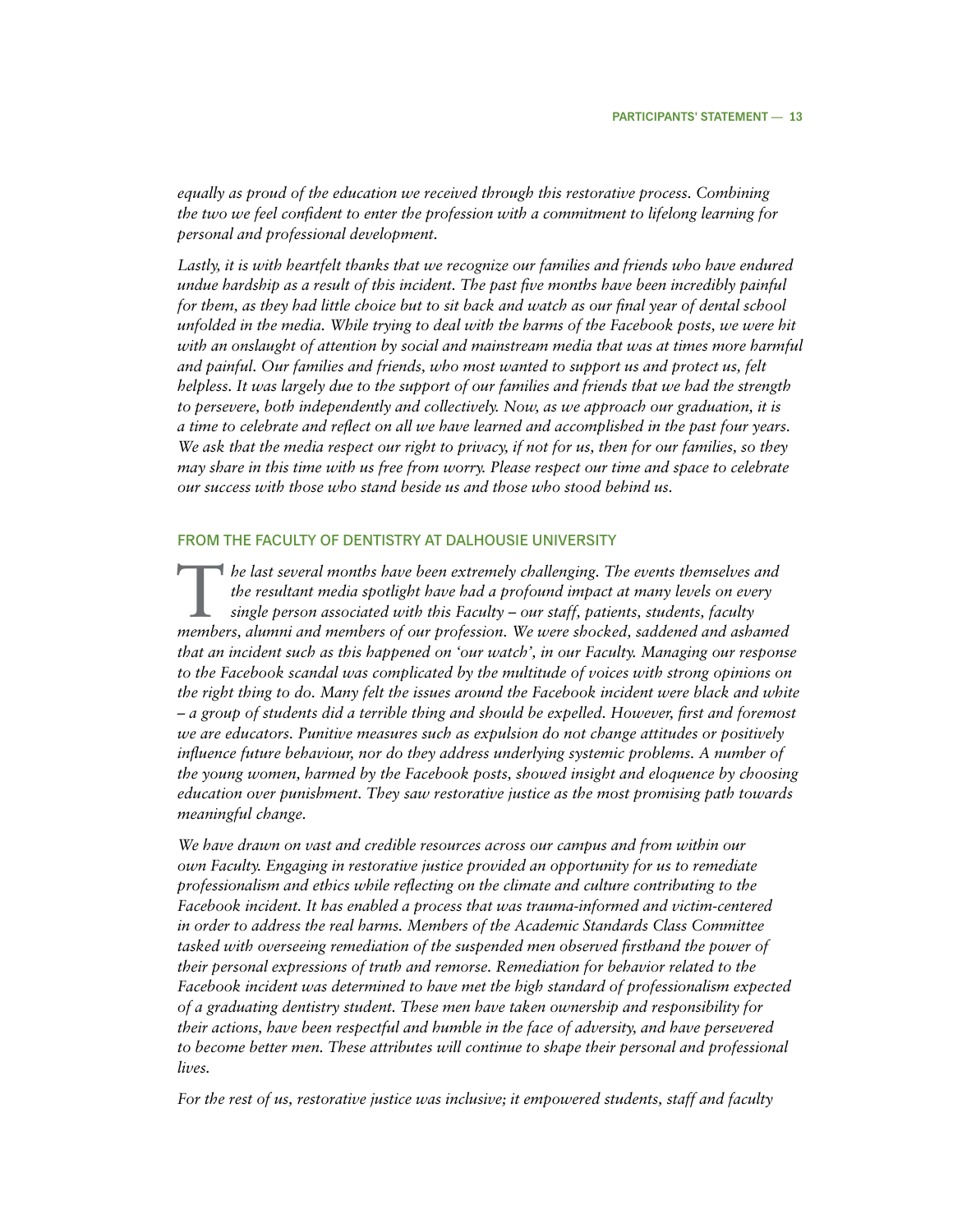*alike to be part of the process. It has given us a better understanding of what it means to have a 'safe' environment in which to have difficult conversations and to proactively identify risks and challenges. However, it has also held up a mirror forcing us to look more deeply at aspects of our own culture and climate. We see clearly and more fully how broader societal norms such as sexism, homophobia, and racism are reflected within our Faculty. These have been difficult issues to face and are deeply troubling. However, we are determined not to continue to operate under the premise of 'business as usual'. We are deeply committed to make significant changes. The restorative justice process has shown us some of the next steps required and provided some of the skills and tools we will need to build a more inclusive and supportive learning and working environment.*

*We are now moving forward through a "Next Steps" initiative. This initiative builds on the outcomes from restorative justice to identify priorities and to focus on positive cultural changes within our Faculty. We are working with our students to ensure insights gained from the Facebook incident support an evolving and affirmative environment in the Faculty for years to come. Lessons learned will not be forgotten. We will emerge a stronger, more supportive and inclusive community, continuing to build on our proud heritage. We are positioned to be leaders in a restorative approach to addressing problems and building better relationships, and to serve as an example of how education can be used to be positive and transformative.*

#### From Dalhousie University

In December, deeply offensive comments on Facebor Dentistry class caused significant harm to their fentile Dalhousie University community, and beyond. *n December, deeply offensive comments on Facebook by male members of our fourth-year Dentistry class caused significant harm to their female classmates, the dental profession,* 

*This incident was particularly discouraging because we had committed, in our Strategic Directions, to creating a diverse and inclusive environment at Dalhousie. These past five months have both tested our aspirations and strengthened our resolve to realize them.*

*From the beginning, we sought neither to rush to judgment nor to sweep this incident under the rug. Instead, we knew that as a university we had an obligation to learn and to educate.*

*At the heart of our response was restorative justice. This was the approach chosen by most of the women directly impacted. Restorative justice isn't easy or swift, but we fully supported the women's choice. We believed restorative justice was the best route to a just and meaningful outcome – for the women, for the university, and for society.*

*Restorative justice enabled us to get at the facts, to understand underlying issues, and to achieve real change both now and in the future. It has led us to those meaningful outcomes that express our core mission: to seek knowledge, to educate individuals and to transform lives. Restorative justice provided an opportunity for broader participation and learning to create real and lasting change across Dalhousie and in our community. The process has been inclusive and collaborative; focused on reflection, understanding and growth; precisely what a university should be. The process has already resulted in positive change at Dalhousie and, although we still have work to do, it has laid the groundwork for continued progress.*

*Nearly two centuries ago, our founder proposed a new, inclusive university with access for all regardless of class or religious belief. That vision continues to motivate us today, as we strive*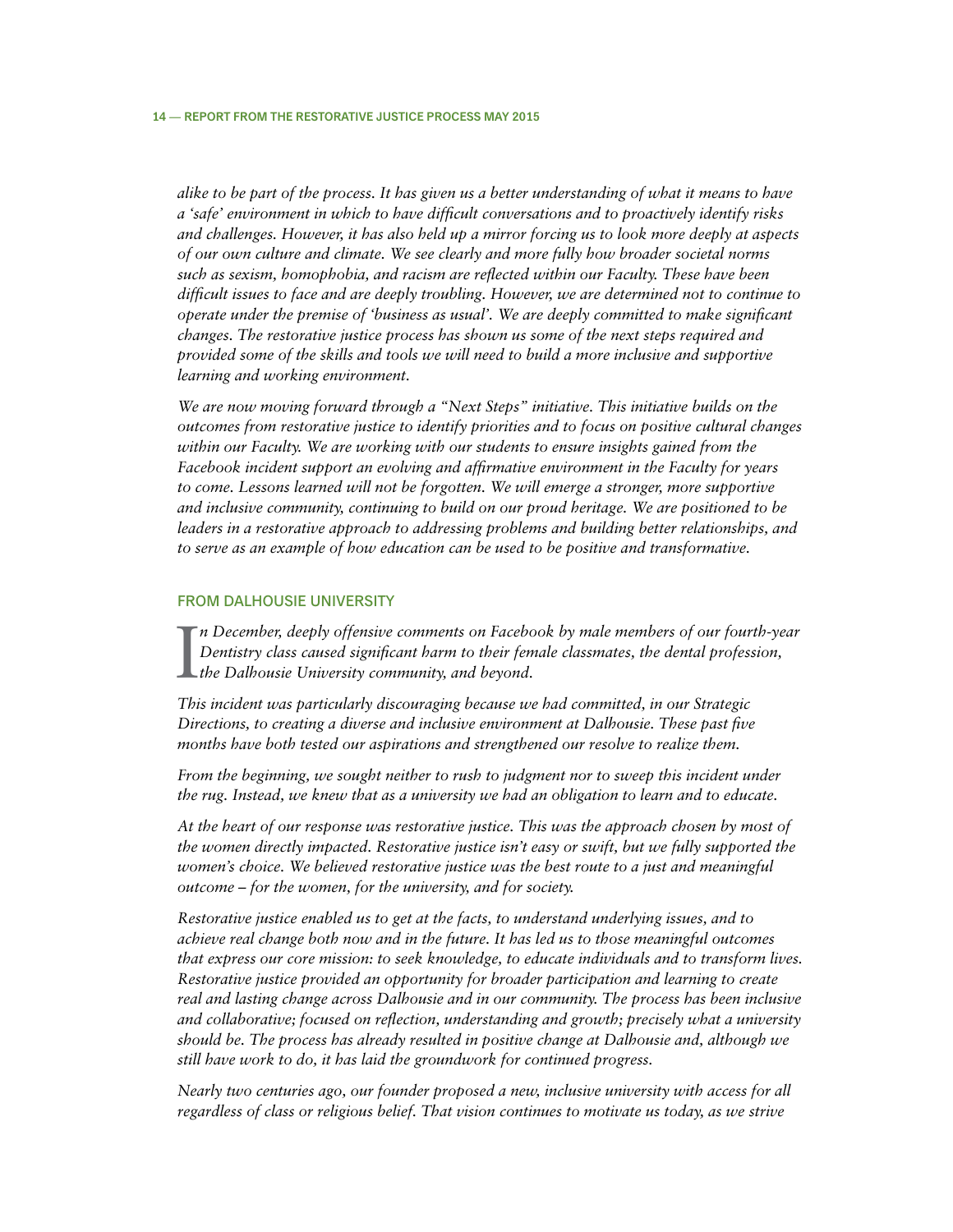*to create an even greater university, free from exclusion and discrimination, that embraces and inspires all of us.*

#### From the Nova Scotia Dental Association

T*he Nova Scotia Dental Association is grateful to have been invited to participate in the restorative justice process that transpired at Dalhousie University during the winter/spring of 2015. The opportunity to interact with 4th year dental students and faculty from the dental school gave us both the ability to communicate impacts on the dental community and at the same time understand and appreciate the factors and stresses that cause behaviours, the reparations that are underway and what we as the representatives of organized dentistry need to do to better serve the next generation of practicing dentists.*

#### From the Community Participants

**As a diverse group of professionals in various disciplines committed to restorative**<br> *Local Advisory Committee on the restorative justice process being undertaken at the*<br> **Palleouse Davial School, We were school to func** *justice work in Nova Scotia, we were approached early in January to be part of a Dalhousie Dental School. We were asked to function as a sounding board for the facilitation team working to respond to the situation unfolding after the public revelations of the Facebook postings in early December.*

*The committee met several times during the period the process was underway to listen to emerging developments, to reflect with the leadership, and to support and encourage them in their work. In addition, members of the committee met separately with the women in the class affected, others with the men responsible, and still others took part in the Day of Learning which was a significant marker in the unfolding restorative justice process.*

*One of our group observed, after taking part in a meeting with the young women affected, "how clearly these young women exercised their agency and how much thought they had put into understanding the dynamics of the situation they were in. They were a group of powerful, thoughtful young professionals who together were making sense for themselves of a very challenging situation."*

*Another noted that "it took a lot of courage for both the men and women to participate together in the Day of Learning but they did so in a way which reflected mutual respect. While the men took responsibility for their actions, the women articulated clearly their capacity to express for themselves their needs from the process."*

*We hope that the insights which many shared at the Day of Learning will benefit not only these students but the institution, faculty and staff of the Dental School, and future students as well. In addition, it is our sense that the restorative justice process undertaken at Dalhousie to address this very challenging interface of social media, misogyny, and professional formation may well form a template for other institutions to address similar issues, not if, but when, they occur.*

*For those involved and those directly affected by this experience, though undesirable and unwanted, the process which they engaged in may actually strengthen the capacity of these*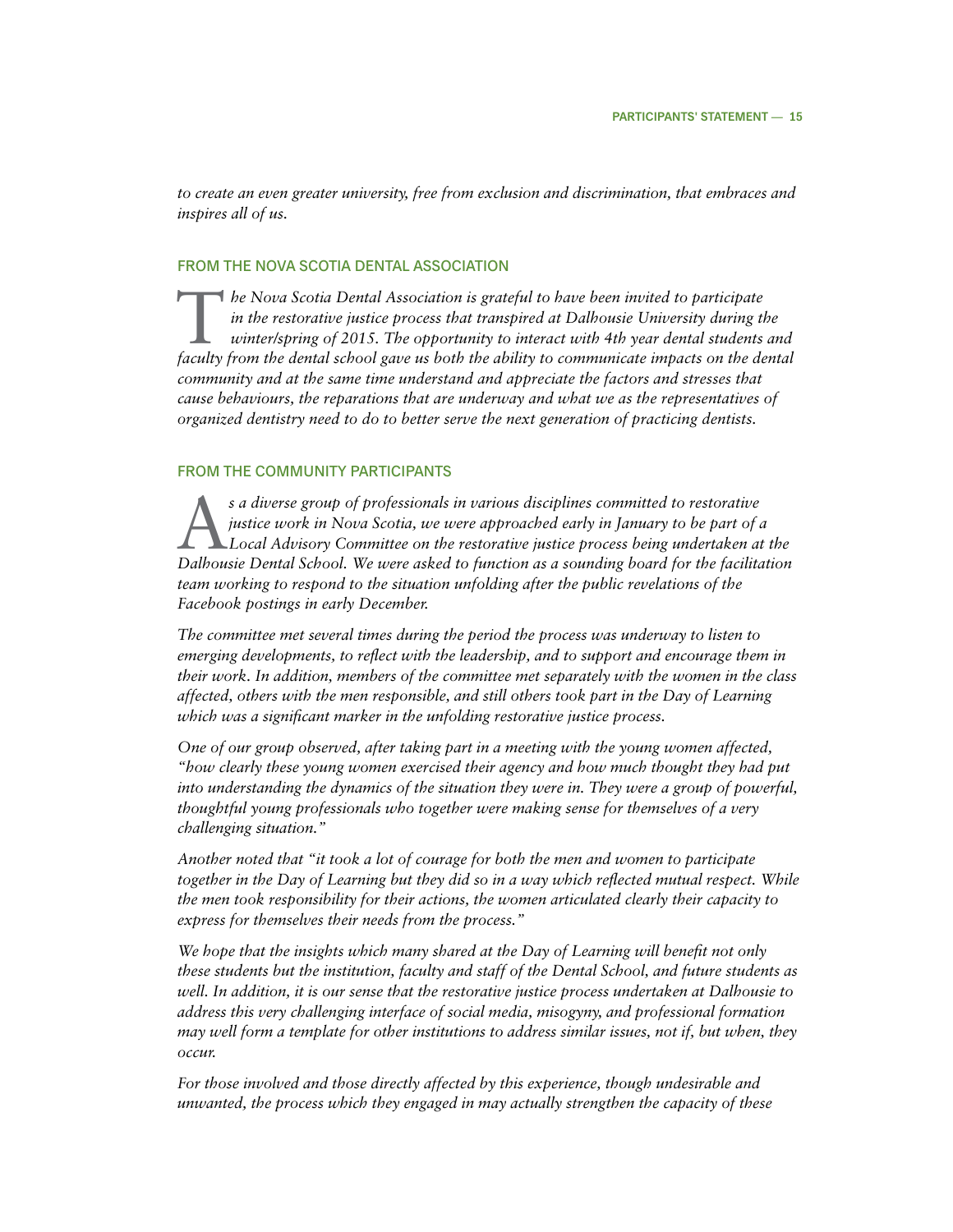*young women and men to take their professional roles more seriously and to address future issues of personal and professional conflict with resilience and integrity.*

*Finally, we would be remiss if we did not mention the professionalism of Melissa MacKay, Jacob MacIsaac and Jennifer Llewellyn, which has made this restorative justice process the timely and effective response it has been.*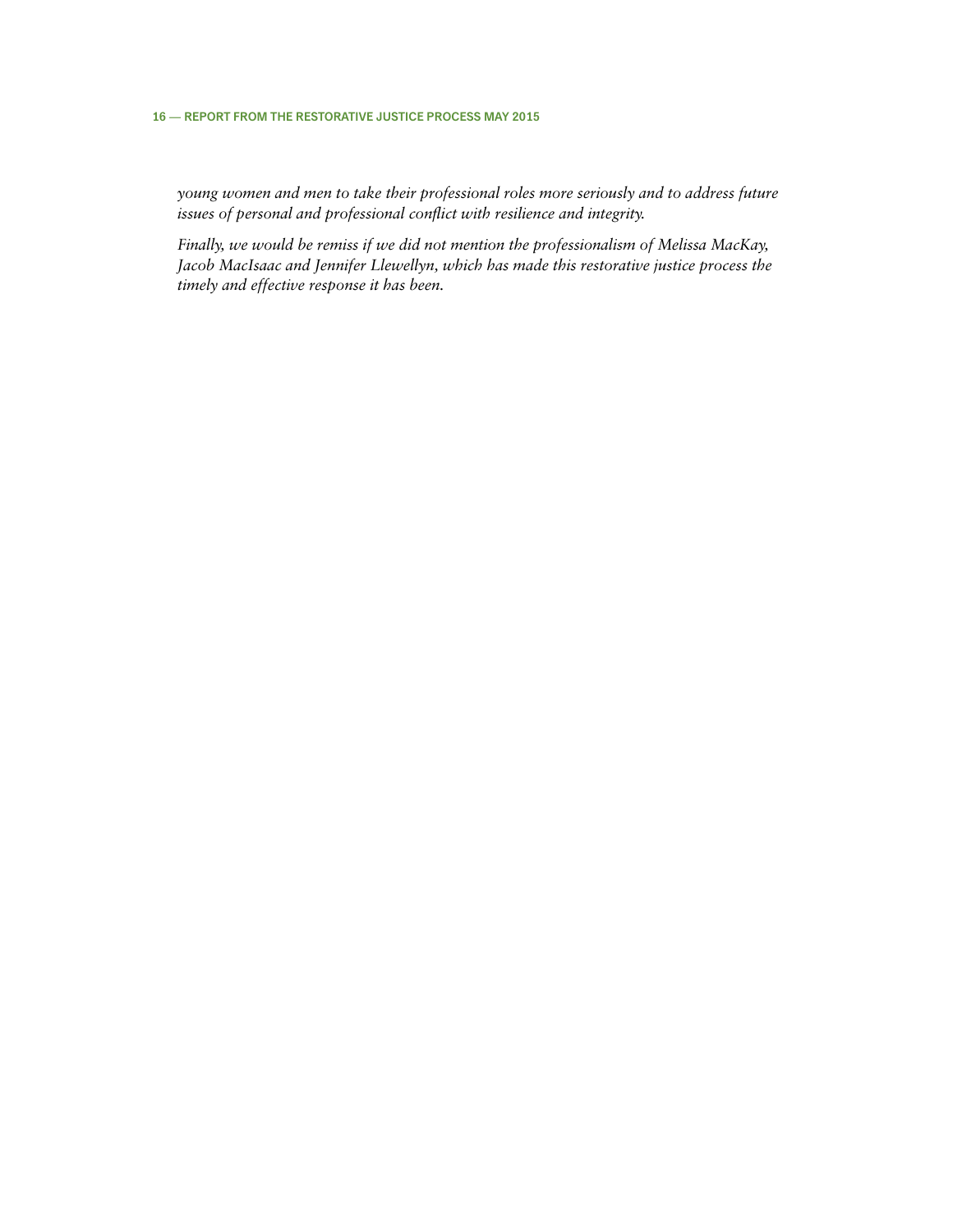# <span id="page-18-0"></span>3. The Restorative Justice Process at Dalhousie University

### A. Background and Role

The Province of Nova Scotia is an internationally recognized leader in restorative justice and the use of a restorative approach in areas including education and human rights. The Department of Justice implemented a province-wide restorative justice program for youth (aged 12-17) in 1999 and a contemplated extension to adults has been piloted in specific locations over the past four years. $^2$  In 2010, in conjunction with the provincial expansion of restorative justice to adults, and in response to the findings of the Mayor's Roundtable Report on Violence and Public Safety in the Halifax Regional Municipality<sup>3</sup>, Dalhousie University partnered with the Department of Justice, the Halifax Regional Municipality and the Halifax Regional Police to establish a restorative justice pilot for Dalhousie students. Through this program the University built capacity and began to use restorative processes in response to harmful conduct on and off campus. Restorative processes are now used in connection with some matters under the student code of conduct, residence life, Security Services investigations and campus safety work, and in the Human Rights and Harassment Prevention Office. The development and implementation of restorative justice at Dalhousie University has been supported by expertise and advice available within the province.

Dalhousie University has also offered significant scholarly and research expertise on restorative justice provincially, nationally and internationally. It hosted the Nova Scotia Restorative Justice Community Research Alliance (**[www.nsrj-cura.ca](http://www.nsrj-cura.ca)**), a six-year, federally-funded collaborative research initiative on the theory and practice of restorative justice, including work on a restorative approach as a trauma-informed process, human rights and education. This initiative developed strong local and international research and practice networks. The expertise within these networks supported the work of the restorative justice process at the Faculty of Dentistry through the Local Resource Group and the International Expert Advisory Group. Members of these groups included leading researchers and practitioners in the fields of restorative justice, gender and sexualized violence, psychology, law, education, public safety, student support services and social work.

Dalhousie's Sexual Harassment Policy allows complainants to choose whether to proceed informally or formally to address the matter. Restorative justice is one of the established options available under the policy's informal options.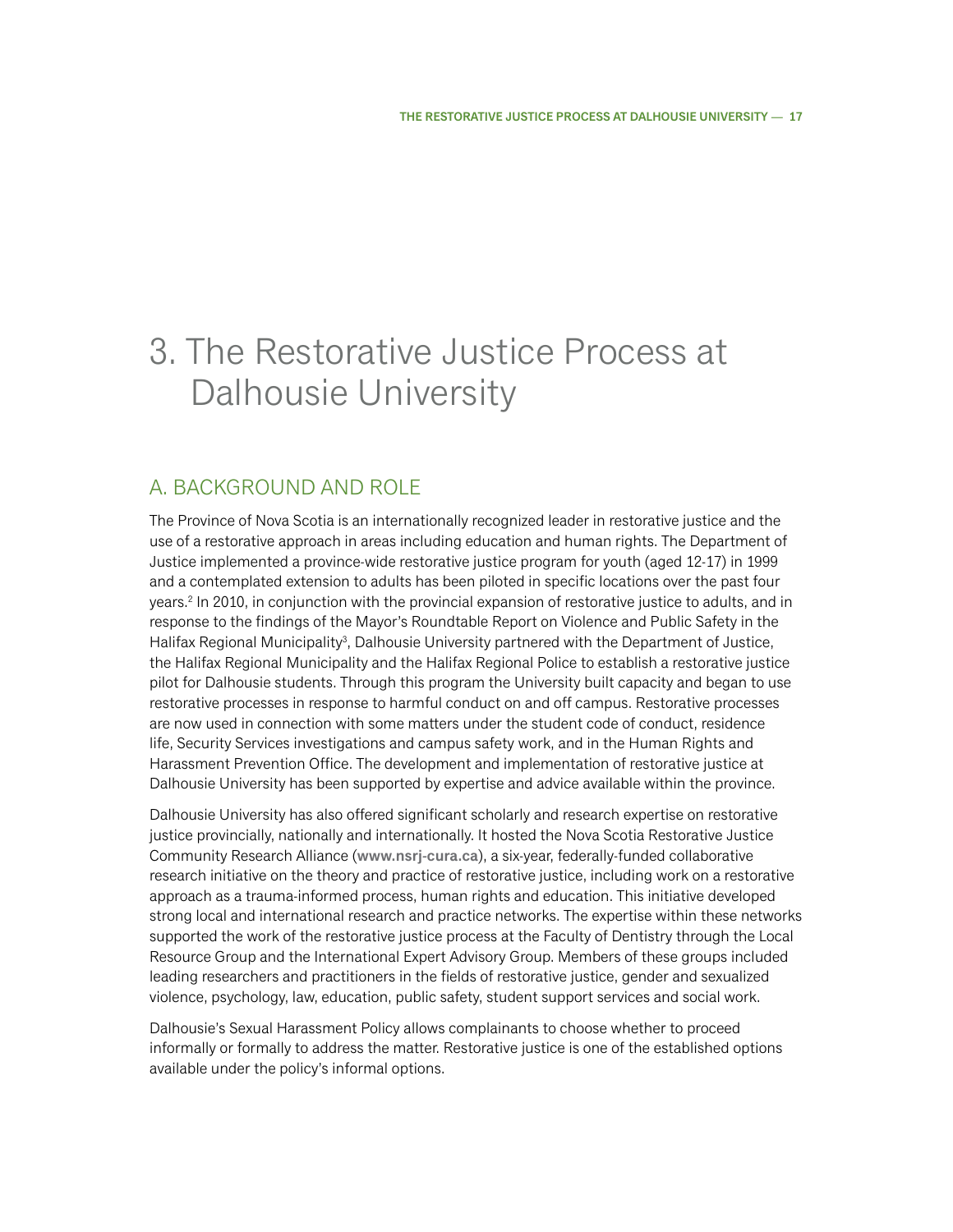In December 2014, Dalhousie received four complaints under the Sexual Harassment Policy concerning the content of a private Facebook group created by several male members of the DDS fourth-year class and about the related climate and culture at the Faculty of Dentistry. After reviewing all of the options available under the policy, the four complainants elected to proceed via restorative justice. A preliminary investigation based on the initial posts revealed to the University identified nine male members of the class as participants in the Facebook site at the time the screenshots were taken and five women named in the posts. A further investigation based on more screenshots made available to the University and later to the media revealed a total of thirteen male members of the class as active members of the group at the time the screenshots were taken. With the new posts included, there were ten female dental students individually identifiable (nine from the fourth year class) and general references to all of the women in the fourth year class.

The thirteen men identified were interviewed and invited to take part in a restorative process to address the situation. All thirteen acknowledged their responsibility and verbally agreed to participate voluntarily in the restorative justice process to address the harms caused by the Facebook content. The restorative justice process was initiated December 16, 2014. It began with an investigation to identify other involved and affected parties in order to invite their participation and to discern the nature and scope of the issues involved to design an appropriate restorative justice process for this situation. Participation by 29 members of the DDS fourth-year class was confirmed on January 8, 2015 although it remained open for others to join as they wished throughout the process. One of the thirteen men did not confirm his participation, formally declining to continue in the process.

The DDS2015 class is a relatively small one. There has been some confusion regarding the composition and size of the class by commentators on the process. This confusion seems to stem from the relationship of the Qualifying Program students to the DDS2015 class. In the 2014/2015 school year the DDS4 had a total of 46 students (25 men and 21 women). Of these 46, only 38 are four-year program students. The remaining eight students in the class are Qualifying Program (QP) students. Qualifying program students are qualified dentists from jurisdictions outside Canada. In order to qualify for licencing in Canada they must complete a two-year program. In the second year of their program they are counted as part of the fourth year class. The QP students only joined the DDS2015 class in September 2014. As a result, the DDS2015 class community relevant in terms of those most directly impacted and involved with the Facebook site numbered 38 students (19 men and 19 women). Of the 38 four-year program students in the DDS2015 class 29 agreed to participate in the restorative justice process. Of the 29 students involved during the restorative process there were 15 men and 14 women. Twelve of the men were members of the men's private Facebook group at the time the posts were revealed.

The restorative justice process was underway pursuant to Dalhousie's Sexual Harassment Policy when the 13 identified members of the Facebook group were suspended from clinic (a decision made on December 22, 2014 and communicated by the University on January 5, 2015) in order to allow time for further investigation to ensure the men involved did not pose a safety risk. The issue was referred to the Academic Standards Class Committee (ASCC) to consider, according to their jurisdiction, whether the requirements for standards of professionalism were breached. Following the suspensions and investigation, the ASCC determined that the conduct constituted a breach requiring remediation. Aware that 12 of the men were already participating in the restorative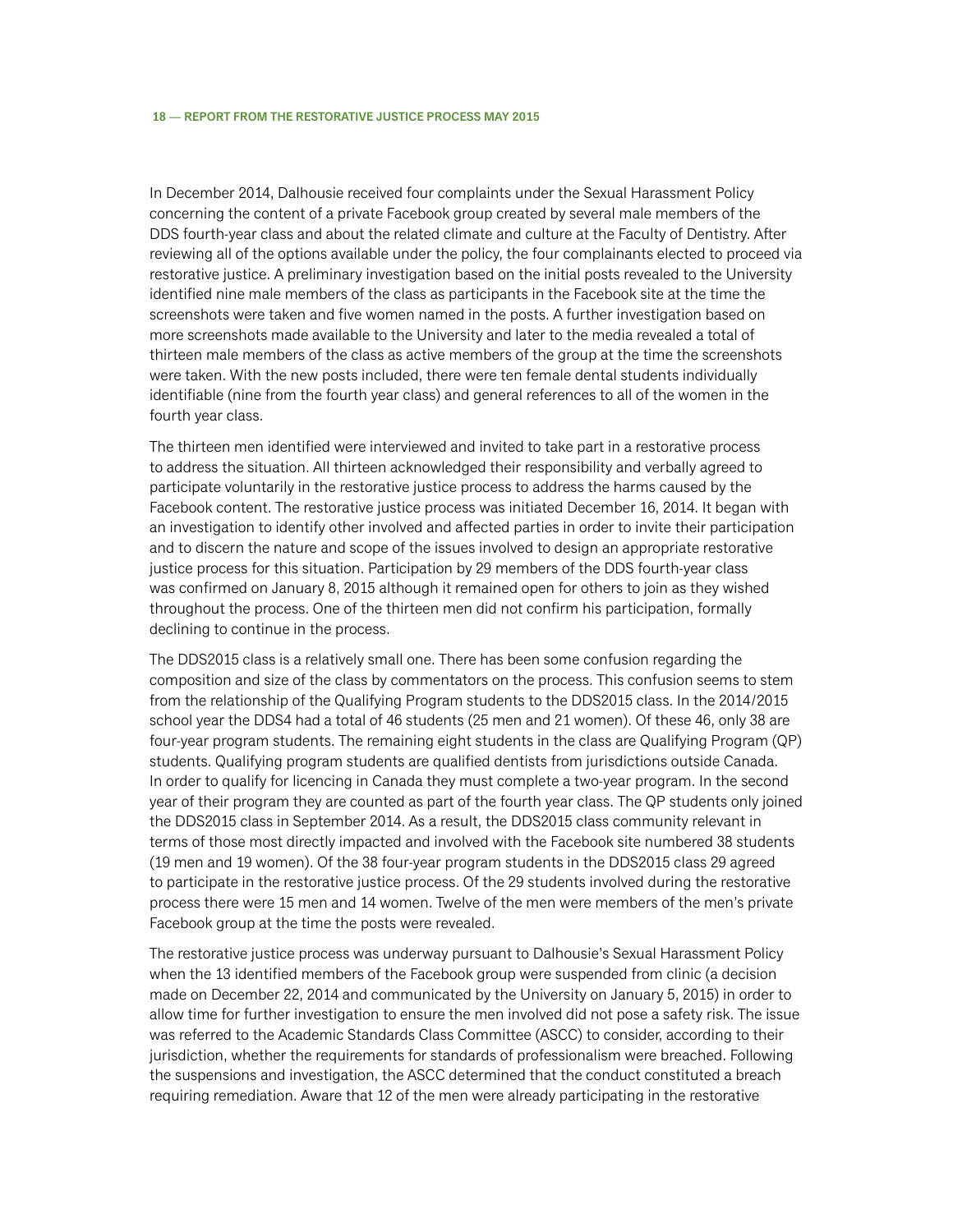<span id="page-20-0"></span>justice process, the ASCC agreed to delay final dispensation of the matter pending the outcome of the restorative justice process. The 12 men involved agreed to work through the restorative justice process to address concerns regarding professionalism and to remediate their behaviour. They agreed that the restorative justice facilitators would provide updates and information to the ASCC throughout the process.

Participation in restorative justice was voluntary and individuals could determine the level and nature of their involvement. Participants were not *required* to take part in any parts of the process. However, the 12 former members of the Facebook group who agreed to work through restorative justice to remediate their behaviour and meet the professionalism standards required by the Academic Standards Class Committee (ASCC) for graduation, had to participate fully or their case would be returned to the ASCC to determine remediation.

### B. Detailed Process Chronology

**What follows is a short history of Dalhousie University's response to the DDS2015 "Gentleman's Club" Facebook group, with a particular focus on the use of a restorative justice process, from December 7, 2014 to the middle of May 2015. Note, however, that this history does not purport to list every meeting, circle process, conference, or workshop related to the restorative response. Rather, it highlights events that are particularly significant in understanding the general progress of the process. Further information on the elements of the process, the expertise engaged, and key events is provided in the Process Elements and Activities section of this report.**

On Sunday, December 7, 2014, a female student in fourth year at the Faculty of Dentistry contacted three of her female classmates to notify them of the existence of a post on the private "Gentleman's Club" Facebook group to which many men in the fourth-year class belonged. The post contained polls, one of which asked "who would you 'hate f—k'?" Members could add names to the polls and/or vote on the responses. The female student who first became aware of the polls informed three of her classmates that they were all named in the posts along with one other female member of the DDS2015 class (five women in total). The four women agreed to meet with a Faculty of Dentistry administrator the following day.

On Monday, December 8, University officials were also notified about the post. Four of the five women named in the 'Hate F—k' post met with a Faculty of Dentistry administrator. Three of the women expressed an interest in an educative response not limited to the men, but rather one that could address broader issues within the Faculty of Dentistry and the profession that they identified as central to the incident and the harm. They also noted their wish to be involved in the process to address these issues because of the self-governing nature of the dental profession. Also on December 8, Dalhousie Security Services met with the University official who had been made aware of the Facebook post. A preliminary investigation of the incident by Security Services was immediately launched at the request of the Vice-Provost, Student Affairs.

By Tuesday, December 9, the investigation had identified nine men and five women involved in, or mentioned on, the 'Hate F—k' post. Security Services reported these names to the University administration. It was determined, based on the information then available, that there was no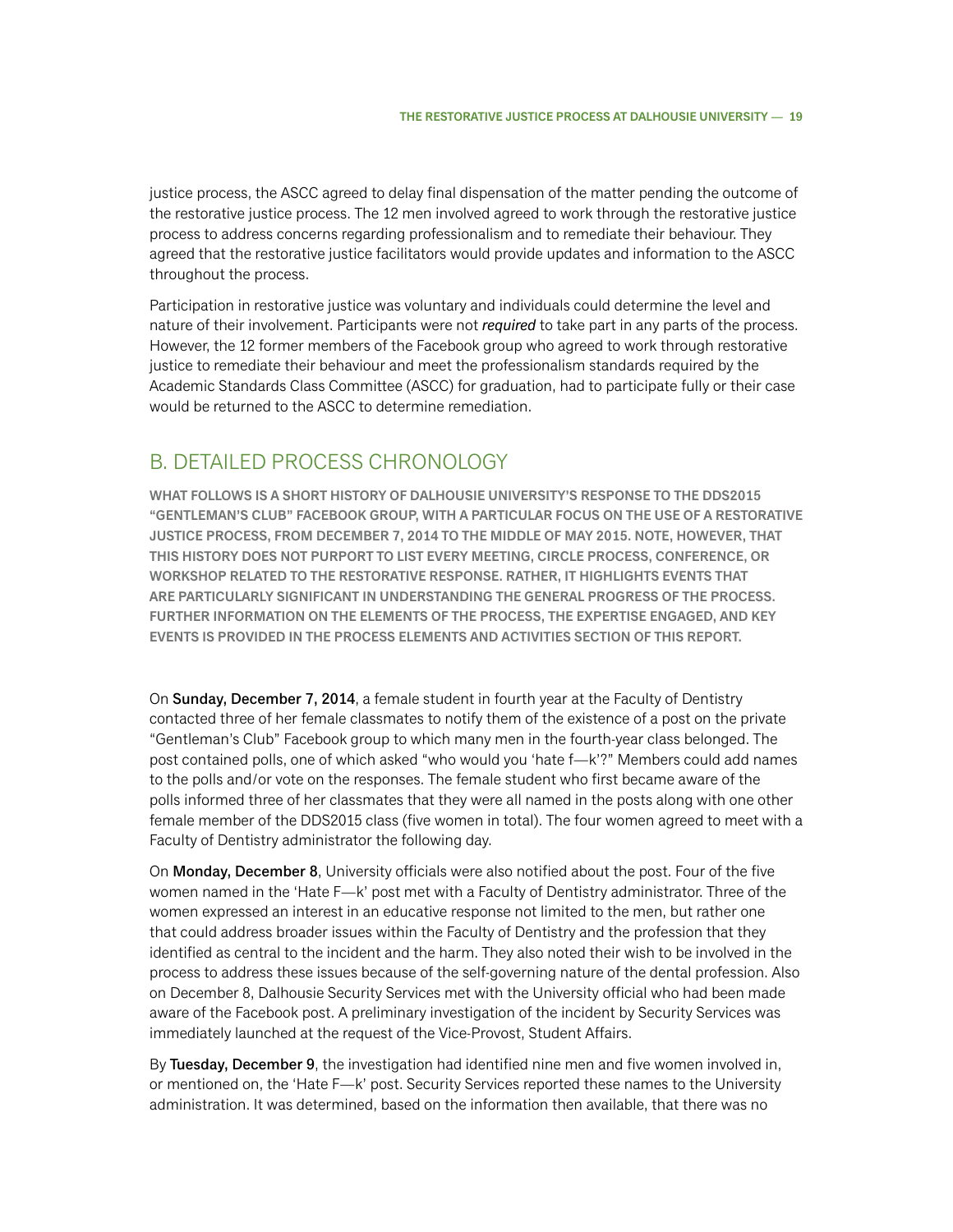basis to recommend an interim suspension of the students on the grounds of safety. Based on the information known, the students were referred to the Dalhousie Human Rights, Equity and Harassment Prevention office (HREHP).

On Friday, December 12, Advisors from the HREHP Office (including Melissa MacKay (MM), Advisor, Harassment Prevention/Conflict Management) and a leader of the Faculty of Dentistry met with one of the female students regarding the 'Hate F—K' post and advised her of the supports Dalhousie could provide, the options available for her to proceed, and the possible outcomes for the participants in the Facebook group under the Dalhousie Sexual Harassment Policy.

Later Jacob MacIsaac (JM) Security Services Community Safety Officer and MM met with a female student to discuss safety concerns and available supports at the student's request. In the course of the meeting it became clear that the student had access to further information about the Facebook group. JM requested that the student put her "source" in touch with him if possible. JM provided his contact information and left it to her discretion to provide this information to her "source." JM also indicated to the student that she could forward other information if she felt it was relevant to the investigation. Later that day, JM received an e-mail from the source, a male dentistry student who was a member of the group, with a screen shot attached.

Over the weekend of December 12 - 14, MM and a Faculty of Dentistry administrator corresponded with the two students who provided the information. Additional information and a full package of screenshots was delivered to JM and copied to others within the University by a female student. A third party (a female DDS2015 student not named in the posts) also provided the women named in the original post with the Facebook materials.

On Monday, December 15, MM was advised by email by one of the initial four female students that she felt the University had what it needed to proceed without her involvement. MM met with senior administrators at the Faculty of Dentistry and the University. MM reached out through the Faculty of Dentistry to the four other women named in the "Hate F—k" post who reported the incident to the Faculty seeking a response (the three from the initial four women plus another female student). MM wanted to ensure they had access to supports and information. She offered to meet with them regarding their options if they wished. By 1:20pm that day, media outlets received the selected Facebook screenshots from an unidentified source and began reporting on local and social media. National coverage of the situation began on the evening news broadcast. That afternoon, the Faculty of Dentistry postponed remaining Fall exams. That evening, Dalhousie President Richard Florizone released his first public statement: "Over the next 48 hours the university will consider the full range of options available to us to address these serious allegations. Dalhousie will follow an approach that is victim-centered, that focuses on understanding and repairing the harm caused, and that reinforces a safe and respectful environment."

On Tuesday, December 16, MM met with the other four women named in 'Hate F—k' post (the three from the initial four women plus another female student). Members of the Faculty of Dentistry administration were also present. MM reviewed available supports for the students, the Sexual Harassment Policy, and the formal and informal complaint process options available under the Sexual Harassment Policy. The four women indicated that they wished to pursue a complaint under the Sexual Harassment Policy and proceed through a restorative justice process. The complainants identified concerns about the actions of the men, but also about the Faculty of Dentistry's culture and climate, which they believed had contributed to the harassment and,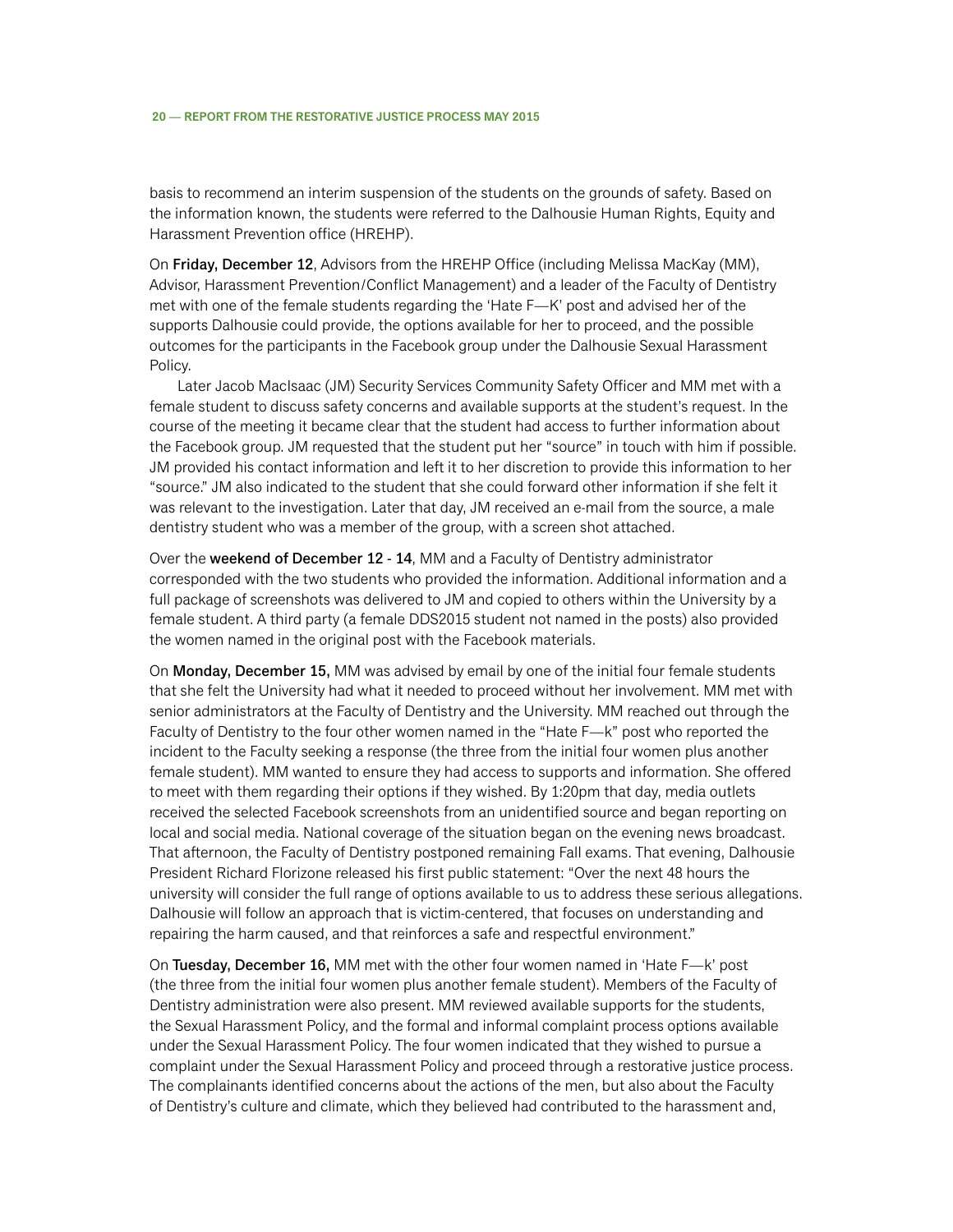at other times, adversely affected them and their learning. They wanted these issues addressed before the men graduated and noted that since dentistry is a self-regulating profession it was important for them to engage in a process in which they, as complainants, could be actively involved. The women requested an opportunity for the class to come together later that afternoon before most students left campus for the holiday break to ensure that everyone could access supports. MM explored the possibility of holding a voluntary event that did not place the students' personal safety at risk.

Also on December 16, MM and leaders of the Faculty of Dentistry met with twelve of the men identified as members of the Facebook group to discuss available supports, the Sexual Harassment Policy, and the informal and formal complaint processes. MM related that the four complainants wished to proceed through the restorative justice option. All the male students present agreed verbally to participate in restorative justice. MM and a Faculty administrator later met with the remaining Facebook group member to discuss supports available, the Sexual Harassment Policy, and the complaint options. He verbally agreed to join the restorative justice process. JM served no contact orders as requested by one of the women in the DDS2015 class.

In response to the request by the four complainants for a meeting with their fellow students, the Faculty of Dentistry invited the DDS2015 class to an optional 'update' gathering that afternoon. At that meeting, MM and JM emphasized that the event was voluntary and was only for the purposes of providing information and ensuring the students' safety and support. Most students attended, as did leaders of the Faculty of Dentistry. Students in the class were encouraged to ask questions and express their concerns. They were, however, discouraged from attempting to sort things out on their own at this stage as MM and JM identified the necessity for a full investigation, and that time was needed to explore and understand any safety concerns relevant to if and how discussions should take place. During the question period, several of the men offered apologies. The facilitators recommended that the female students not respond at this stage. The female students expressed concern for their classmates, but did not respond to the apologies offered.

Following the student meeting, and on the basis of the preliminary investigation, the restorative justice facilitators launched a full investigation with respect to the complaint, in order to determine the details of the Facebook site and any circumstances, including the culture and climate at the Faculty of Dentistry that contributed to the existence or content of the Facebook group. JM, a trained investigator with Security Services, took the lead on this investigation as part of his duties as a facilitator of the restorative justice process. MM provided support for the investigation and served as the co-facilitator of the restorative justice process with JM.

On the evening of December 16, President Florizone contacted Prof. Jennifer Llewellyn (JL) of the Schulich School of Law to ask her advice about the potential for restorative justice in this situation. JL indicated that restorative justice was worthy of careful consideration, depending upon the wishes of the parties and what was revealed by the investigation. President Florizone asked if JL would advise on the process in support of the Dalhousie staff involved. JL agreed and began working with the facilitators. Over the following week the process was under mounting pressure both internally and externally. On December 24, President Florizone requested that JL assist with the process as an advisor/facilitator, and liaison between the restorative process, the University, and the Faculty of Dentistry. JL accepted on the understanding that the restorative process and her involvement remain independent of the university administration to ensure impartiality and to enable the process to engage the university as a party along with the others involved. From this point forward JM, MM and JL worked collaboratively to facilitate the restorative justice process.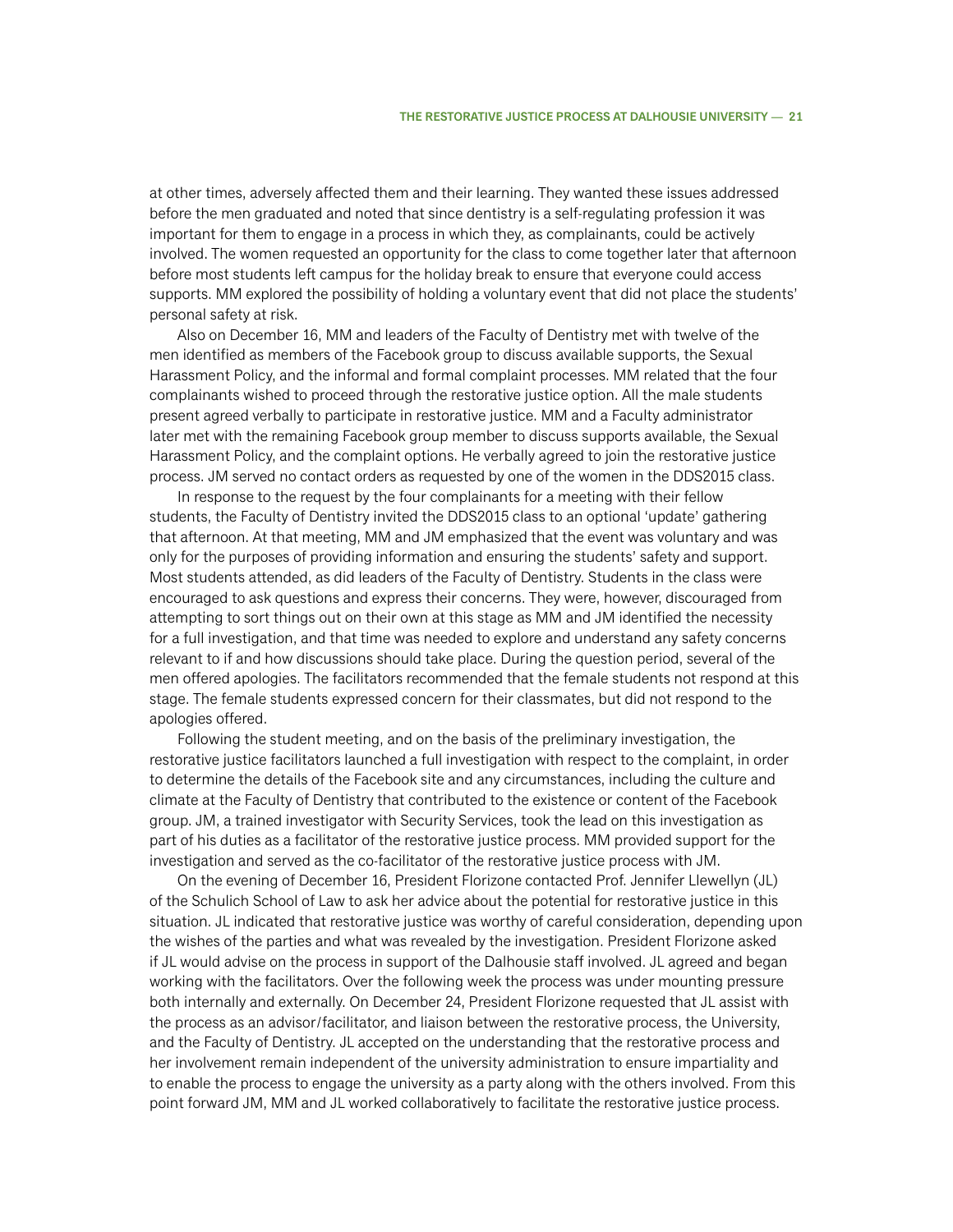JL took a lead role in securing appropriate internal and external supports and protections for the process to ensure its independence and success.

On Wednesday, December 17, MM and JM contacted the four female students who bought complaints under the Sexual Harassment Policy and they affirmed their wish to address their complaints through a restorative justice process. MM and JM met with two of the four complainants in person and the other two women via email and phone as they were en route home for the holidays. President Florizone requested a meeting with the complainants. The two women still on campus agreed to meet with President Florizone during their meeting with JM and MM.

MM and JM met with the twelve men in small groups to conduct interviews as part of the investigation. MM and JM received verbal commitments from the men regarding their participation in the restorative justice process. Many of the men exhibited signs of significant crisis. JM and MM followed up with Counselling Services to arrange access to supports for the students.

In the evening President Florizone held a press conference to announce that the four women had filed a complaint regarding the Facebook posts and the related culture and climate in the Faculty of Dentistry under the University's Sexual Harassment Policy, and that they had opted for a restorative justice process to address it. He indicated that the University would respect and support this choice.

On Thursday, December 18, MM and JM met with a male member of the Facebook group who had not attended the meeting with the other male Facebook members the previous day, to conduct an interview as a part of the investigation. He affirmed his commitment to participate in the restorative justice process. MM and JM continued their investigation of the Facebook materials to identify other parties involved as members or as people named and/or pictured on the website. The facilitators began to 'decode' references made in Facebook comments and posts based on interviews, a process that continued into January. They also reviewed background information on any individuals or incidents referenced in the Facebook posts.

On Friday, December 19, JL, at President Florizone `s request, spoke to a group of senior leaders on campus to explain restorative justice and to answer questions. On the same day, the "Expel Misogyny" protest took place. Protesters attended a rally at the Dalhousie Dentistry building before marching to President Florizone's office at the Henry Hicks Building. A group of faculty members on campus also circulated a petition entitled "Statement Against Misogyny and Gendered Violence".

The facilitators continued to meet with several DDS2015 students by telephone and in person. In the weeks and months ahead, JM and MM provided round-the-clock support to the students in the wake of the unprecedented internal and external attention to the story, which generated health and safety concerns for the men and women most directly impacted.

Based on the information gathered in the investigation up to that point, it became clear that others were involved or affected by the situation and that, therefore, the scope of the restorative justice process should expand to be open to all DDS2015 students and others affected including the Faculty and the University. The facilitators sent an email to all DDS2015 students providing more information on the restorative justice process the complainants had elected and inviting them to join if they wished. The facilitators also provided reflective questions for students to think about and/or respond to over the holiday break, if they so wished, in preparation for their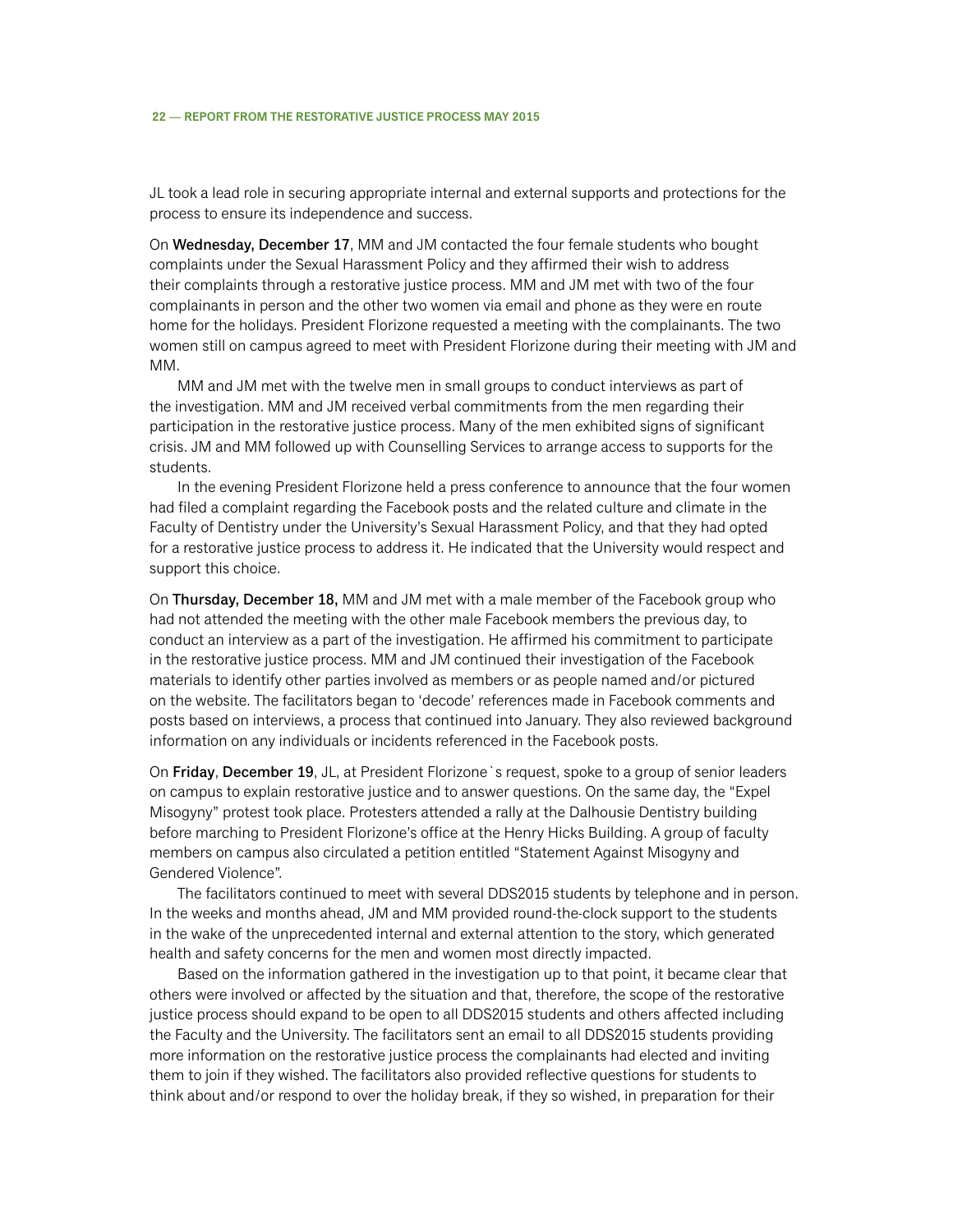involvement in the restorative process or simply to inform the process. Three versions of these questions were sent, adapted to what was known based on the investigation about the individual's involvement – i.e.: a harmed party, a "neutral" party, or a person who contributed to, or caused, harm.

The facilitators also began to make direct contact with the other women identified from the Facebook content, beyond the five women named in the initial posts, to check in and offer support. The facilitators provided information about the restorative process and invited them to take part if they wished. The facilitators also provided information to the students about other process options available to them should they wish to make their own complaint about the situation.

Also on December 19, JM, MM and JL met confidentially with community and government experts in gendered violence to canvass their concerns and receive their advice. The meeting reviewed carefully whether there were any concerns with proceeding with restorative justice, including whether doing so would violate the letter or spirit of the Nova Scotia government's moratorium on the use of restorative justice within the criminal justice system in cases of sexual violence. The facilitators requested the continued involvement of the group to provide support and advice to ensure the success of the process. They added to this initial group to include experts with specialities in police investigations and public safety; gendered and sexualized violence; inclusion, equity and discrimination; sexual offending; human rights; law; and restorative justice. The group (henceforth known as the Local Resource Group) agreed to provide their expert advice and support.

On Monday, December 22, JM undertook a wellness check on one of the 13 men after the disclosure of possible self-harm. The facilitators were informed that Dr. Blaine Cleghorn, the Assistant Dean, Clinic Affairs at the Faculty of Dentistry, had decided to suspend the 13 men involved in Facebook from clinic and to refer the matter to the Faculty of Dentistry's Academic Standards Class Committee (ASCC) to consider it as a matter of professionalism. The facilitators and JL expressed their concern about the safety of the male students if the notification of the suspension occurred immediately, as the University was about to close for the holidays, thus making unavailable the supports and counselling typically offered by the school. Additionally, several of the men had already left Halifax, while others were not able to return home for support during the holidays. The University decided to defer notification of the suspensions until January 5. However, the University did announce a decision to delay the opening of the Dalhousie Dental Clinic for one week in January. Classes were not scheduled to resume until the second week.

 Also on December 22, one of the Facebook group members issued an apology via email to his classmates and subsequently gave permission for the media to print the apology.

On Tuesday, December 23, Dalhousie acknowledged receipt of a formal complaint under the University`s Code of Student Conduct. This was later known to be filed by several university professors from outside the Faculty of Dentistry who wished to remain anonymous. This created uncertainty for the facilitators and the students involved, as it was initially unclear what effect this complaint would have on the ongoing restorative process under the Sexual Harassment Policy. The facilitators and JL recognized that the professors' complaint required that they be careful in making commitments to the students about the restorative process until the University determined the status of the complaint. A decision on this complaint was communicated on January 10, the end of the first week back after the University's holiday closure.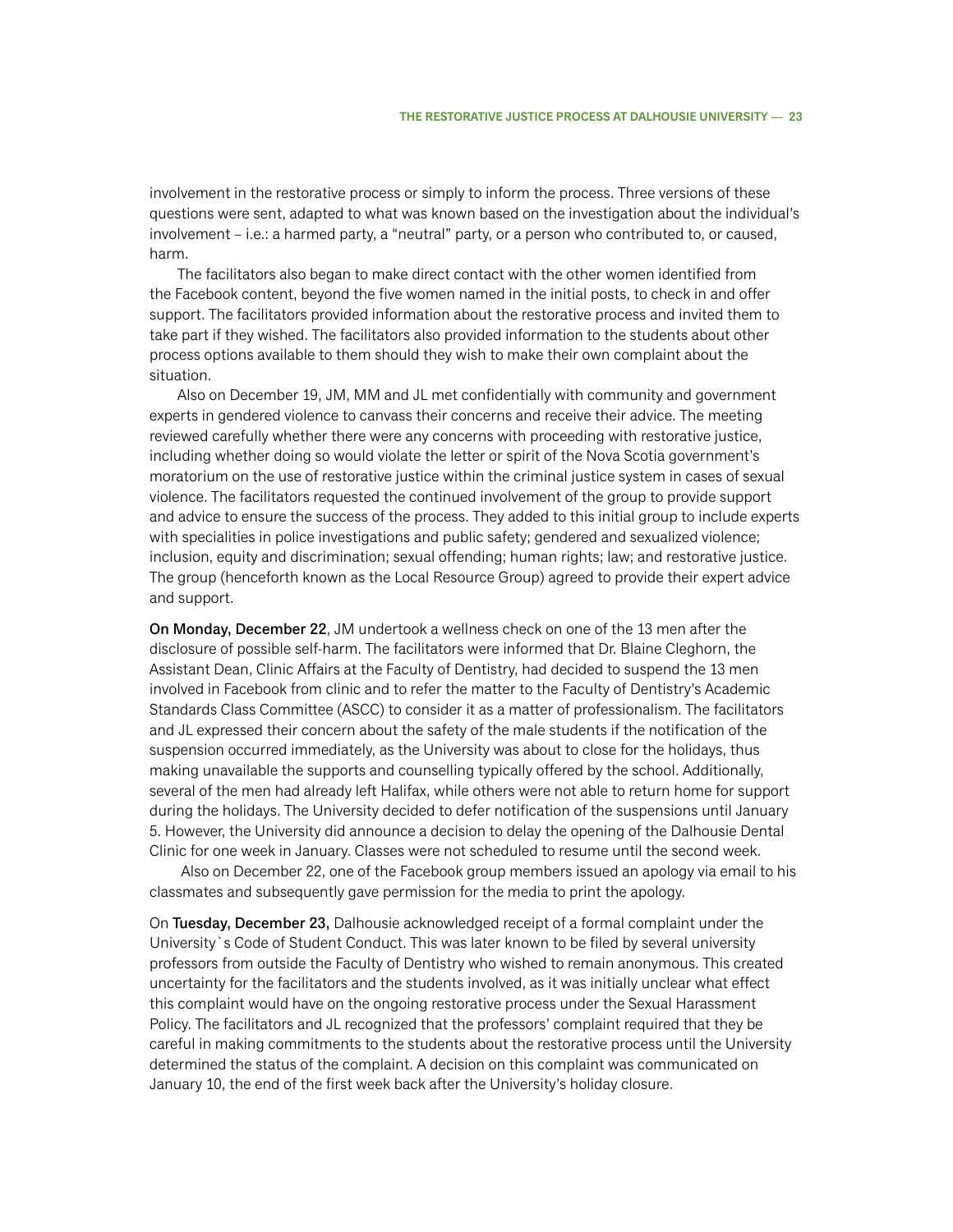Also on December 23, the online organization "Anonymous" threatened to publicize the names of the students involved in the Facebook group if Dalhousie did not meet a series of demands, including the expulsion of the Facebook students.

On Wednesday, December 24, Dalhousie closed for holidays at noon, but the work of the restorative process continued throughout the holidays. JM and MM continued to support female and male students daily through emails and telephone calls. They also continued to connect with the women identified in the posts to explain university policy, possible processes, and supports. JM and MM reviewed the reflective responses received from participants in response to the questionnaire emailed on December 19. Together with JL, they addressed institutional and other concerns related to the process and planned for the return of students in January. For example, MM consulted with Counselling Services to ensure continued specialized support for DDS2015 students upon their return.

During the weekend of January 2-4, 2015, the facilitators continued their investigation including cross-referencing all DDS2015 students with previous HREHP and Dalhousie Security reports to ensure no issue had been missed relevant to the Facebook posts and related context. The facilitators prepared disclosure packages for the dental students that included redacted copies of the Facebook materials. The facilitators also finalized plans for several meetings to take place on January 5, including making arrangements to satisfy safety concerns brought forward.

On Saturday, January 3, the four non-Faculty of Dentistry professors who had anonymously filed a formal complaint under the Code of Student Conduct went public. Dr. Françoise Baylis, Dr. Jocelyn Downie, Dr. Brian Noble, and Dr. Jacqueline Warwick indicated their complaint had not been dealt with or had been unnecessarily delayed during the University's holiday closure. They called for the suspension of the men involved, unaware that that the suspensions from clinic had been decided on December 22.

On Monday, January 5, classes resumed for dental students in years one to three, but not for students in year four as they were only scheduled to be in the clinic (now closed) during the first week. JM, MM and Dr. Cleghorne met with the 13 men in the morning to inform them of their suspensions from clinic and the referral of the matter to the ASCC. JM and JL remained with the men for the morning. The process options were reviewed once again including a further explanation of the restorative justice process. The male students were each provided a participation agreement to be signed if they consented to participate in restorative justice. JL explained that those who did not sign would not be contacted by facilitators regarding the process in the future. The men were asked to take the agreements away and consider their options. They were encouraged to consult their counsel if they were represented. Ultimately 12 of the 13 men returned their agreements indicating their formal agreement to participate. The thirteenth man proceeded solely through the ASCC process. The conditions and requirements of the restorative justice process were explained, including that it was voluntary, and that the information shared would be confidential within the process, and shared only as the participants agreed in order to explain what was learned and done within the process. It was also made clear that information within the process could not be used in other university proceedings without their agreement, and that participants were not required to admit guilt in other processes to participate. They were required to commit to tell the truth within the restorative process. The men were also given disclosure of the Facebook materials concerning them in the University's possession (if they signed a non-disclosure agreement) to ensure fully-informed decision making regarding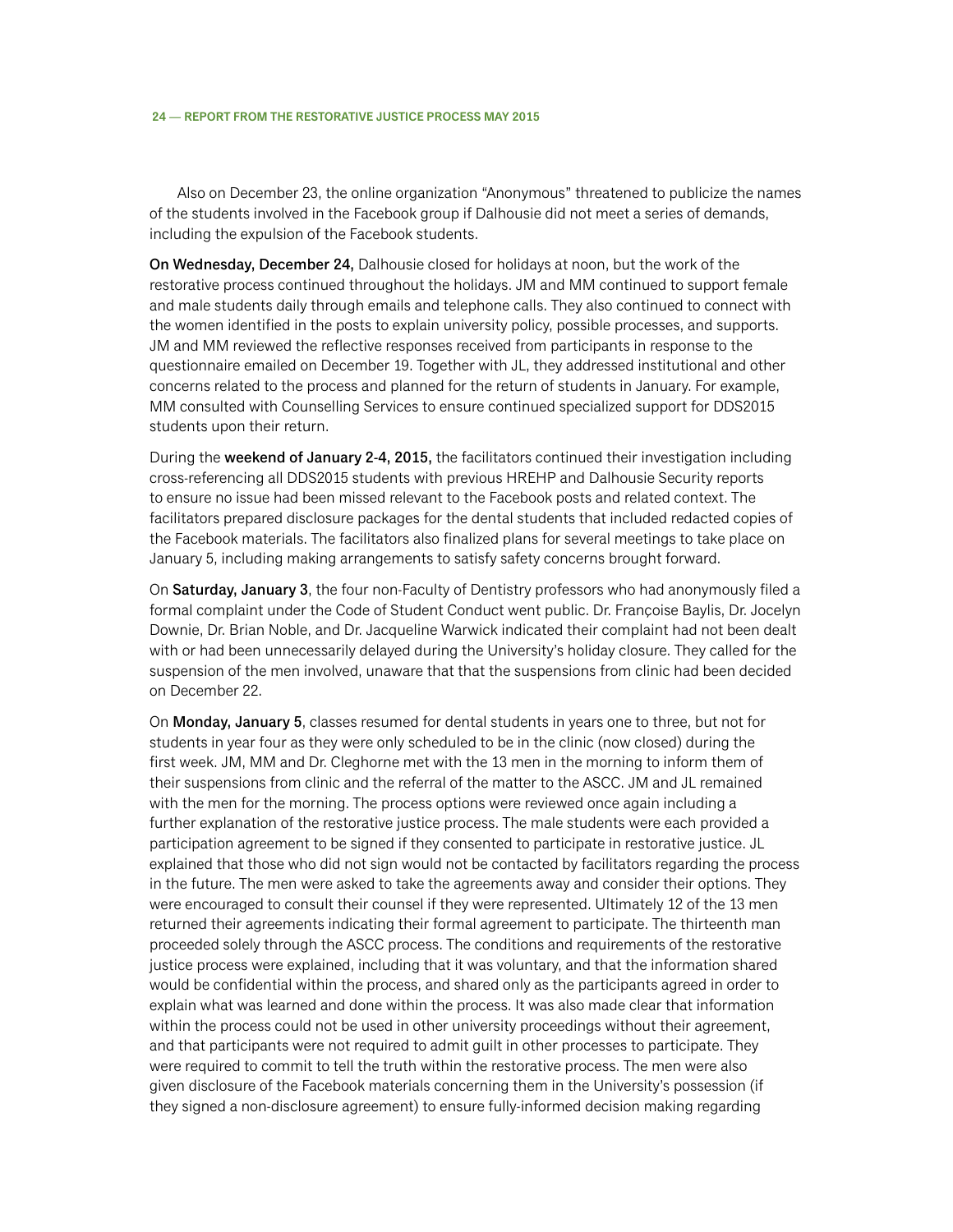participation in restorative justice. The morning meeting with the men also included information on health supports and safety planning provided by representatives from Dalhousie Counseling Services, Dalhousie Security Services, and the Community Response Officer for Dalhousie from the Halifax Regional Police. It is important to note that Halifax Regional Police and Dalhousie Security Services communicate and cooperate regularly on matters of campus and public safety. JM indicated to the men that the Community Response Officer was not there in an investigative capacity but rather to provide information on off campus safety, particularly pertaining to threats made on social media.

Later that day, the 13 men met with Dalhousie Dental Clinic faculty and staff to review patient files to facilitate patient transfers during their suspensions. The men were instructed not to have any contact with patients during their suspension. They were also instructed to stay away from the clinic area and not to communicate with clinic staff.

MM, JL and Faculty of Dentistry administrators also met with the DDS2015 women on January 5 to provide updates concerning the suspensions and to address concerns expressed by some of the women about media coverage and attempts to contact them and their families. A couple of the women were not yet back from the holiday break and MM thus followed up with them after the meeting. All of the process options for complaints were again reviewed. The women were also offered disclosure of the Facebook materials concerning them that were within the University's possession. Each disclosure was redacted to protect the privacy of other female students and third parties not involved in the situation. The women were asked to sign a non-disclosure agreement to obtain the materials. They were also provided with the participation agreement for restorative justice and all of the conditions and requirements of the process were reviewed. MM and JL clarified that the participation agreement signaled a willingness to be involved in the process. It did not require a particular amount or form of participation. Participants could be involved as much or as little as they needed or wished to be. However, if the participation agreement was not signed the facilitators would take this as a clear indication that the student did not wish any involvement and thus the facilitators would not contact the student further regarding the process. MM and JL affirmed there could be many reasons a student might not wish to take part in the restorative process and encouraged students to make whatever choice met their needs. Students were encouraged to take the agreements away and consider their options before signing. They were asked to return the agreements by January 8but it was made clear that they could change their mind about participation at any time in the future and join or leave the process. One of the major concerns expressed by several of the women at this meeting was the risk that the formal complaint filed by the non-Faculty of Dentistry professors might derail the restorative process. Several female students asked whether the professors' complaint would "trump" their choice and whether this was consistent with the President's commitment to be victim-centered and to respect their choice.

Additional sessions were also conducted to explain the restorative justice process to the remaining fourth year students, the qualifying program students, dental students in years one to three, dental hygiene students, and faculty and staff.

President Florizone and Dean Boran held a press conference to announce the suspensions.

On Tuesday, January 6, the Dalhousie Student Union (DSU) and Anonymous held a rally in front of the Henry Hicks Administrative Building. The ASCC confirmed the interim suspensions of the 13 students, which allowed for a deferral of the decision regarding professionalism pending the outcome of the restorative justice process for those who chose to engage in the process. The restorative justice facilitators agreed to provide updates and reports to the ASCC for those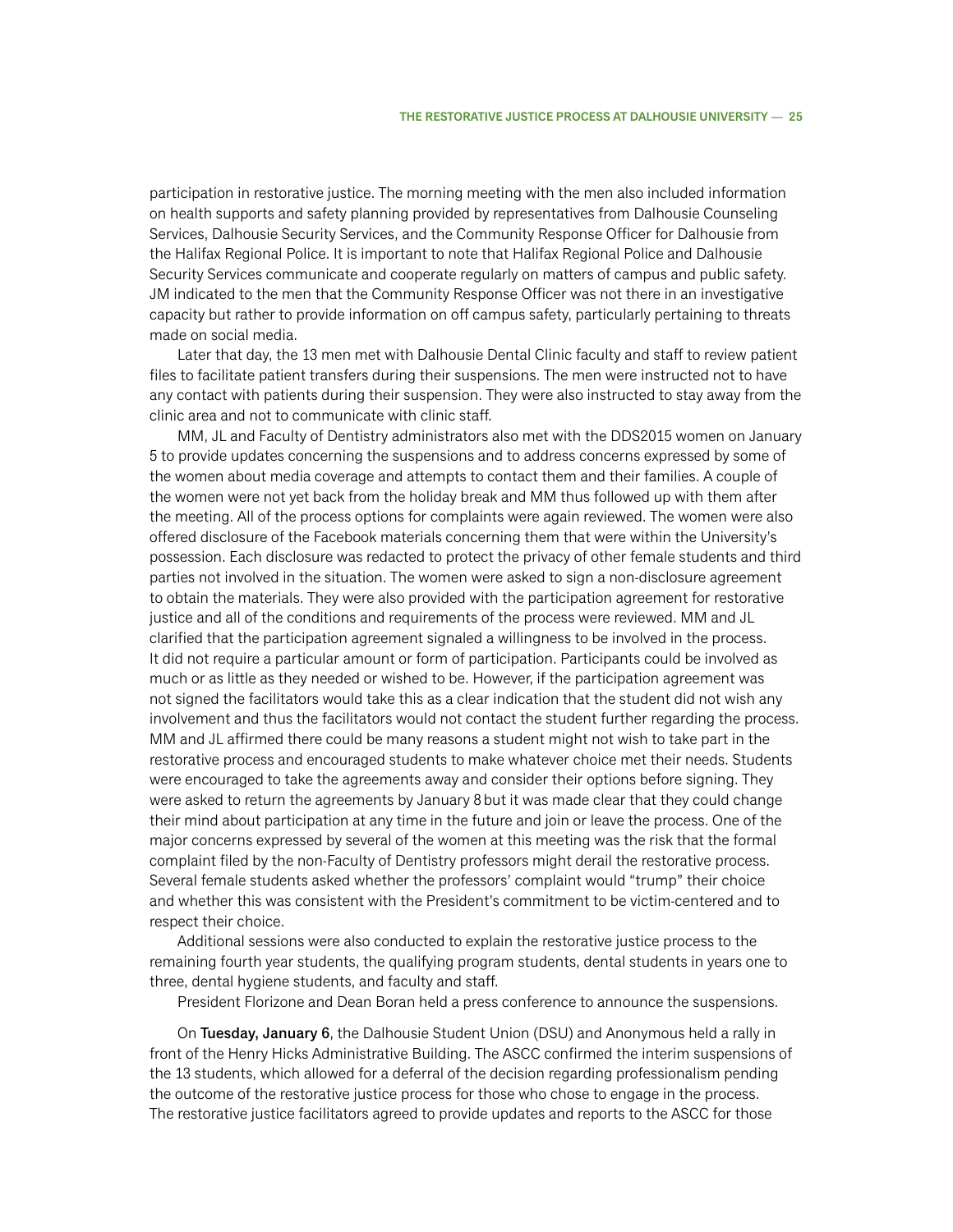students involved in the process to support the ASCC's assessments and ultimate determination regarding professional standards.

On the same day, a letter from four anonymous women claiming to be DDS2015 students was released to the media indicating that they did not wish the issue to be dealt with through the restorative justice process, and, instead, wanted the University to use the complaint lodged by the four non-Faculty of Dentistry professors. The authors of the letter have remained anonymous, but the letter contained troubling misinformation about the meetings on January 5, including:

- • Alleging that the January 5 meeting was the first time directly affected students were invited to participate in restorative justice. As noted previously, the initial decision was made by the four women who came forward and filed complaints, but efforts had been made to contact all of the women of the DDS2015 class to inform them of their options for lodging complaints.
- Alleging that restorative justice and a formal complaint process were presented as the only options. All options were, in fact, presented.
- • The author(s) of the letter indicated that no investigation had yet taken place. As outlined above, an investigation into the Facebook materials had been ongoing for some time.
- The author(s) also alleged that the Facebook documents had not been disclosed to them in full. However, disclosure was offered at the January 5 meeting to all of the DDS2015 class members present. Only the names/identifying information related to other women and uninvolved third parties were redacted to protect privacy.

On Wednesday January 7, the facilitators met with a female dentistry student not in fourth year who was identified in the Facebook content. She received disclosure of the specific post, and the facilitators explained the University`s policies, process options and supports.

On Thursday, January 8, in response to the letter from the four anonymous women, 29 DDS2015 class members, acting independently of the restorative process, wrote a letter to President Florizone expressing their support for the University's decision to move forward with a restorative process. The students requested that their letter not be released to the media in order to avoid encouraging further press coverage, but did allow the President to acknowledge publicly receipt of their letter.

On the same day, the facilitators received notice that the University planned to appoint an external Task Force to investigate the Faculty of Dentistry. The facilitators and JL conveyed to the University that they supported the Task Force so long as the Task Force's mandate was carefully considered to avoid creating overlap between the two processes. The next day, on January 9, the University publicly announced the formation of the Task Force on Misogyny, Sexism and Homophobia in the Faculty of Dentistry. The terms of reference for the Task Force created considerable overlap with the ongoing restorative justice process.

On Friday, January 9, the ASCC communicated its decision to segregate the suspended students from the balance of the class. When the students returned to class on Monday, January 12, the suspended men attended separate classes held in another building on campus.

On January 10, the Vice Provost Student Affairs, communicated her decision regarding the complaint filed by the four non-Faculty of Dentistry professors under the Code of Student Conduct. She found the complaint was ineligible for review under the Code of Student Conduct because the matter was being reviewed by the ASCC which had jurisdictional responsibility to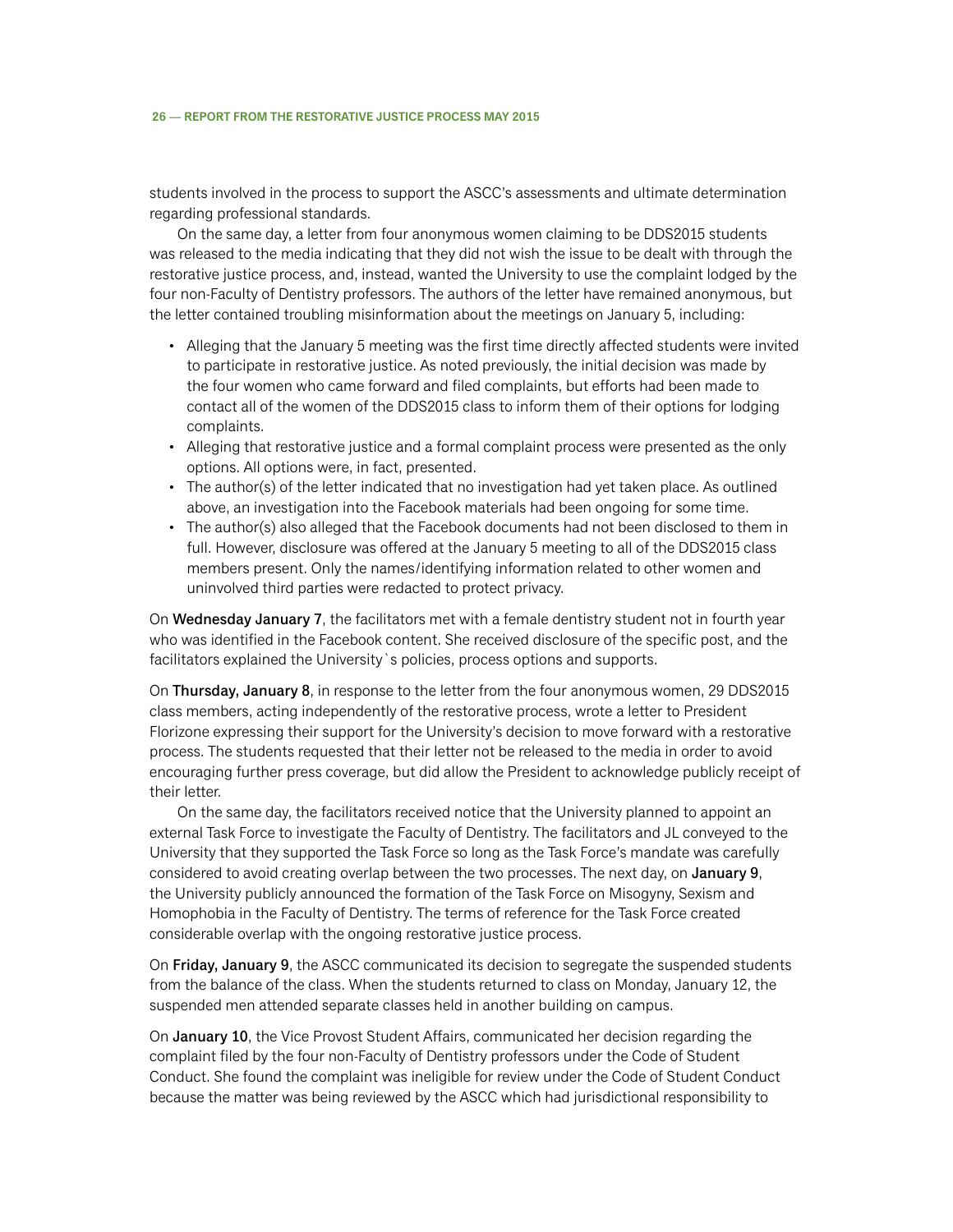ensure that the professional standards and requirements of the program were met by all students in order to continue in the program and graduate.

From January 6 to January 16, the restorative justice investigation continued. The facilitators collected participation agreements and returned disclosure packages. Twenty-nine of the 38 full-time, four-year program students, including 12 of the 13 suspended men, returned the participation agreements, thus formally opting into the restorative justice process.

During this period, and for much of February and March, the restorative justice process worked under constant threat that risked it being undermined or abandoned. These threats included error-filled press reports and aggressive media harassment of students, including frequent efforts to contact members of the class and their families at home and at work. Other threats included public denouncements of the process by non-Faculty of Dentistry professors and the Dalhousie Student Union; failed efforts by some professors to quash the restorative process at the Dalhousie University Senate; threats by "Anonymous"; erroneous statements about restorative justice made by the lawyer representing the sole member of the Facebook group who had opted not to enter the restorative justice process; efforts by the Royal College of Dental Surgeons of Ontario to collect identifying information on the students while the investigation was ongoing; threats of violence received against DDS2015 men via social media; and online harassment of female participants in restorative justice.

In addition, Halifax Regional Police reacted to public pressure by publicly calling for victims of the Facebook group to come forward. This caused some of the women to express concern about whether they were required to come forward and significant concern for the men involved in restorative justice about how this might affect their participation. After reviewing the materials provided by Dalhousie, the police confirmed on January 15 that no criminal acts had been committed and that it would not pursue any further investigation.

Despite these challenges, many of which required the facilitators and JL to devote much time and effort to address, the facilitators continued to conduct intake or follow-up meetings and interviews with each participant and others identified as involved. In addition, the facilitators and JL held frequent meetings with students, faculty, and staff to gather further information about the Facebook group and the broader context and circumstances related to it within the Faculty of Dentistry. The facilitators also continued to work closely with Dalhousie Counselling Services to support students in situations of particular concern. This support for all restorative justice participants continued as needed until the conclusion of the process.

From Monday, January 19 until Friday, January 30, the investigation continued. The facilitators conducted approximately 40 additional interviews with students and select faculty and staff. With a sizable amount of information collected on what had happened, the facilitators and JL began to work with participants in exploring these facts and the various themes and issues discovered in the course of the investigation.

The facilitators and JL met with both the Local Resource Group and an International Advisory Group for advice and consultation during this period. The International Advisory Group included members from Canada, the United States, New Zealand, Australia, and the United Kingdom with expertise in uses of a restorative approach, particularly in the application of restorative justice in the context of sexualized/gendered violence and family violence, campus sexual misconduct, sexual harassment, and campus safety.

Sixteen DDS2015 students, acting independently of the restorative process, sent a letter to the ASCC in which they indicated their desire for their suspended classmates to return to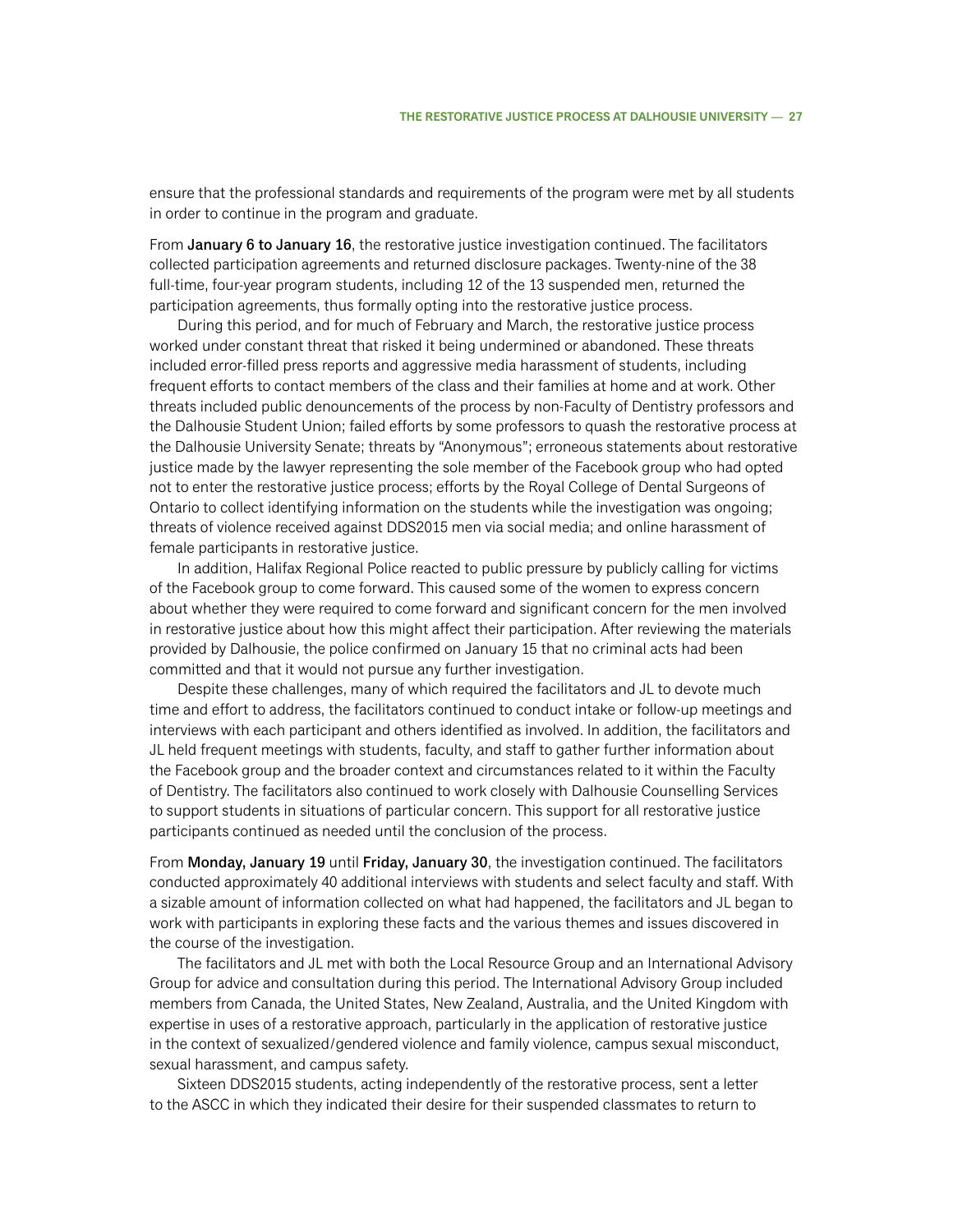regular classes and to clinic. The students indicated they felt safe and that the suspension and segregation of the Facebook students was negatively impacting their education and their efforts to address the situation within the restorative justice process. One female restorative justice participant (again, acting independently of the restorative process) also contacted the Dalhousie Student Union to request that the union stop criticizing the women's choice of the restorative justice process without any knowledge of, or discussion with, the students involved.

On Saturday, January 31, the facilitators submitted a written update, as required, to the ASCC. This included a progress report on the restorative process and recommendations based on the investigation to date. The facilitators recommended the conditional return to clinical activities of the 12 suspended students participating in restorative justice. The facilitators reported that all of the men had demonstrated accountability, authenticity, and a willingness to move forward in a productive and meaningful remediation process. The facilitators recommended that the conditional return to clinic be structured in a way that would ensure ongoing supervision and reflection in order to hold the returning students to the highest standards of professionalism. The facilitators' investigation, however, also led them to flag the importance of ensuring that instructors within the clinic be prepared to support the return by modelling a high standard of professionalism at all times. The facilitators recommended that the return to clinic be conditional upon the Facebook students continuing their work within the restorative process to explore and address the range of issues and harms revealed by the investigation. The facilitators also agreed to make a report to the ASCC at the conclusion of the restorative process to inform the ASCC's final assessment of the students.

From February 1 to February 25, the investigation of the climate and culture of the Faculty of Dentistry continued through the restorative process in an effort to discern factors that contributed to the formation and tenor of the Facebook group. In addition, the facilitators continued to work with and offer support to restorative justice participants through a variety of individual and group sessions addressing a number of relevant topics and issues (see Section 4 of this report for examples). The facilitators and JL also again met with the Local Resource Group and the International Advisory Group for advice and consultation.

On Thursday, February 26, the 12 men, after receiving word that the ASCC decision regarding their suspension from clinic was imminent, requested that the ASCC delay informing them of its decision until March 2 due to their concern that intense media attention would distract and harm classmates during the only weekend remaining for them to study prior to their Canadian Dental Board examinations. The men did not know the findings of the ASCC at the time they made this request. On Thursday, February 26 and Friday, February 27, the restorative justice students participated in a group drafting process for a public statement. The male and female participants had wanted for some time to explain their choice of a restorative justice process and to share some of their experiences, but they had feared making a statement would only feed the media frenzy. However, when the students learned the University would be publicly announcing the ASCC decision regarding clinic suspensions, they felt they had to make a statement so that the University and the public would not speak about them again without an appreciation of their perspectives and experiences.

On Saturday, February 28, the 12 suspended men participating in restorative justice met with President Florizone and some members of the Dalhousie Board of Governors. With permission from all students participating in restorative justice, the men read part of their draft statement to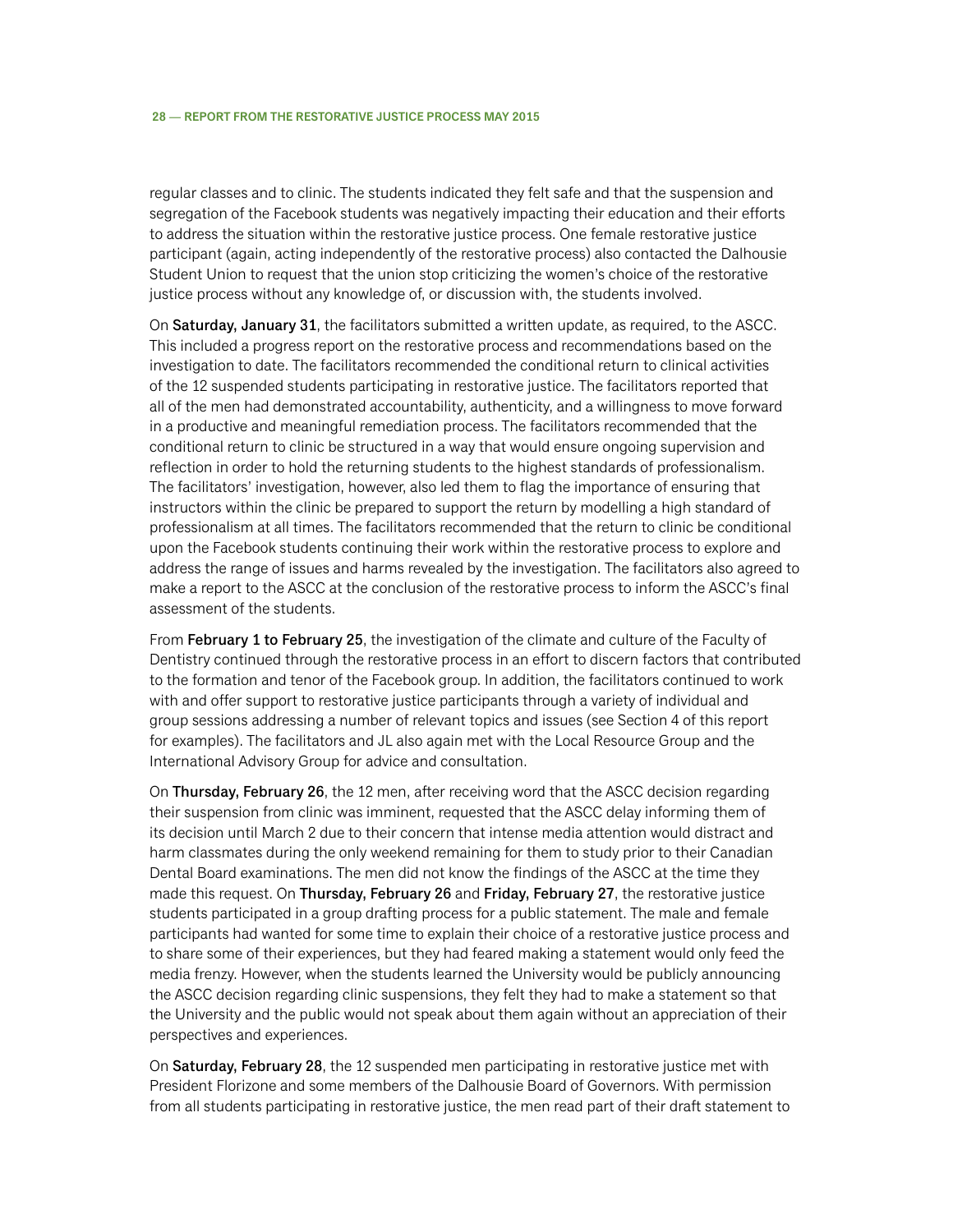the members of the Board at the end of the meeting. The following day, on **Sunday, March 1**, the facilitators and JL met with the Board of Governors to provide an update on the restorative justice process. At that meeting, the facilitators and JL gave advance notice to the University of the statement to be released later that evening by the students. All the students in restorative justice insisted that the University have no say in the content or form of their statement. The statement was provided to the University on the evening of March 1 in its final form so that it could be posted on the University website. The students chose to release their statement first to the *Globe and Mail*, which posted the statement on its website on Monday, March 2.

On Monday, March 2, the ASCC delivered its decision to allow the 12 men participating in restorative justice to conditionally return to clinic. The following day, Tuesday, March 3, the suspended men participating in restorative justice returned to clinic with conditions. These conditions included that they regularly check in with the restorative justice facilitators, report and reflect on any issues arising regarding professionalism (with particular attention to issues of sexism, homophobia, racism and other issues of inclusion and equality) and complete the restorative justice process to address the sexual harassment complaint to the satisfaction of the parties involved and the facilitators. The facilitators worked with the Faculty of Dentistry to develop an institutional mechanism for restorative justice participants and all students to report issues encountered within the clinic, and, more broadly, within the Faculty. To facilitate the return of the male students to clinic, the facilitators and JL met with clinic staff and laboratory staff to update them on the restorative justice process.

On Saturday, March 7, the Canadian Dental Board exams were held. This created significant process pressures in the lead up to the exams as the facilitators had to consider the high levels of student stress related to examinations.

On Saturday, March 14, the facilitators and JL conducted a circle with all of the DDS2015 students participating in restorative justice. At this meeting, the participants considered a significant number of issues related to Facebook, and how Facebook revealed ways in which the men and women interacted and treated one another on an ongoing basis. The group agreed to work on these issues through daily shorter meetings in the mornings and/or lunch for the next several weeks.

On Monday, March 16, the facilitators received the interim report of the ASCC confirming it would defer its final decisions on professionalism until the men had completed remediation work through the restorative justice process. The ASCC conveyed to the facilitators the expectations it had for remediation related to professional requirements and competency to inform the work to be done through the restorative justice process.

From the middle of March until the end of April, the facilitators and JL continued to work with and provide support to restorative justice participants. At daily morning and/or lunch meetings, the students dealt with issues related to Facebook and climate and culture at the Faculty of Dentistry identified in their daily personal and professional interactions.

During this period, the male participants began to research issues for presentation at the "Day of Learning" scheduled for April 27. In addition to their previous education and reflection in the process and their research, the students participated in additional educational sessions dealing with inclusion and diversity in educational environments, building supportive communities, reporting processes, conflict resolution, human rights, and curriculum reform. The restorative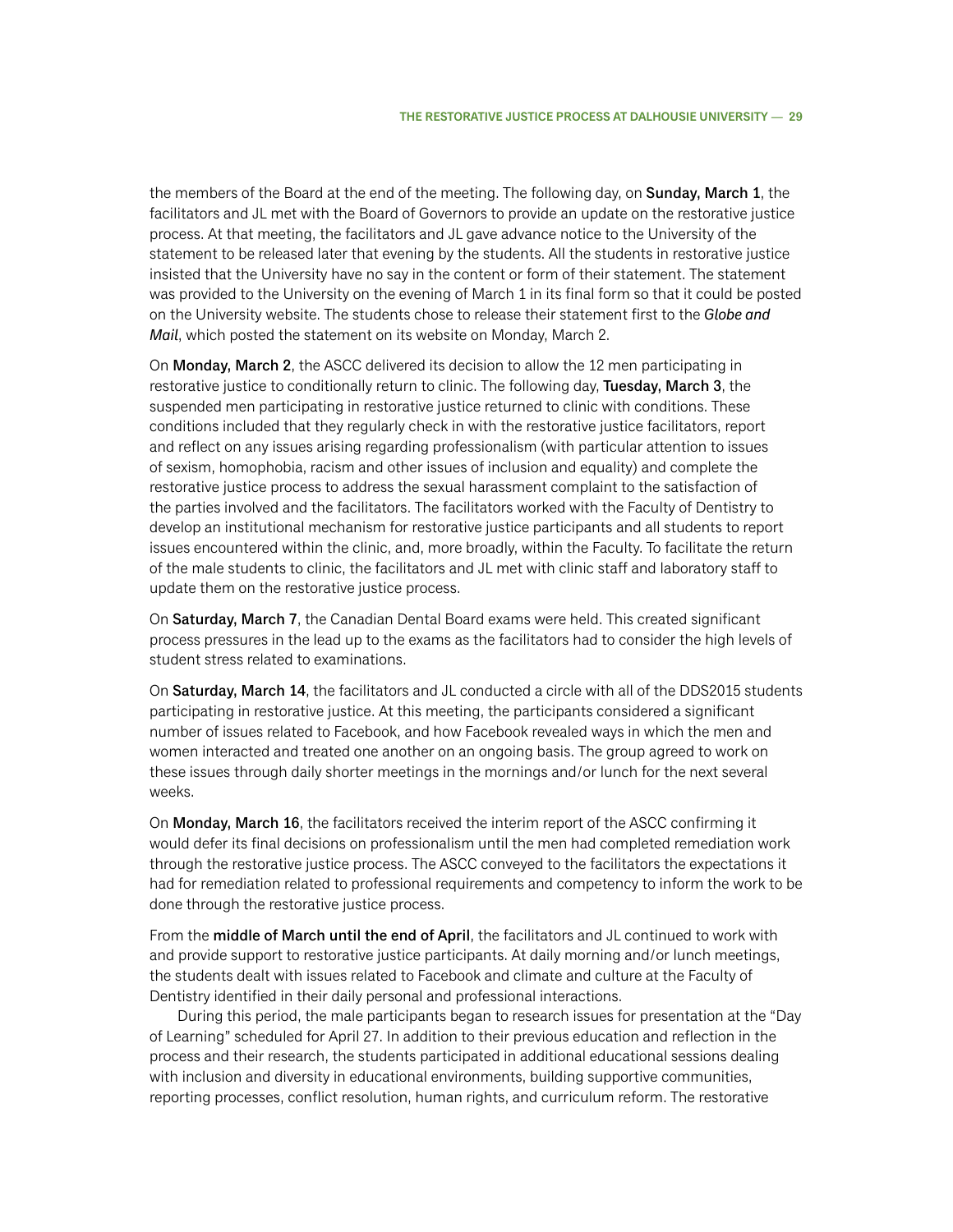justice participants drew from their work throughout the process and the various lectures, workshops and educational opportunities they had attended to identify and consider five themes to be addressed at the Day of Learning.

On Tuesday, March 31, a "Women in Dentistry" circle was held for the women in restorative justice to learn from women in the dental profession about their experiences and the challenges within the profession.

On Monday, April 27, the "Day of Learning" was hosted by the student participants in restorative justice in the McInnes Room in the Student Union Building on Dalhousie campus. Approximately 80 people participated, including full and part-time professors of the Faculty of Dentistry, staff of the Faculty of Dentistry, dental students not participating in restorative justice, university officials, members of the profession, and community members. In the morning, the restorative justice students presented their learning on the five themes (discussed in sections 5 and 6 of this report). They related these findings to Facebook and suggested the implications their research and experiences had for the Faculty of Dentistry and the profession. In the afternoon, the restorative justice students co-facilitated discussion circles with other participants about issues related to climate and culture, and considered ways to improve climate and culture in the future.

Following the Day of Learning, on Wednesday, April 29, the restorative justice participants gathered to mark the successful conclusion of the restorative resolution process for the complaints lodged under Dalhousie's Sexual Harassment Policy. The facilitators then prepared assessments for each of the male students involved in restorative justice. They delivered a report, including the individual assessments, to the ASCC on **Saturday, May 2**. In conjunction with the final report from restorative justice to the ASCC, the facilitators held a reporting circle with the 12 men and members of the ASCC on Monday, May 4. The ASCC subsequently held individual meetings for each of the 12 former Facebook group members. The ASCC rendered its decisions with respect to professionalism on **Wednesday, May 6**. Each of the men was determined by the ASCC to have successfully remediated and to have met the required standard of professionalism.

From May 4 until May 19, the facilitators and JL worked with the parties in the process to reflect on the learning outcomes from the restorative process, and to identify commitments and ways forward emerging from the restorative process. The students, as well as representatives from the Faculty, the University and the profession considered their contributions toward next steps. The facilitators and JL supported the students in reflecting on their experiences in the process in support of the students' effort to collectively draft their final public statement. Similar processes were held with the Faculty and University leaders most closely involved in the restorative process to support reflection on their experiences.

On Saturday, May 9, two of the female participants in restorative justice from the class of DDS2015 spoke for the first time publicly about their experience at the Annual Luncheon for the Dalhousie Alumni Association Women's Division.

On Monday, May 11, Wednesday, May 13 and Monday, May 19, the facilitators and JL held circle processes with faculty and staff of the Faculty of Dentistry to reflect on their experiences since December, what was revealed about the climate and culture of the Faculty, and what changes were needed going forward. Facilitators and JL worked with participants to shape the final report. The facilitators continued to support students as they worked to complete their clinical requirements in order to graduate.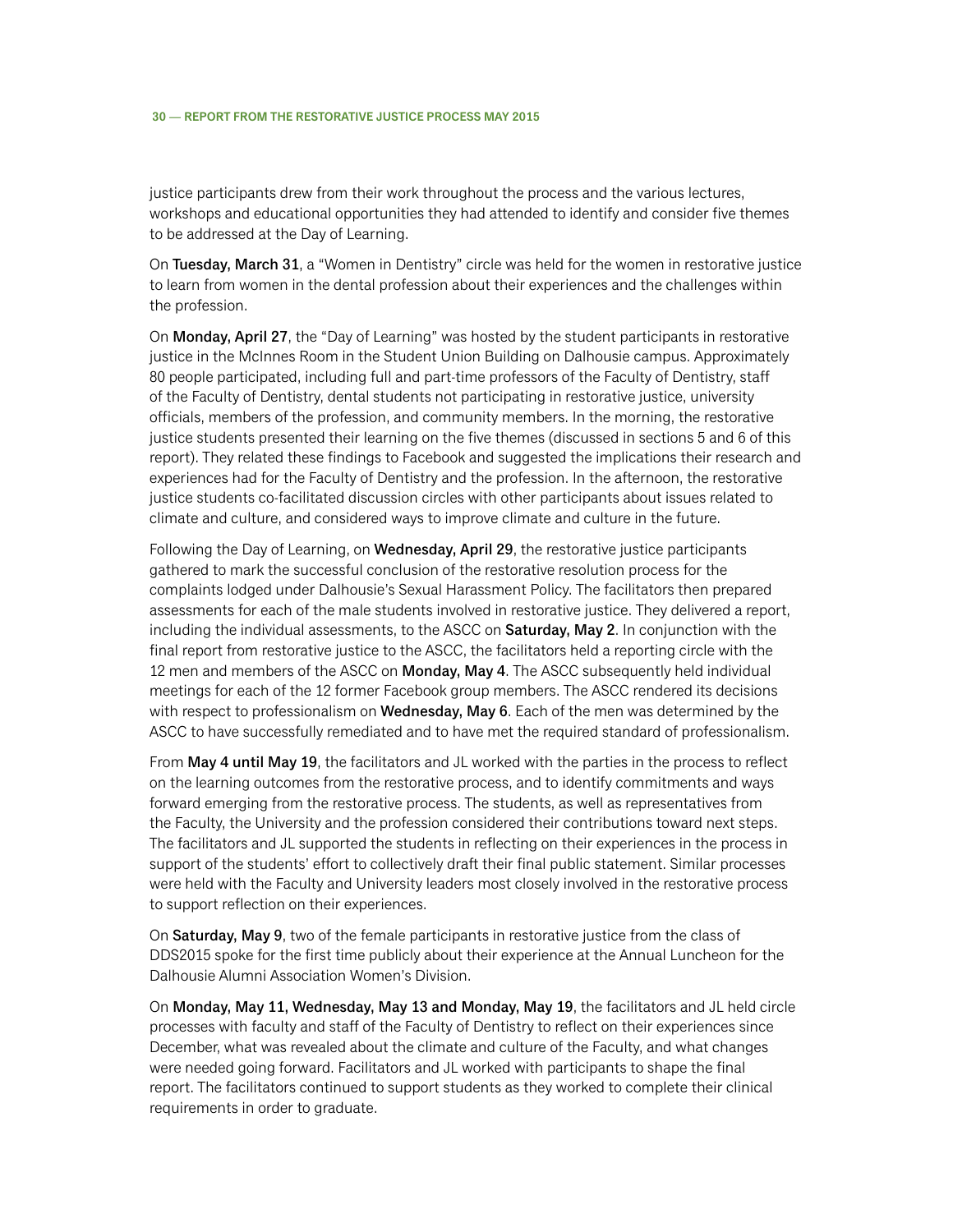### <span id="page-32-0"></span>C. Scope and Nature of Restorative Justice Process

There is a common misperception that restorative justice processes are focused exclusively on bringing those individuals harmed together with those individuals who caused the harm in order to agree upon a 'settlement' to repair or heal the situation. Restorative justice processes and practices, however, are employed in a wide range of ways. While this is how some restorative processes may be used, this is not the case for all restorative justice processes and not true of the restorative process at Dalhousie. The restorative justice process in this case was broader in its focus and mandate as was required by the nature of the complaint and the situation. It was guided by, and reflected, the best-practice knowledge and standards for restorative processes drawn from local, national and international experience. To ensure the highest standard for this process, an advisory group was established with leading national and international experts in restorative justice, sexualized violence, and campus safety (see Appendix B). The process involved extensive and ongoing preparatory work and investigation to ensure safe and constructive engagement by all participants.

Dalhousie's restorative justice process was comprehensive in its focus. It examined the particular Facebook incident and its context and causes including systemic and cultural factors. It proceeded with particular attention to the needs of those harmed to ensure a trauma-informed process. The process sought to understand the consequences and impacts of the incident and who was responsible, not in order to lay blame or impose punishment, but to determine what was required of the parties to respond to the harms, ensure action to prevent reoccurrence, and make positive changes in climate and culture for the future. The Dalhousie restorative justice process was guided by the following principles<sup>4</sup>:

- • Safety-focused /trauma-informed
- • Relationship-focused (attentive to individual acts and issues and their connections to others including systemic, institutional and cultural factors)
- • Comprehensive/holistic
- • Contextual/flexible
- Inclusive and participatory
- Forward-focused

In the context of the health profession a restorative justice process offers a familiar approach when things go wrong: investigate, diagnose, consult with patient and others, and remedy.

Various parties have asserted significant erroneous information about the restorative justice process established at Dalhousie in this case. In order to assess the work within the process and its outcomes it is important to clarify the misconceptions and misinformation about the scope and nature of the process:

6 **The restorative process established under Dalhousie's Sexual Harassment Policy was not limited to the specific conduct of the male students in the Facebook group.**

The complaint also concerned the climate and culture at the Faculty of Dentistry reflected in the Facebook site and to which the comments on the site contributed. In order to respond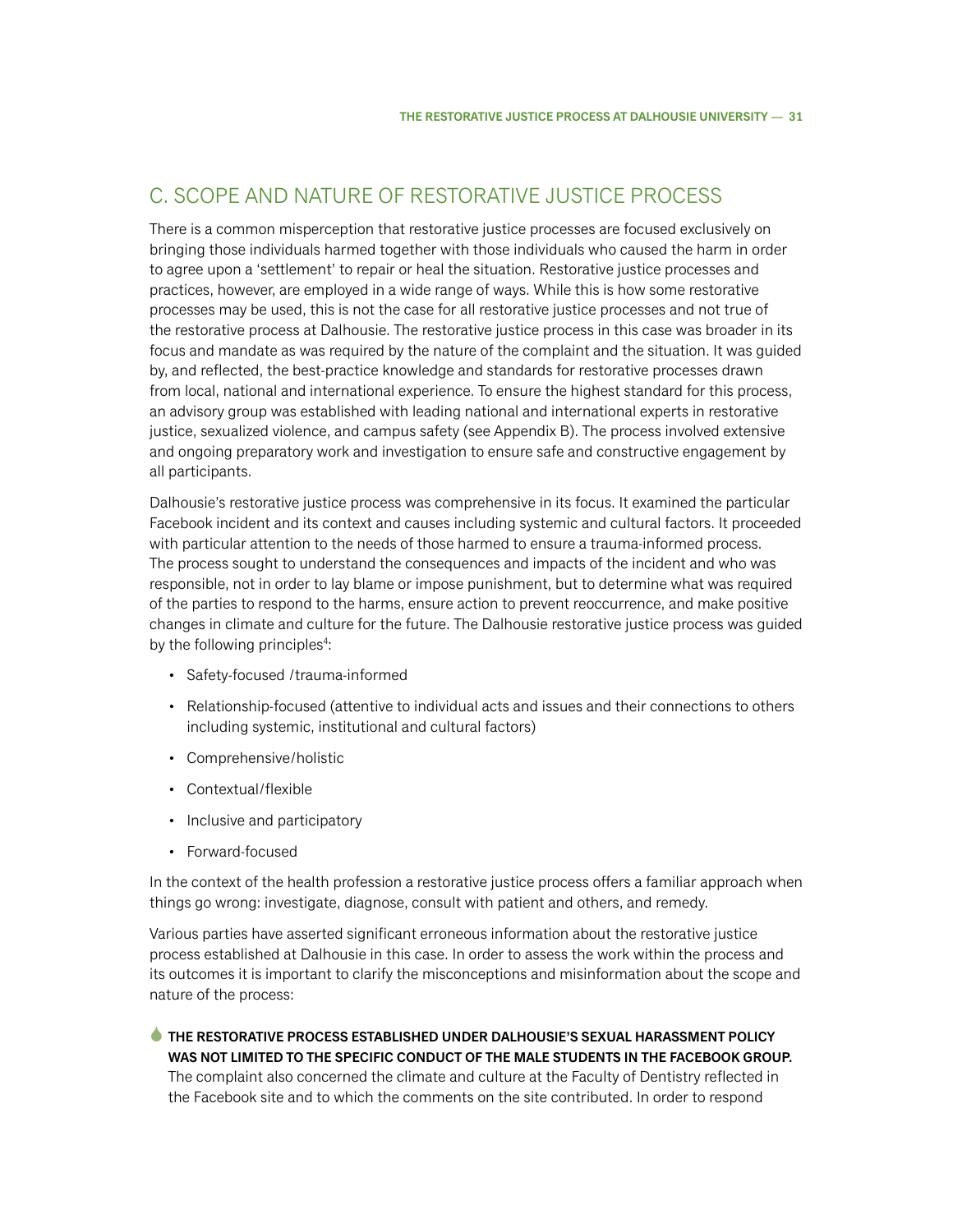fully to the complaint, the restorative justice process included as parties in the process: the harmed parties (women in the DDS fourth-year class, other named individuals/affected students, and other DDS fourth-year class members), the members of the DDS2015 Facebook group, representatives from the Faculty of Dentistry (faculty, instructors, staff and other students including those from Dental Hygiene), the University, the profession and the broader community.

6 **The process began with, and involved throughout, a robust and in-depth investigation of what happened leading up to and within the Facebook group, the impacts of the group, and the related climate and culture.** One of the restorative justice facilitators is a trained and experienced investigator and the process was also supported by an external Local Resource Group including experts in police and professional disciplinary investigation processes.

- 6 **The 12 Facebook group members in the restorative justice process participated in, and were fully cooperative with, the investigation from its earliest stages.** They were forthcoming and honest about their role in, and knowledge of, the situation both with the facilitators and the other participants within the restorative justice process. The other student participants were also extremely helpful and cooperative in the investigation. Members of faculty and staff of the Faculty of Dentistry provided important information and assistance in the investigation.
- 6 **Many parts of the restorative process were held in private in order to ensure safe space conducive to open and honest discussion among the parties. It was not, however, a "secret" process.** As noted above, the process engaged participants from the Faculty of Dentistry, the University, the profession and the community to ensure that the information and work within the process was transparent and accountable. This public report from the facilitators and participants in the process speaks to the commitment of the parties to be open about the findings and work done within the process. The process was confidential in the sense that all disclosures during the process could not be admissible in other university processes unless the participants agreed. The participants agreed to allow the facilitators to share information with the Academic Class Standards Committee in order to inform its decision-making.

6 **Given the broad scope of effects and harms related to the content of the men's Facebook group and the intense publicity surrounding it, there were many people affected and harmed by this situation. The restorative process was attentive and responsive to both the breadth and depth of the harms.** Throughout the process, the parties involved considered ways in which these harms and related issues could be addressed now and into the future. Many of those who felt affected by this situation were mislead by erroneous accounts of restorative justice into thinking that participating just meant getting into a circle with the individuals who caused harm. This is often one aspect of a restorative process, as it was in this case. However, this does not mean that everyone affected by this situation could or should have met with the Facebook group members. For many, this was difficult to understand because it challenged their assumption that the only problem lay with the men and their online behaviour. In their view, "dealing with the issues" meant dealing with the men directly. As the process progressed, however, it became clear that others were as important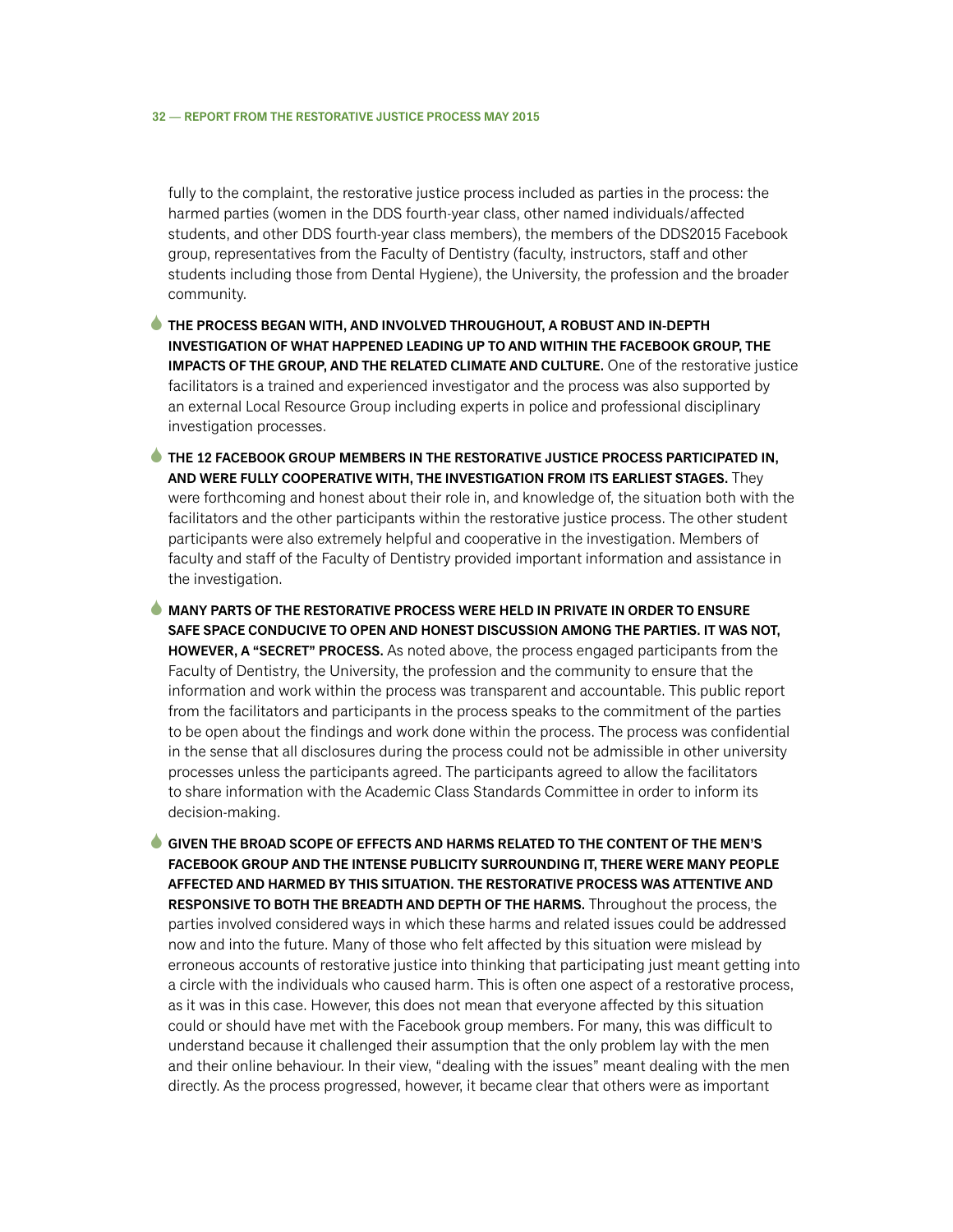to understanding and changing culture and climate. The process thus supported a range of gatherings between and among the various parties involved.

- 6 **The restorative process was not mandated to determine punishment but, rather, to engage those who caused or contributed to harm in a process to understand and address that harm.** Part of this process involved hearing from, and working with, the individuals harmed and affected. No one who experienced harm was required to participate in any part of the restorative process. The process was tailored to accommodate involvement by those harmed to the extent, and in ways, of their choosing. The process was regularly adapted to reflect and meet their needs. Those who experienced harm were given significant voice and role in the process in order to ensure their needs were known and met to the extent possible. Those harmed were never asked to determine, nor made responsible for, the "punishment" or outcomes for the 12 members of the Facebook group.
- 6 **The restorative justice process involved bringing parties together into circle processes. However, this was only one element of the process.** Such meetings or gatherings were bookended by significant preparatory and follow-up work. Prior to bringing parties together, careful investigation was undertaken to ensure the relevant facts and issues were fully and properly understood. The facilitators worked closely with individuals and groups prior to holding processes in which parties would encounter one another to ensure that they were willing and able to participate safely and constructively. Facilitators also followed up with participants after their involvement to consider their experience and needs in planning the next steps in the restorative process.
- 6 **Those who chose to participate were not required to admit guilt in the restorative JUSTICE PROCESS OR ANY OTHER PROCESS.** All that was required of all participants was that they:
	- Be present and participate in a safe and principled way listen to those who have been harmed, those who have caused harm, and others impacted.
	- Speak the truth about events, harms and impacts, and their responsibilities.
	- • Consider and share knowledge of what happened that led to the harms and impacts.
	- Articulate individual and collective needs related to addressing harm.
	- • Commit to build a plan together with all process participants about what needs to happen to ensure this does not happen again.

6 **While the restorative justice process did not require an admission of "guilt", it did require participants to reflect and give account of their actions, role and responsibilities for the harms identified.** The 12 Facebook members involved in the process acknowledged and accepted responsibility for their individual and collective actions from the very outset of the process. But this was only the initial stage of accepting responsibility. The process investigated further the facts and effects of the Facebook group posts and the context and circumstances in which they were generated. Participants confronted and considered this information fully throughout the process in order to understand their individual and shared responsibilities in deeper and more nuanced ways. The restorative justice process was not focused on assigning individual levels of culpability – to identify who did more, or was worse than, the rest. Nor did it "paint everyone with the same brush."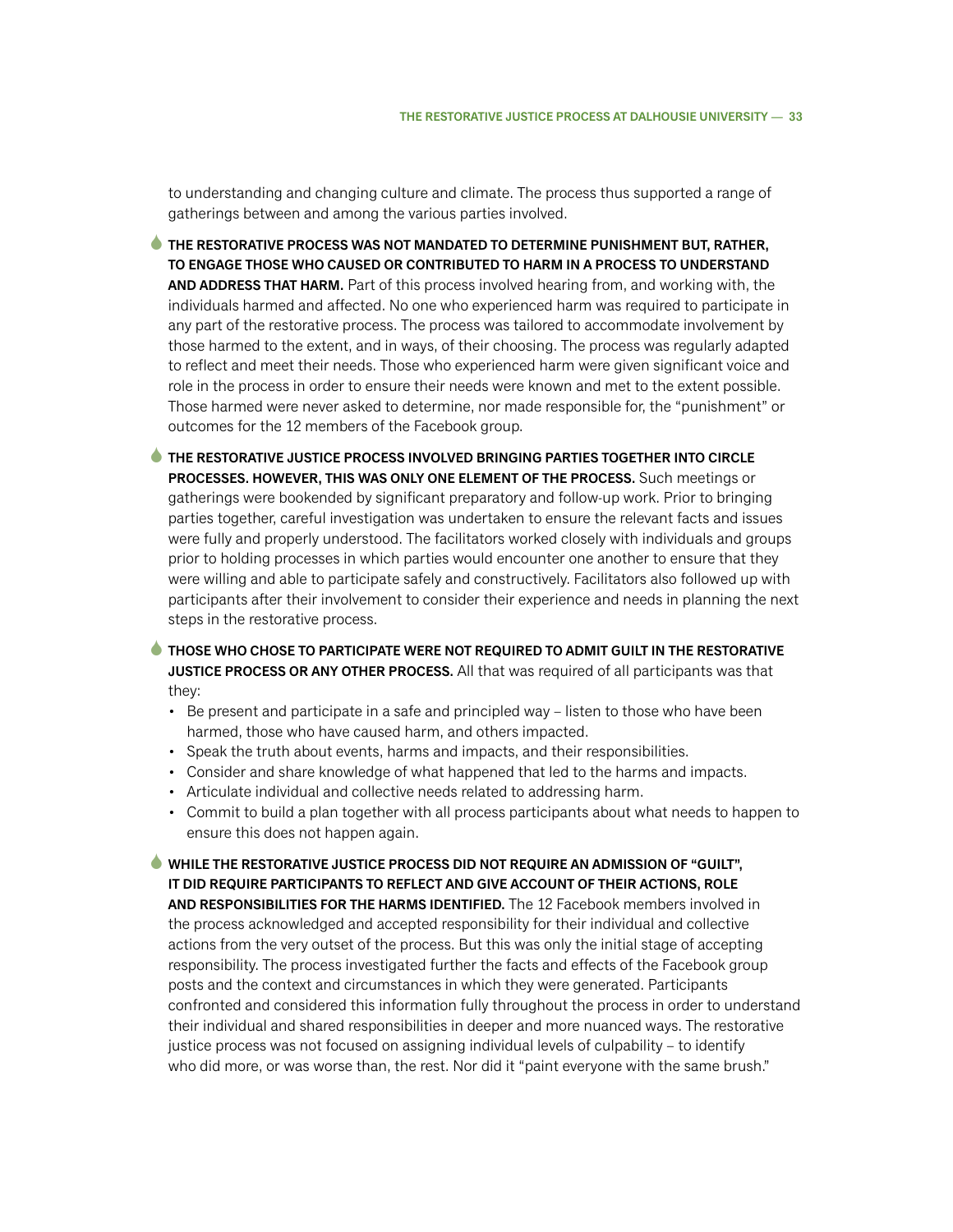The restorative process was not focused on assigning blame but supporting participants to understand their responsibilities based on the role they played and what needs to be done to make things better in the future.

6 **The restorative justice process at Dalhousie did not violate the letter or spirit of the Provincial Moratorium on the referral of cases to restorative justice within the criminal justice system in which gender and sexual violence is involved.** The Moratorium did not apply in this case because it was not a criminal matter and it did not involve any violent acts. The Moratorium was promoted by concerns over whether the knowledge, capacity and resources regarding restorative justice in Nova Scotia were sufficient to address potential issues and ensure women's safety. Even though the Moratorium clearly did not apply to the situation with the Facebook group at Dalhousie, the facilitators took these concerns seriously. Before the process began, and throughout, the facilitators asked community and government experts on gender and sexualized violence whether they had concerns that would preclude the use of restorative justice in this situation. They also consulted with these experts regularly throughout the process to ensure the safety of the process for the women and men involved.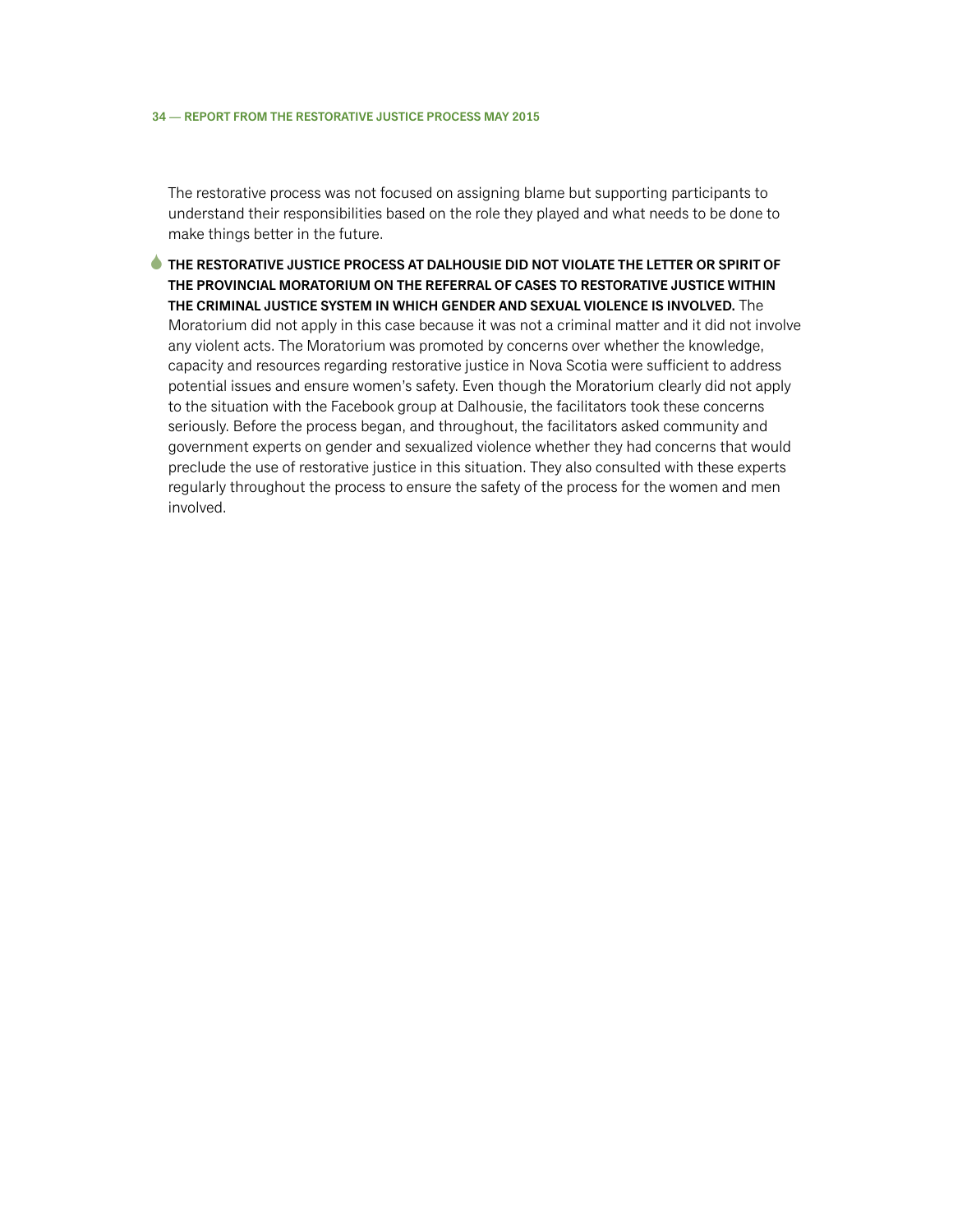# 4. Restorative Justice Process Elements and Activities

Participants in the restorative justice process engaged with one another in a variety of ways to develop a deeper understanding of the harms related to the Facebook group and the culture and climate at the Faculty of Dentistry and how to address these harms. The process included intake meetings, individual and group interviews, small and large group meetings, seminars/lectures, workshops, small and large group circles/conference processes involving participants from one or more parties, and information sessions.

The restorative justice process was tailored to allow for different levels of participation and engagement by various parties and participants according to what they needed and wanted from the process. As a result, the elements and activities of the restorative process were not uniformly offered to, or accessed by, all participants. This section provides some general information about the various elements and activities within the restorative justice process over the last five months. It is not a detailed account of every element, as the volume and complexity of activities renders such an account beyond the scope of this report. It is important, however, to provide an overview of the nature and scope of the various elements and activities to aid the public understanding and appreciation of the process.

The restorative justice process was convened in relation to the complaints lodged under the Dalhousie University Sexual Harassment Policy. As explained earlier, the members of the Facebook group also committed to work through the process as a means of remediating their behaviour to meet the professionalism standards required within the DDS program to the satisfaction of the Academic Standards Class Committee. As a result of this role with respect to remediation and professionalism, the participation of the Facebook group members within the restorative justice process was more uniform, demanding and robust than other participants. For example, from the outset of the process, the members of the Facebook group actively participated in the investigation by producing detailed accounts (verbal and written) outlining their involvement in the Facebook group and events following discovery of its content. They tracked their learning and progress within the process by maintaining individual records of their participation and the changes in the way they understood and reflected on the harms caused by their actions, and the issues of equality, inclusion, discrimination and professionalism they raised. They were in regular contact with the facilitators from December onward (at a minimum weekly, but often daily) to reflect on behaviours and learnings and to navigate concerns as they arose.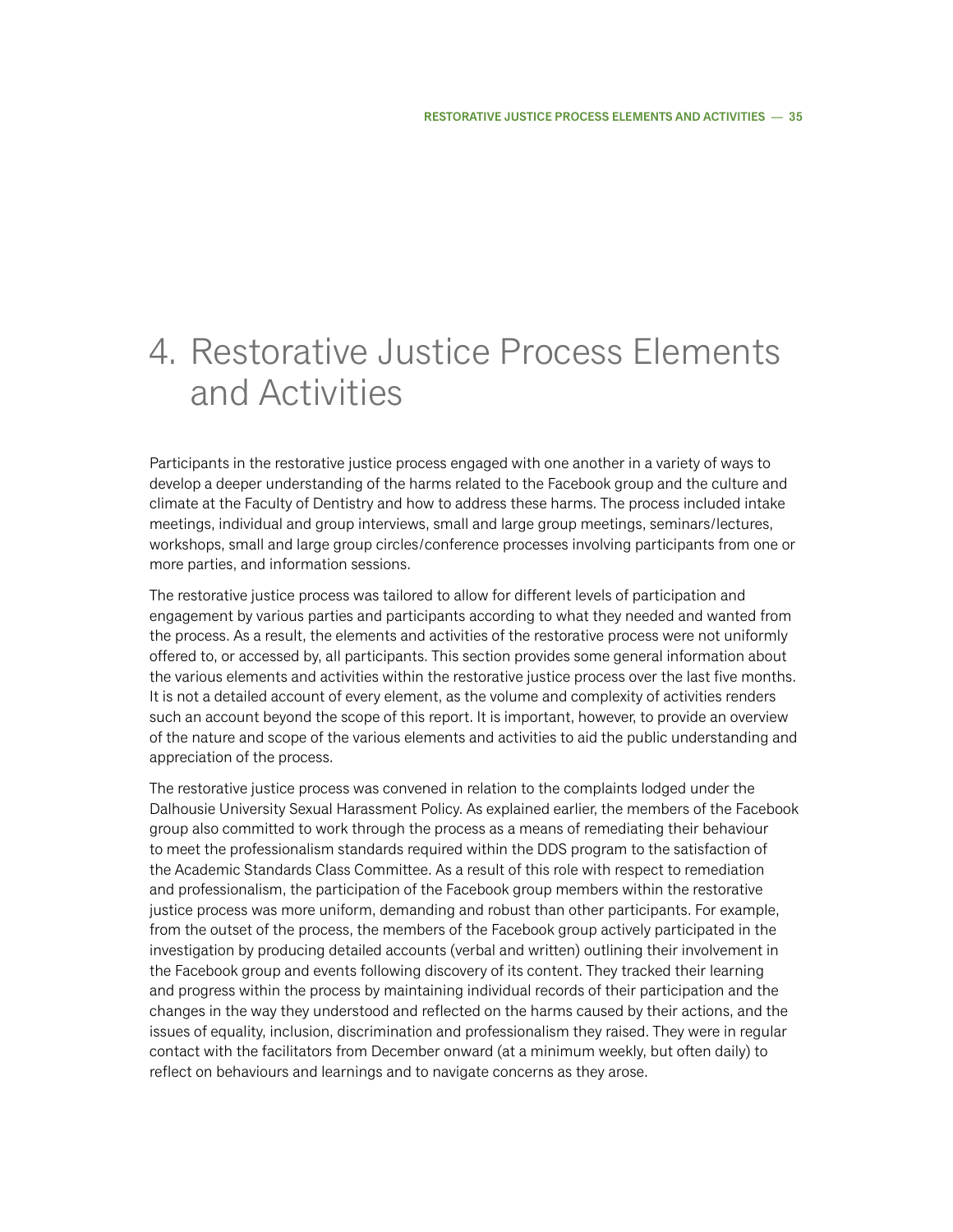The Facebook members also attended regular and ongoing meetings with facilitators individually, in small groups, and with the entire group to explore harms and impacts to their fellow students, the Faculty, the University, the profession and the community/public. They accepted responsibility for the harms caused by their actions (individually and collectively) and participated in sessions focused on understanding what individual and shared responsibility requires in order to appreciate the weight of their acknowledgement and commitment to be accountable and responsible for their actions now and in the future. Some sessions early in the process focused on understanding meaningful contrition versus simple apology and the need to listen carefully to others in order to fully appreciate harms and impacts. Many sessions focused on respectful conduct and safety within the process and beyond.

Throughout the comprehensive investigation of the situation, the restorative justice facilitators had no cause for concern that the men involved in the Facebook group posed a risk to their fellow students or to public safety. However, many sessions focused on understanding and working through the individual and public concerns related to the particularly harmful impact experienced by survivors of sexualized violence and the loss of public trust caused by their actions. The process engaged individuals from the Faculty of Dentistry, the University, the profession and the public in order to ensure a focus on the broader contexts, causes, circumstances and consequences of the situation.

The 12 Facebook group members spent a total of approximately 150 hours each in sessions as a group and working collectively with other interested parties to understand the harms and impacts related to Facebook and culture and climate. In addition to meeting with harmed and other affected parties, the group sessions included educational and training modules and workshops supported by experts in the fields of public safety and security, sexualized and gendered violence and trauma, victim services, psychology and counseling, law, education, human rights, public opinion/confidence, religion, conflict resolution, and behavioural science.

In addition to the 150 hours indicated above, the 12 men participated in individual and group intake and investigative interview sessions, individual check-ins to provide regular feedback on their participation and progress within the process, and support sessions with facilitators as needed (these were generally on a weekly basis but sometimes daily depending on the circumstances). In addition to these sessions, the men spent significant time individually and in small groups researching, writing and preparing to present their findings to other restorative justice students on the five themes related to culture and climate. On the basis of their research, the men worked with other restorative justice participants to determine recommendations, prepare presentations, and plan the Day of Learning held on April 27, 2015.

Through all the activities of the restorative justice process, including intake meetings, interviews, group meetings, workshops, educational sessions and conferences with harmed and invested parties, participants came to understand fully what happened and the significance and impact of these events. The restorative process supported reflective practice as participants regularly considered efforts to apply these learnings within social, educational and clinical environments. In addition to the issues and topics highlighted and described below, other subjects given significant attention within the process included psychological and personal safety; bystander intervention; individual and shared responsibility; power and privilege; inclusion and equality; intersections of race, culture, gender, sexuality and sexual orientation and identity; public trust; academic honesty and integrity; rape culture and sexualized violence; human rights; feminism/women's community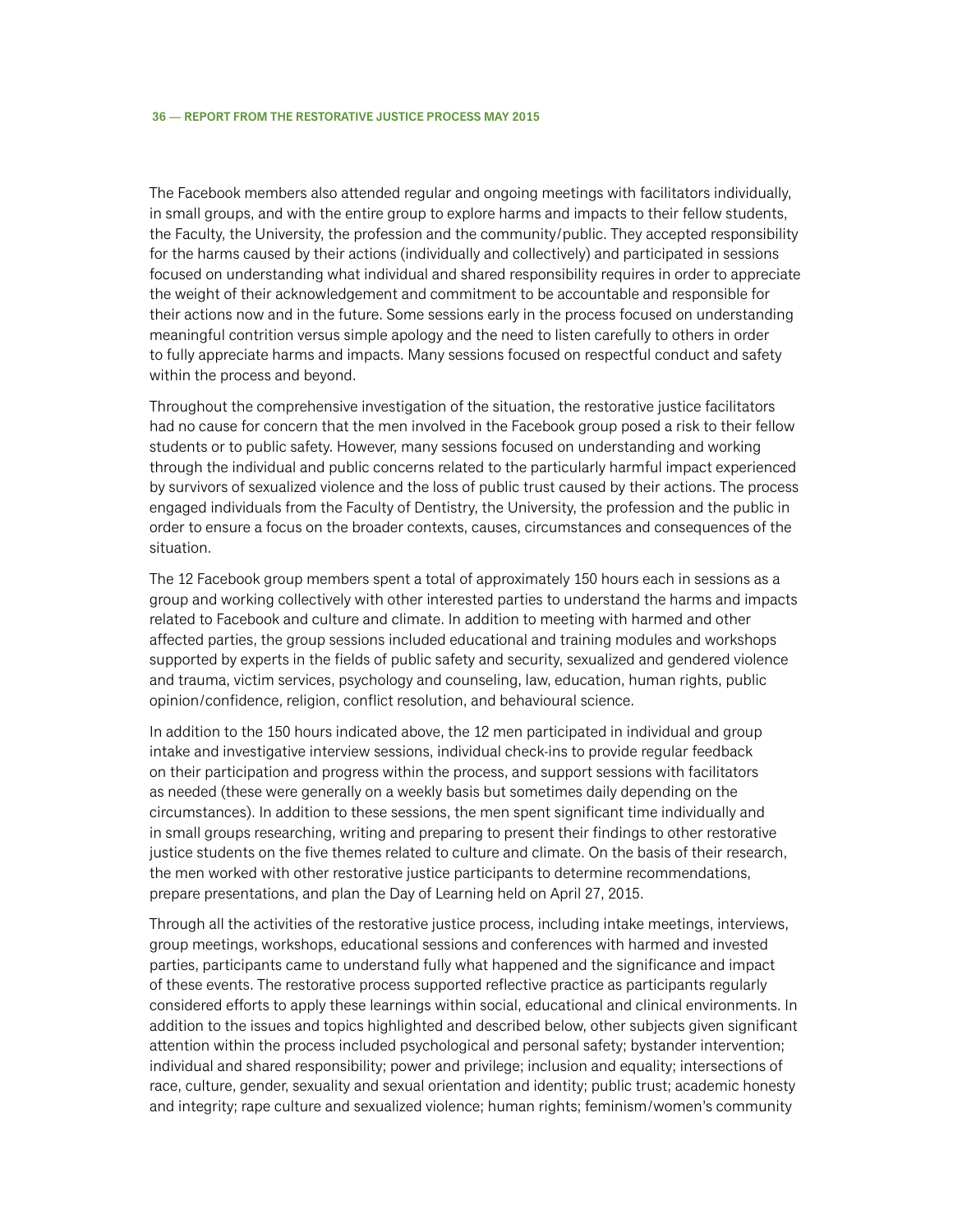response to Facebook and restorative justice; accommodating differing values/worldviews within institutions with particular attention to culture/race/religion; and stress management (healthy/ unhealthy coping mechanisms and self-care).

The following is a representative selection (not a full list) of significant events, processes and activities in which the men engaged (some as a group and some involving other restorative justice participants) from January 2015 to April 2015:

- Session with Halifax fire fighters previously involved in an restorative justice process who shared their experiences with the process to address systemic inequalities
- Interim reporting circle with ASCC regarding potential return to clinic
- • Bystander intervention workshop
- Workshop on understanding rape culture and misogyny
- Session on healthy and supportive educational communities
- Session on reporting structure and conflict resolution
- • Sessions on inclusion and diversity, including issues of race, culture, gender and sexual orientation and their interplay
- • Group process to plan and draft statements
- Circles with restorative justice student participants and President Florizone
- • Circle with Facebook members and Board of Governors
- Circles among DDS2015 class members in restorative justice
- Circle with NS Dental Association
- Collaborative research review meetings
- Planning and preparation meetings for the Day of Learning including meeting with experts from the Human Rights Commission, the Provincial Restorative Approach in School Project, and meetings on curriculum reform and behavioural science.
- Day of Learning

As an outcome of the restorative justice process, the Day of Learning provided the student participants within restorative justice the opportunity to share some of the valuable lessons they gained with others invested in the outcomes of the process. These lessons were formed within a process that supported participants to examine and develop an understanding of the culture and climate that contributed to the harms and impacts associated with the Facebook group. The Day of Learning provided the opportunity to present findings regarding what happened with the Facebook group and related to culture and climate, along with some initial thoughts and recommendations for the way forward and next steps. The student presentations reflected their collective learning throughout the restorative justice process and were supported by academic research.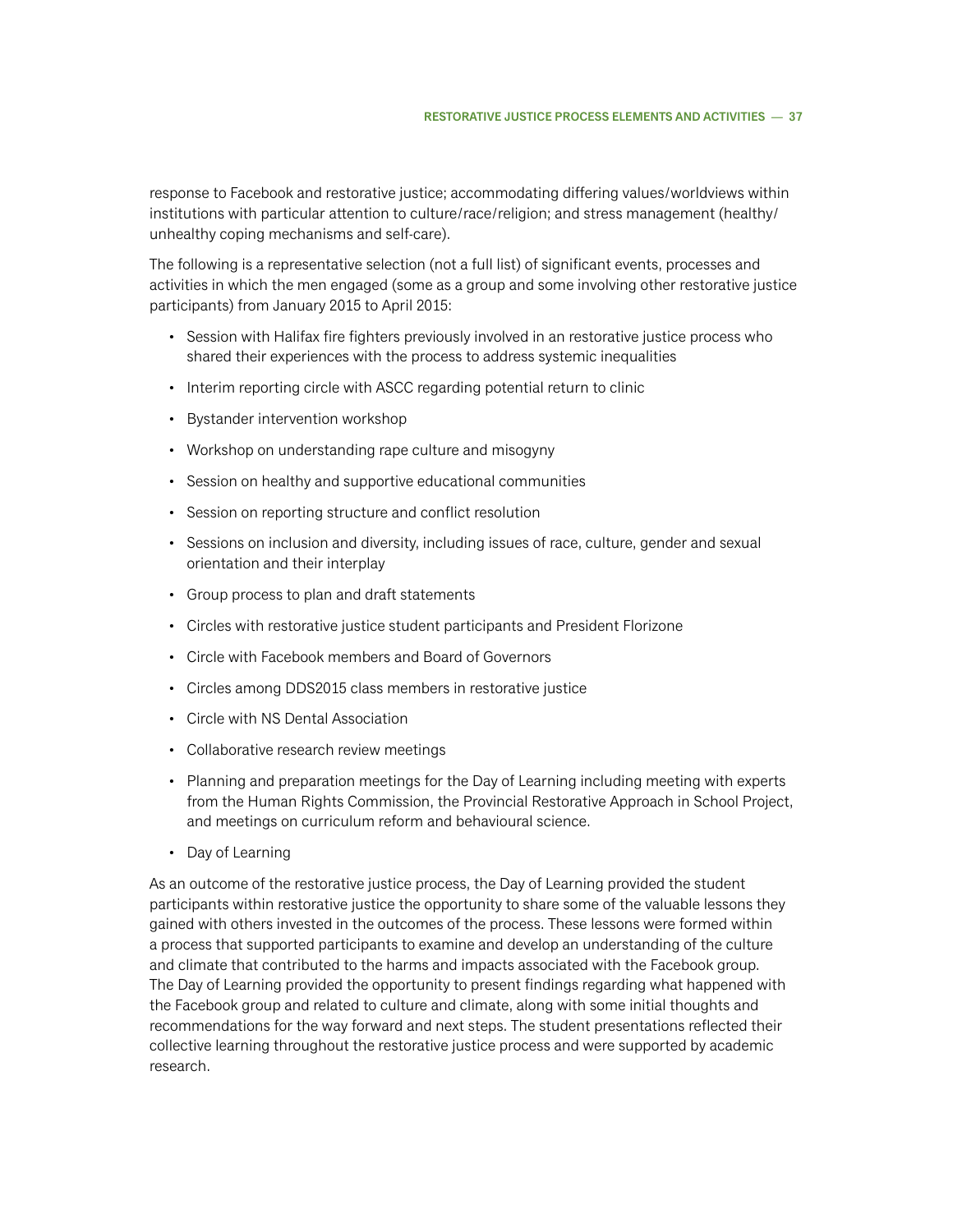These projects were organized in five key themes identified within the process:

- i. **Community Building**
- ii. **Inclusion and Equality**
- iii. **Professionalism and Ethics**
- iv. **Curriculum and Program Structure**

### v. **Reporting Processes and Conflict Resolution**

These presentations then formed the basis for the remainder of the Day of Learning during which all participants were invited to consider ways forward and next steps based on what was revealed and learned through the restorative justice process. Participants for the day were drawn primarily from those who had been connected to the restorative justice process already, along with some others who were essential for the next steps. Participants included: members of the Faculty of Dentistry (including those from the dentistry and dental hygiene programs, staff and other students), University (including staff, faculty and administration), the dental profession and the wider community.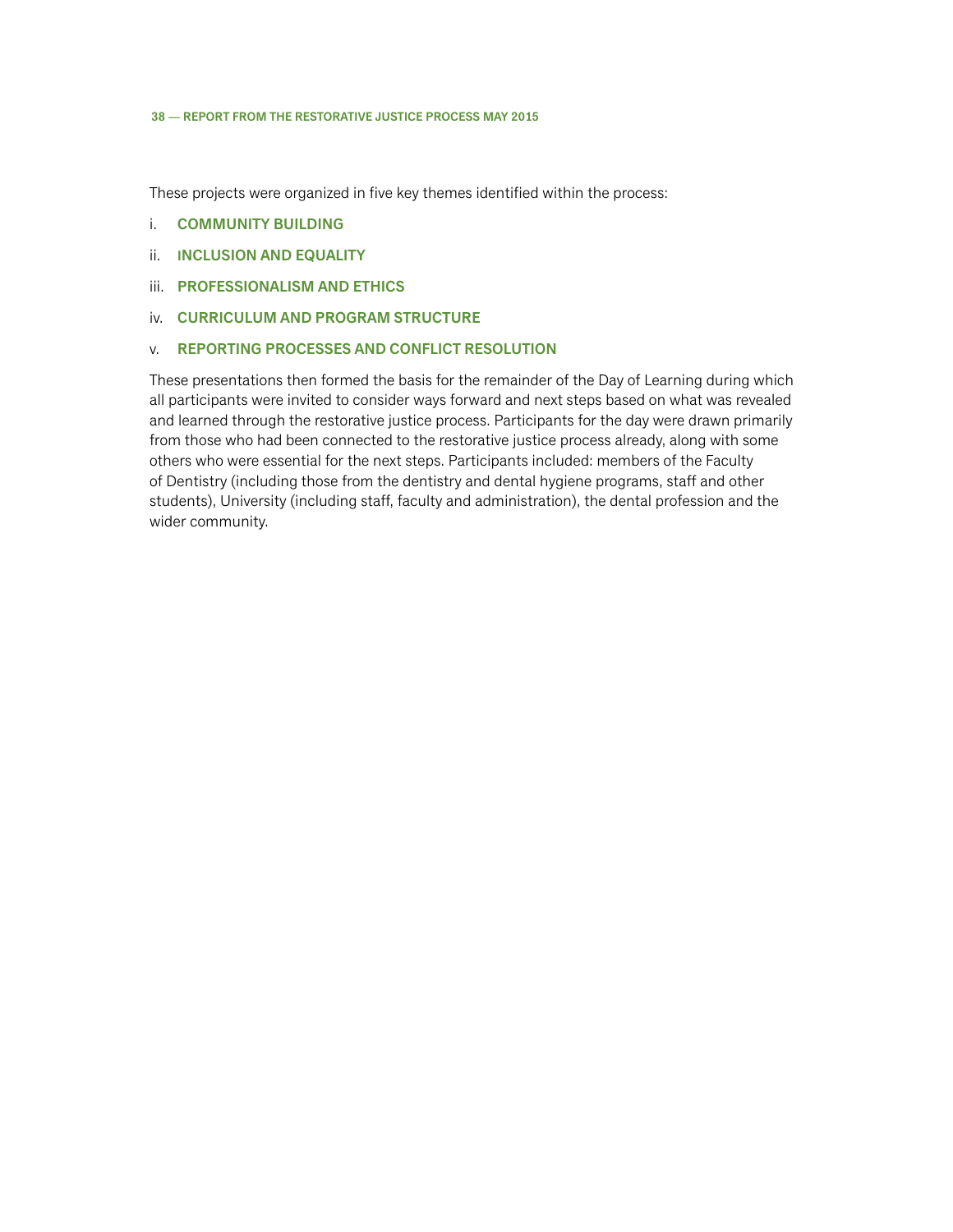# 5. Key Findings from Restorative Justice Process

## Introduction & Background for the Investigation

In order to understand the findings of the investigation conducted into the Facebook matter it is important to understand the investigative process undertaken as a key element in the restorative justice process. All robust investigations examine facts as they are uncovered in order to answer the general question – What happened? An investigation pursued through a restorative lens poses further questions for investigators to ask and answer: What matters about what happened? Who has been impacted? Who is responsible? What factors contributed to what happened?

These general questions shaped the more specific ones posed at the outset of the investigation including:

- When was the DDS2015 Facebook Group created? For what purpose?
- How were the screenshots obtained, for what purpose, and do they accurately / fully reflect the content and conduct on the site?
- Who was involved in this site? At what point?
- Who has been harmed or impacted by this situation?
- What harms and impacts resulted from, or are related to, this situation?
- • What are the needs of the affected parties?
- What issues and interests are shaping the response and reaction to the situation?
- Are there other similar groups currently within the Faculty of Dentistry? Have there been such groups in the past?
- • What are the standards of the professionalism with respect to such conduct and what would be the appropriate / expected responses?
- What training, if any, is given to students, faculty and staff in the Faculty of Dentistry on the standard of behaviour expected in general and with respect to equality and inclusion specifically?
- • Are there any current teachings or clinical practices within the Faculty that tolerate or promote misogynistic, sexist and homophobic views and practices?
- • Are there inequities with respect to the academic and clinical opportunities for students within the faculty?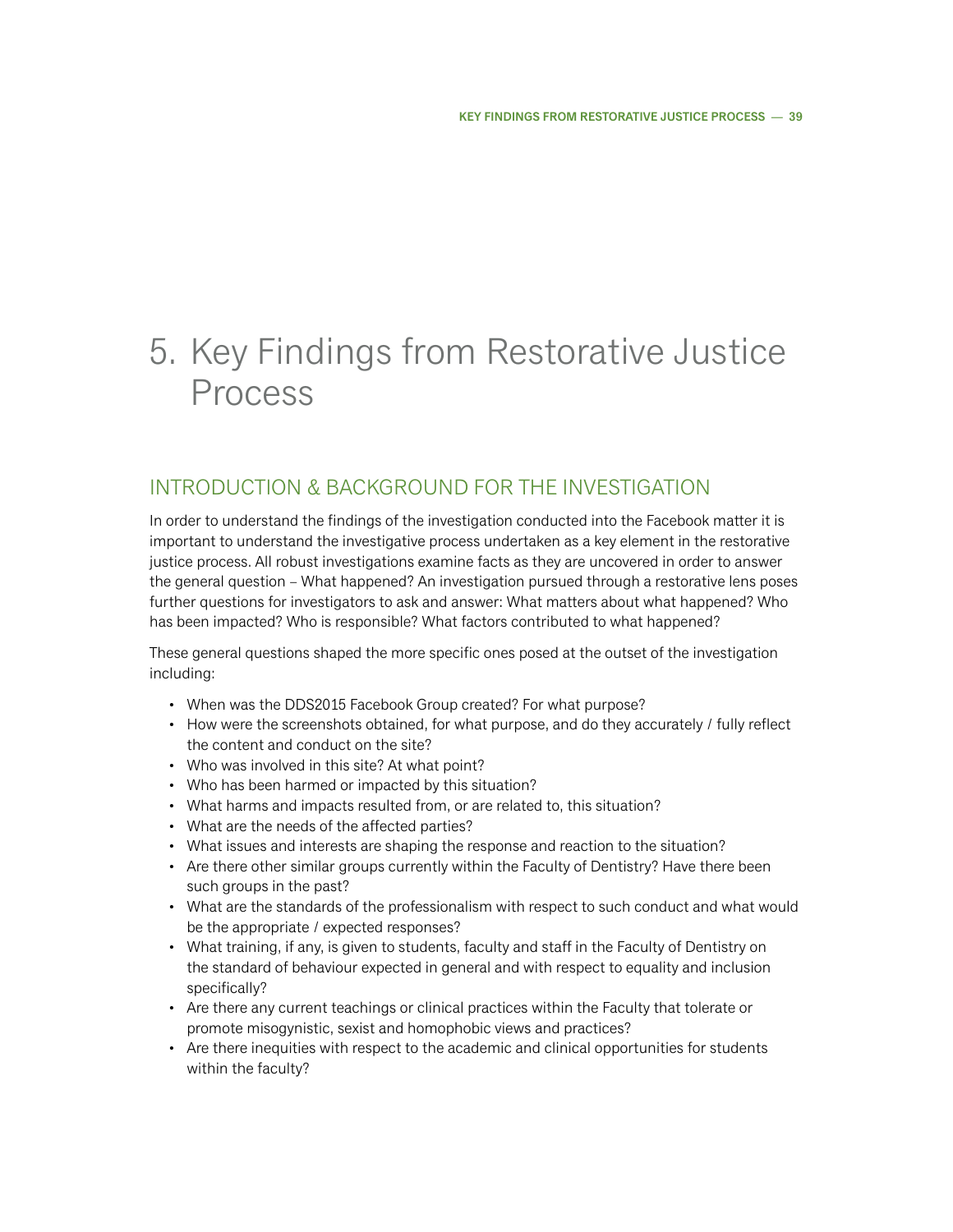• What mechanisms are available to students to report and address issues including discriminatory practices and policies and to obtain meaningful remedies as a result of such complaints? Do students feel able to access such mechanisms?

The investigation answered these questions and identified other issues worthy of attention as well. The findings from the investigation specifically related to the Facebook group, and more broadly related to the contributing culture and climate at the Faculty of Dentistry, are presented below. These findings are offered here to clarify what did and did not happen with the Facebook group and to provide a knowledge base to inform what more needs to happen to address the harms, impacts and issues identified. The parties within the process have done significant work to understand and respond to the interpersonal harms caused by the Facebook group. In the process, they also identified significant work that remains to be done with respect to the broader issues related to culture and climate and their shared responsibility for this work.

The investigation was led by an experienced lead investigator, trained to make comprehensive determinations regarding risk assessment, develop personal safety plans, and to conduct inperson interviews as the primary process facilitator. An investigative team was created with the addition of the Advisor, Harassment Prevention/Conflict Management from the Human Rights and Equity and Harassment Prevention Office as co-facilitator and investigator. She ensured the investigation was conducted consistent with a trauma-informed approach. The investigation was supported as needed and upon request by internal and external experts in law, policing and public safety, gender violence, and trauma and counseling. The goal was to carry out an investigation that was transparent, truthful, and fair. This could only happen if participants in restorative justice cooperated with the investigation and tackled the issues head-on in order to understand: What happened? How did this happen? What were the harms and impacts, individually and collectively? Who has responsibility for these harms and impacts, individually and collectively? What needs to happen to make things right?

The approach to investigating gave participants, each of whom cooperated fully at the earliest occasion, the opportunity to work collaboratively to uncover the truth about what happened. It started with participants committing to be truthful about their experiences and to accept responsibility for their own actions. The non-adversarial approach to finding truth made possible by the restorative process provided greater access to information and better understanding of the facts found than would otherwise have been possible. It resulted in some participants disclosing more information about their actions and involvement than would otherwise have been known. Such information was often provided against the self-interest of the individual disclosing. The veracity of such information was also tested through the restorative process as it involved sharing transparently with others who had knowledge of what happened. For example, one participant commented: "Based on the information you received, I appear to be less involved than what I actually was. I posted more regularly but the person(s) who selected screenshots focused in on some members more than others. I want to participate in this process not because you have a lot of evidence on me but because I accept that what we did was wrong and I want to make things right."

It is clear that this response was markedly different from the initial reaction of some of the Facebook group members captured in the screenshots on the day they realized a complaint had been made about the group. One member warned the group: ""RED ALERT!!!!! RED F—KING ALERT!!!!! Apparently one of the ladies has seen or heard something about the recent posts in the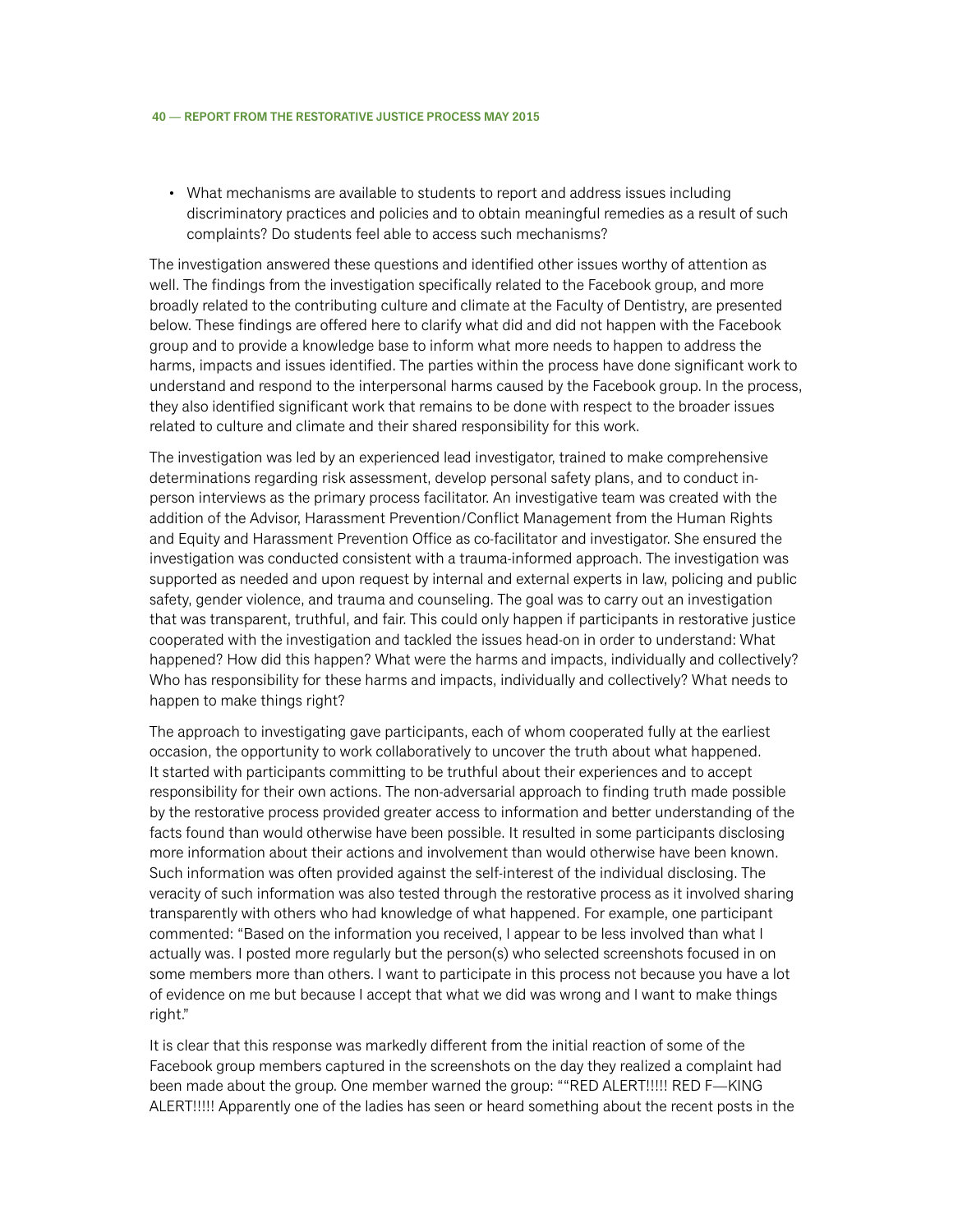gentleman's. We have to get rid of the evidence." This prompted a defiant response from another: "Boys what are they going to do? Honestly. Kick every guy out of the 4th year? Tell us you guys are mean for saying those things? I think the bigger issue is who the f—k is showing the girls".

This of course was not 'the bigger issue'. It did, however, mirror a theme that was explored rigorously throughout the restorative process: Betrayal. The men, by their sexist online comments about their female classmates, betrayed relationships they claimed to hold in high regard. The public umbrage that resulted in social media campaigns and protests was also about betrayal. How could patients trust the Facebook group members again after learning that the men reposted movie quotations like: "Does this rag smell like chloroform to you??" and "Can you tell me what this chloroform smells like?" The latter prompted a response from another group member who altered the quotation to make it more applicable to the dentistry audience in the closed group: "Does this mask smell like nitrous oxide to you?"

The Facebook members report that the ultimate betrayal, and that which enabled the environment and behaviour within the group, was how each betrayed their own personal value systems. Some commented how on the Facebook group, they engaged in outrageously offensive behaviour behind a keyboard and screen that seemed to be normalized in a way they would not have condoned in any fashion in their "real lives". For example, from a Facebook group post uploaded May 2013 one of the men shared a definition lifted from the popular website<urbandictionary.com> "penis – The tool used to wean and convert lesbians and virgins into useful productive members of society." This post prompted the following response*:* "and by productive I'm assuming you mean it inspires them to become chefs, housekeepers, babysitters, etc."

Investigators set out to incorporate as many first-hand accounts as possible from the DDS2015 class in their investigation in order to develop a complex understanding of not only the facts of the situation but the related intentions and impacts. Investigators also, though, relied heavily on secondary information sources to corroborate or challenge primary source information throughout the course of the investigation.

The investigation rolled out in two phases: preliminary and comprehensive. The preliminary phase of the investigation into the DDS2015 Gentlemen's Facebook group began December 8, 2014. It moved into a full and robust inquiry into the systemic issues influencing the culture and climate in the Faculty of Dentistry by December 17, 2014.

The preliminary investigation began with a focus on safety and an understanding of the relevant risk factors. The initial steps in the process required positively identifying the involved parties and reviewing the materials provided to look for anything of evidentiary value to substantiate a criminal offense.

The comprehensive portion of the investigation, lasting several months, continued with in-depth and detailed interviews with the involved parties resulting in many investigative leads requiring investigators to follow up with secondary source interviews of some faculty and university administrators, faculty members, staff, students from fourth-year and other years, alumni, and members of the profession. There were also multiple site visits to inspect building locations that feature prominently in the investigation. Historical data was reviewed to look for established patterns of behaviour around reporting and conflict resolution within the Faculty of Dentistry in particular, and the University in general. Attention was paid to reviewing cases of reported sexual impropriety within the Faculty of Dentistry, by faculty or students, as there were several references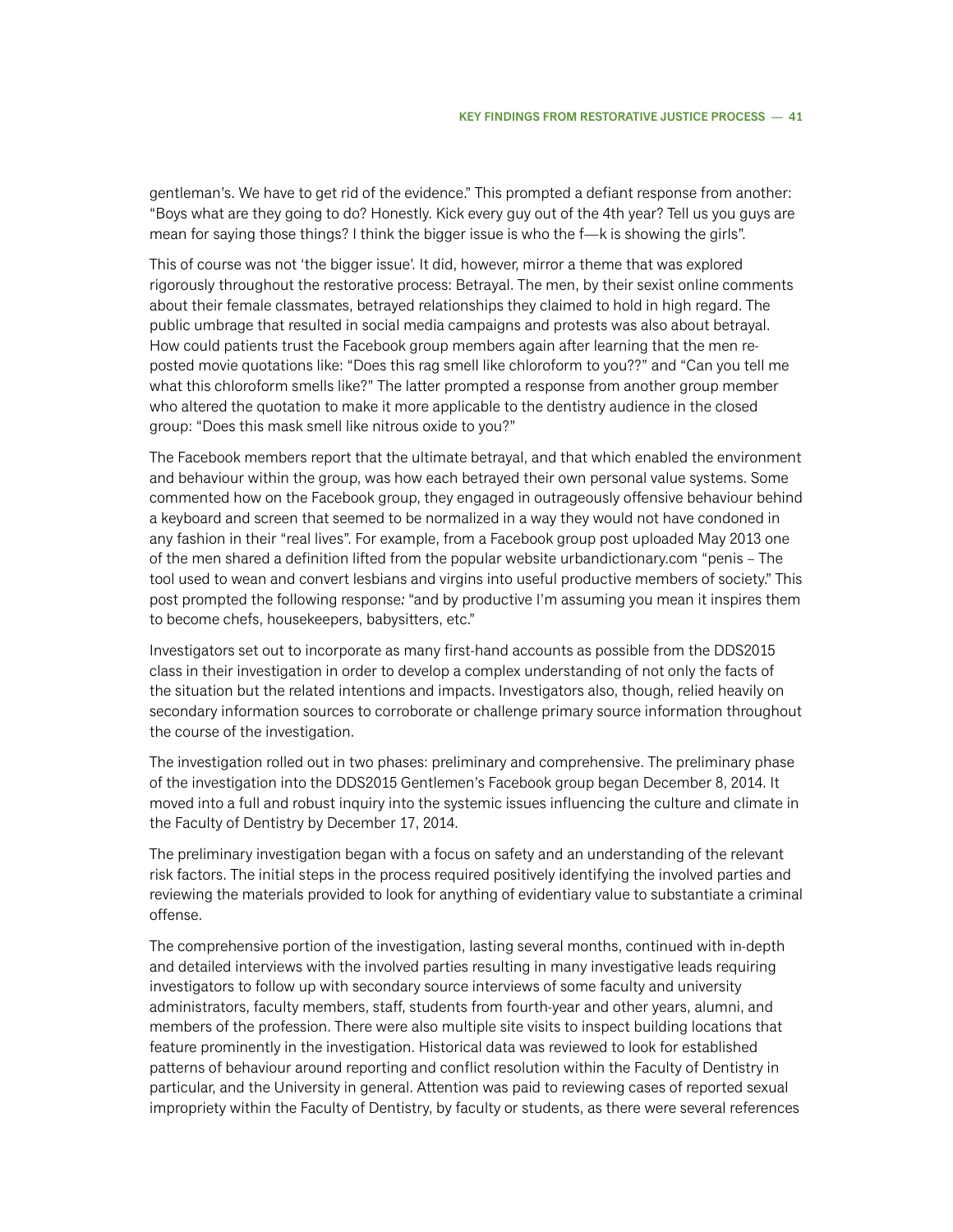within the Facebook group related to rumoured breaches of the Sexual Harassment Policy and/or the Conflict of Interest Policy impacting the climate and culture at the Faculty.

Investigators determined the following facts are essential to understand the Facebook posts and to interpret their meaning and significance in context and in connection with the culture and climate within the Faculty of Dentistry.

# A. Findings Regarding the "DDS2015 Gentleman's" Facebook **GROUP**

Approximately 50 pages of carefully selected posts, spanning three and a half years, formed the bulk of documentary evidence available to investigators. The selected screenshots do not provide an accurate or reliable guide to the nature, content and purpose of the Facebook group. While they reveal many of the worst posts, they are taken out of context in terms of the volume and nature of the rest of the content and the time span in which they were posted. There is no evidence to suggest that these posts are merely the "tip of the iceberg" and that the rest of the material posted by the group was similarly offensive or worse.

The investigators were provided with additional communications and evidence related to the Facebook group and the events surrounding the discovery of its content. The investigators also reviewed relevant policies and practices at the Faculty of Dentistry related to the program and clinic operations. Relevant information from previous investigations and/or complaints was also carefully reviewed. Other physical evidence was discovered during the course of the investigation. Additionally, dozens of interviews were conducted to establish a timeline and relevant context for posts. Based on the investigation by the restorative justice facilitators, we have established several pertinent facts/findings related to the DDS2015 men's Facebook group:

- The private Facebook group started in September 2011. At or about the same time, two other private Facebook groups (a women's group and a group for the entire class) were formed. The groups were private, though not secretive in terms of the membership and general nature of the content. Students report using this place as a means to share information, jokes, homework, and to bond and get to know each other.
- $\bullet$  Membership in the men's Facebook group was restricted by gender and invitations to join were based solely on whether a male student had a Facebook account or not.
- In order to join the group, a student had to acknowledge and accept the invitation to join the page. No one joined by accident.
- 6 Membership in the group was varied over the years as some members left because they decided to disable Facebook accounts for personal reasons.
- The investigation found that the group evolved beyond the initial purpose of getting to know each other and sharing information pertaining to assignments and classes, to a space where offensive and objectionable content was normalized and condoned. It should be noted that no evidence was offered to suggest that initial homework and other educational purposes for the group ceased once the other posts started. This is relevant as members maintained that they checked the group posts periodically not just to see the latest "joke" or salacious post but also for practical content as well. No one interviewed during the course of the investigation misrepresented their involvement in the group or contested the "active member" label.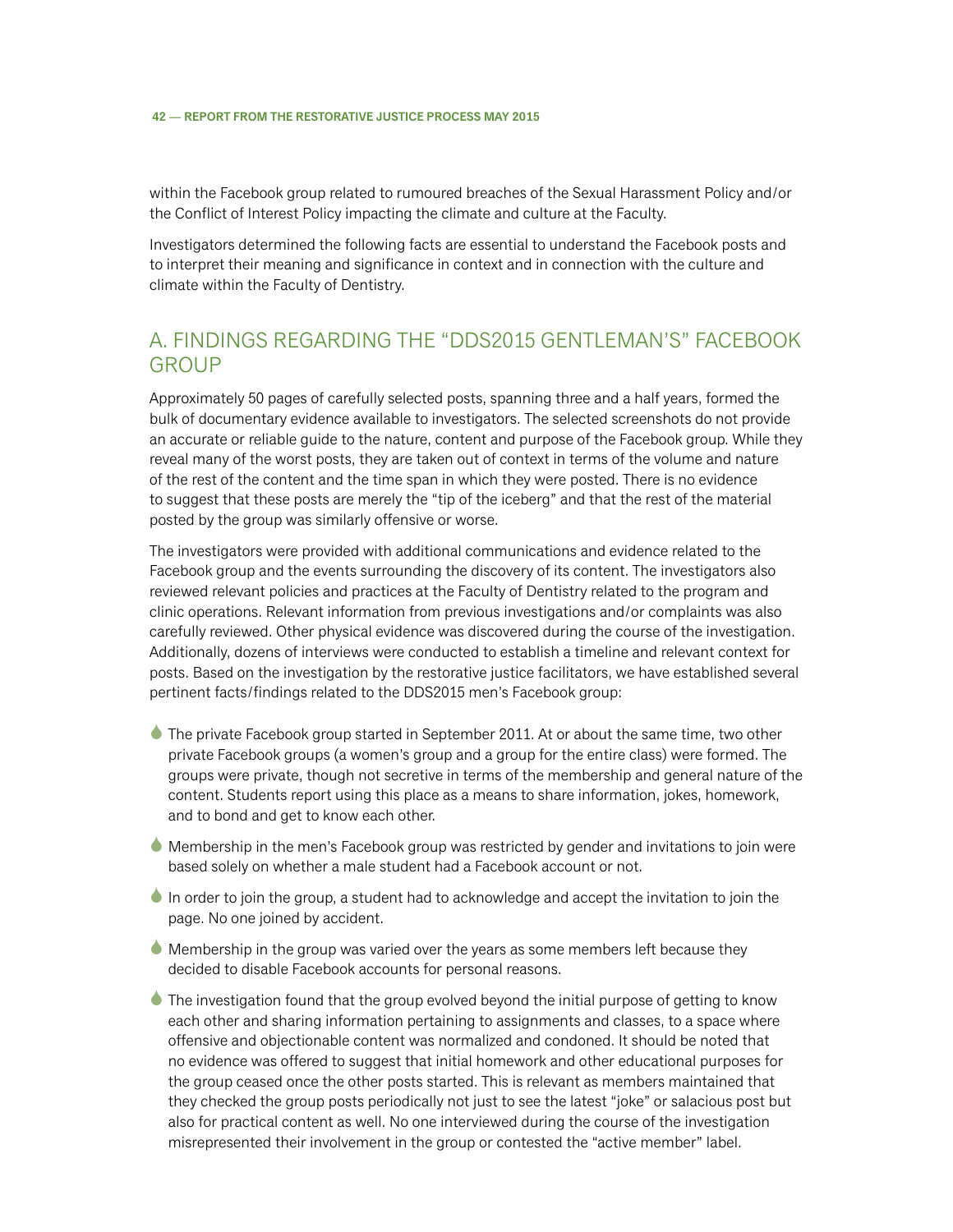- 6 At the time the screenshot of group membership was obtained, 13 members remained.
- It was confirmed that membership was as high as 16 at one point during the three-plus years.
- **From the screenshots provided, rarely was the content of the Facebook post original to the** poster. Members shared crude quotations from stand-up comedians and popular movies, and decontextualized quotations from instructors or class presentations. Additionally, the men often re-posted content from other online sources, (YouTube, urban dictionary, memes, etc.). As such materials were added to the site, members were challenged to "dentistify" the content with sexual innuendos reflecting dentistry themes. This established a norm of "one upping" each other and pushing boundaries in terms of shock value.
- **Posts from 2011, captured within the selection of screenshots released to the media, and as** reported through interviews during the investigation, were juvenile in nature, starting with anatomy jokes and evolving to more sexually suggestive content. The group norms started to shift, owing to the relationships between the men, both online and offline, becoming more familiar/comfortable, more common and shared experiences, increased competitiveness, and stress within the program.
- 6 By September 2012, intimate relationships started to form within the class, causing some of the women to question if they were ever the subjects of the group Facebook posts. Several men acknowledged the suggestive nature of certain posts but provided assurances that classmates were not mentioned.
- $\bullet$  There is clear evidence that the members of the Facebook group did not intend for the posts referencing members of the dental school community to be seen by the subjects of the posts. They were not intended to be used to cause harm to the subjects of the posts.
- The screenshots, as collected, have very limited content from the second year of the program. Despite the lack of screenshots, participants report that the group continued to post regularly throughout the second year.
- 6 Many of the selected posts are from 2013 when the students were in third year. The tone of the posts is no longer mostly jovial by this point. Instead, they become accusatory, expressing frustration and their distrust of the Faculty. By tracking the posts along a timeline relative to what was happening in the Faculty of Dentistry, it is apparent these posts coincide with more intensive exposure to the Dalhousie Dental Clinic environment in third year.
- 6 Also in third year, posts are made alleging preferential treatment of female classmates by male faculty members. Names of female classmates and professors start to feature more prominently on the Facebook site as rumours of sexually inappropriate relationships within the Faculty of Dentistry emerge. At this same time, some men in the group take stock and begin to craft a definition of what constitutes a "gentlemen" dentist; form a group assessment of the role of women (including their classmates) in the profession; and identify and celebrate male faculty members who they assume share similar sexist beliefs as demonstrated by their class/ clinic behaviour.
- By the fall of 2014, starting their final year, the 2015 class is especially fractured and disputatious, although not just along gender lines or with respect to the Facebook group. For example, the clinic floor was highly competitive for the assignment of patients and there were rumours and disputes about how student awards were obtained and decided. The frustrations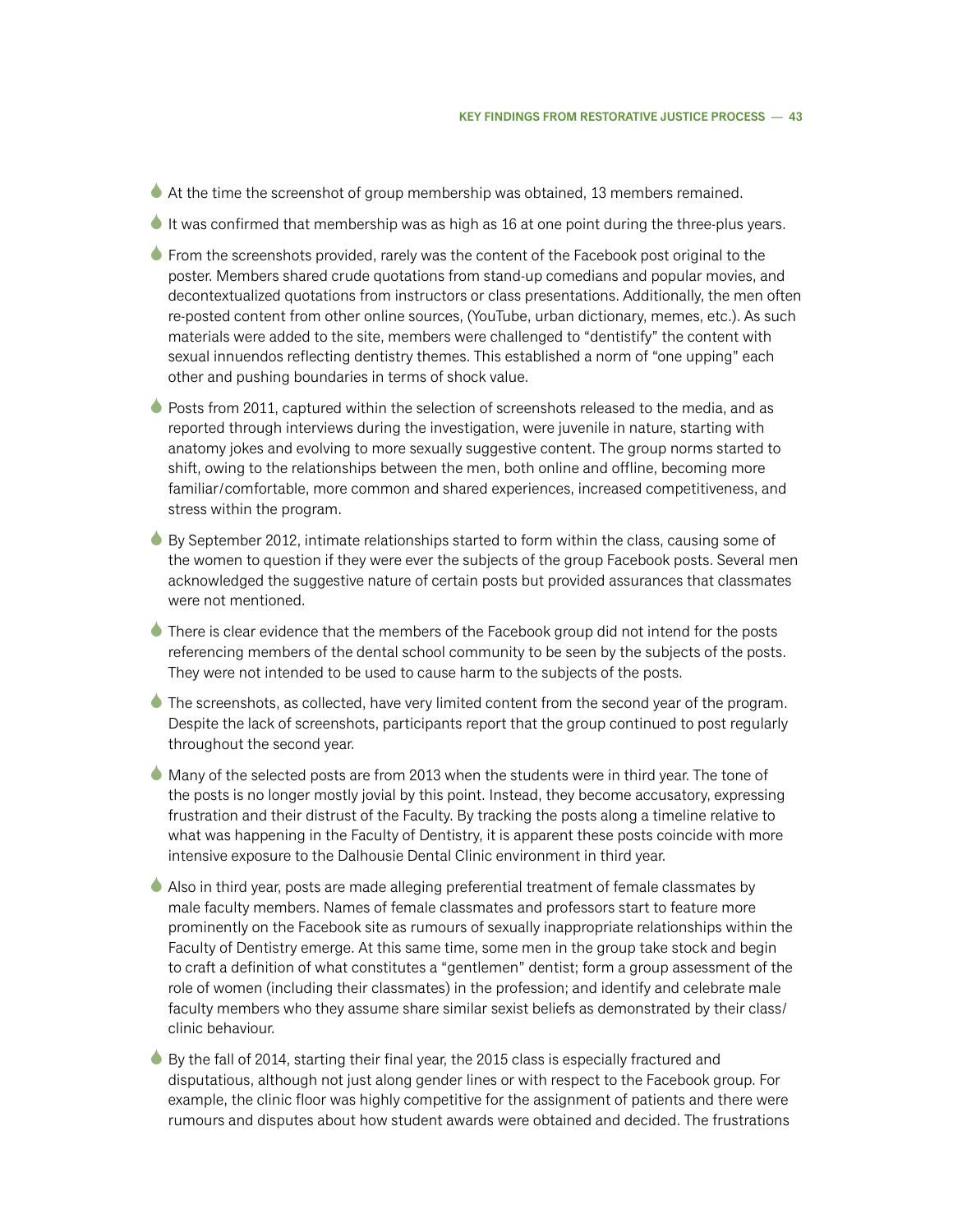spilled over into other aspects of student life, including the Dalhousie Dental Student Society and into the men's Facebook group.

- $\bullet$  On December 6, 2014, a post was uploaded to the Facebook group asking members which female classmates they would marry. It was conducted in a poll format whereby one member poses a question and then all members have the opportunity to add answers and/or vote on the answers posted. As was normal for the group, the members begin to "one up" each other with the question. Other members posted subsequent polls: "Who would you f—k?" "Who would you sport f—k?" "Who would you hate f—k?"
- 6 Evidence from multiple sources suggests that while attending a regular study group with some of her male classmates, one of the female students named in the Facebook poll noticed a couple of her classmates laughing at something on their computers. When she asked about why they were laughing, one of the men informed her that it was regarding something posted about her in the men's private Facebook group. The female student was able to get a glimpse of the offensive post by waiting for another member to leave his laptop unattended while logged onto the page. She confronted one of the male students and he took a screenshot of the "Hate F—k" post and provided it to the female student so she could take action.
- $\bullet$  It is clear that the male student facilitated the female student to gather further information about the nature and content of the posts by granting her access to the Facebook group by sharing his login information. He did not advise the other members that he was working with the female student. They continued to post as usual during this time.
- The female student shared this information with other female students highlighting the fact that the club did, in fact, reference female classmates contrary to what was believed to be the practice.
- 6 Once information was believed to be known outside the group, several members engaged in a heated online exchange with each other focusing on possible repercussions, determining which member "betrayed" the group, and what their response ought to be to the women and the Faculty.
- 6 By mid-December 2014, the group was deleted from Facebook and several members deleted their personal Facebook profiles as well. At the time of the initial interviews on December 17, 2014, the members had no knowledge of the scope or content contained in the disclosed screenshots selected from the Facebook group and had no way to access the deleted material. This prevented any would-be attempts to obstruct the investigative process by colluding on agreed statements. They also were unaware of the possibility of any sanctions or clinic suspensions. Despite this, when contacted by investigators they immediately accepted responsibility for being a part of the group and committed to cooperate with the investigation.
- 6 While the posts were selected in a fashion to suggest that some members were more active contributors than others, there is no supporting evidence to conclude that the selection of screenshots is indicative of an actual continuum of culpability in which some members are categorized as better than, or worse than, others. The investigators believe the screenshots collected paint the worst picture possible of the activities on the site because they invite an inference that all posts were of a similar nature, if not worse. Evidence suggests this was not the case.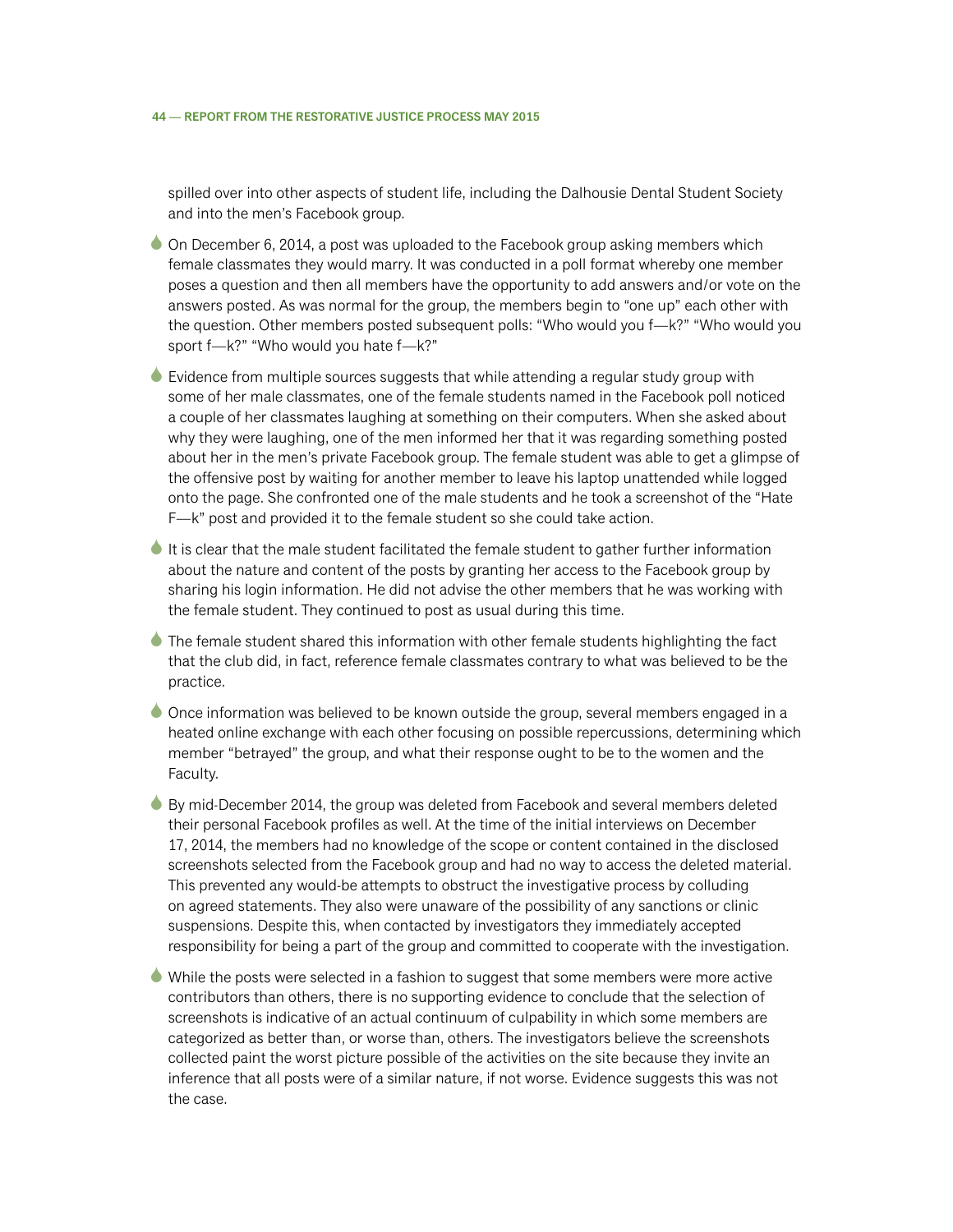- $\bullet$  In one particular case, a member shared with investigators, against his own interest, that he was aware the person who captured the screenshots appeared to have protected him by minimizing his involvement when he posted more actively than the evidence suggests. All of the members were forthcoming about their involvement with the group site despite opportunities for certain members to take strategic advantage of the select nature of the screenshot evidence. The group accountability aspect of the restorative process seemed to serve as an honesty check for members.
- 6 There was no evidence, in the posts themselves, or obtained through extensive interviews, and file review, that there was a secret "rape club" operating via the Facebook group as was suggested by some on social and mainstream media. Nor was there any evidence of any intention to act upon or incite any action based on the Facebook posts.
- There was no evidence or indication based on the investigation of the Facebook posts and extensive interviews that the men posed a risk to students, patients, or public safety.
- **During the investigation, the term "hate f—k" was defined by the member who posted the** poll, referencing the<urbandictionary.com> as "to have sex, especially in a rough manner, with someone who one finds physically attractive but personally loathsome." He maintains that it was never meant to be about non-consensual sex or to be construed as a threat of sexual violence. The other members of the Facebook group in restorative justice independently relayed a similar understanding of the term. All confirmed they did not understand it to be a reference to non-consensual sexual relations. Additionally, many of the female participants, when consulted individually, expressed a similar understanding of the term. While finding it hurtful and offensive, they did not interpret it as threatening.
- 6 Three members of the Facebook group voluntarily agreed to abide by a no contact agreement put in place to address a female classmate's request following the revelation of the posts and pending the outcome of a preliminary investigation.
- **Investigators found a range of impacted parties, each with distinct harms associated with the** Facebook incident. Starting from the "hate f—k" post, the designation of a "directly affected" party was initially used to focus on individuals that were "named" in the poll. Upon review of the other provided screenshots, it expanded to include other faculty, staff, or students named and/or otherwise identifiable by photographic evidence from the site. Throughout the course of the investigation, the number of impacted parties continued to grow as the scope of material widened to include issues of culture and climate. By the midpoint of the investigation, facilitators and participants in restorative justice intentionally moved away from "directly affected" terminology to validate the experience from participants who voiced "direct harms" despite not being named directly. This group included other classmates, patients, alumni, and members of the profession.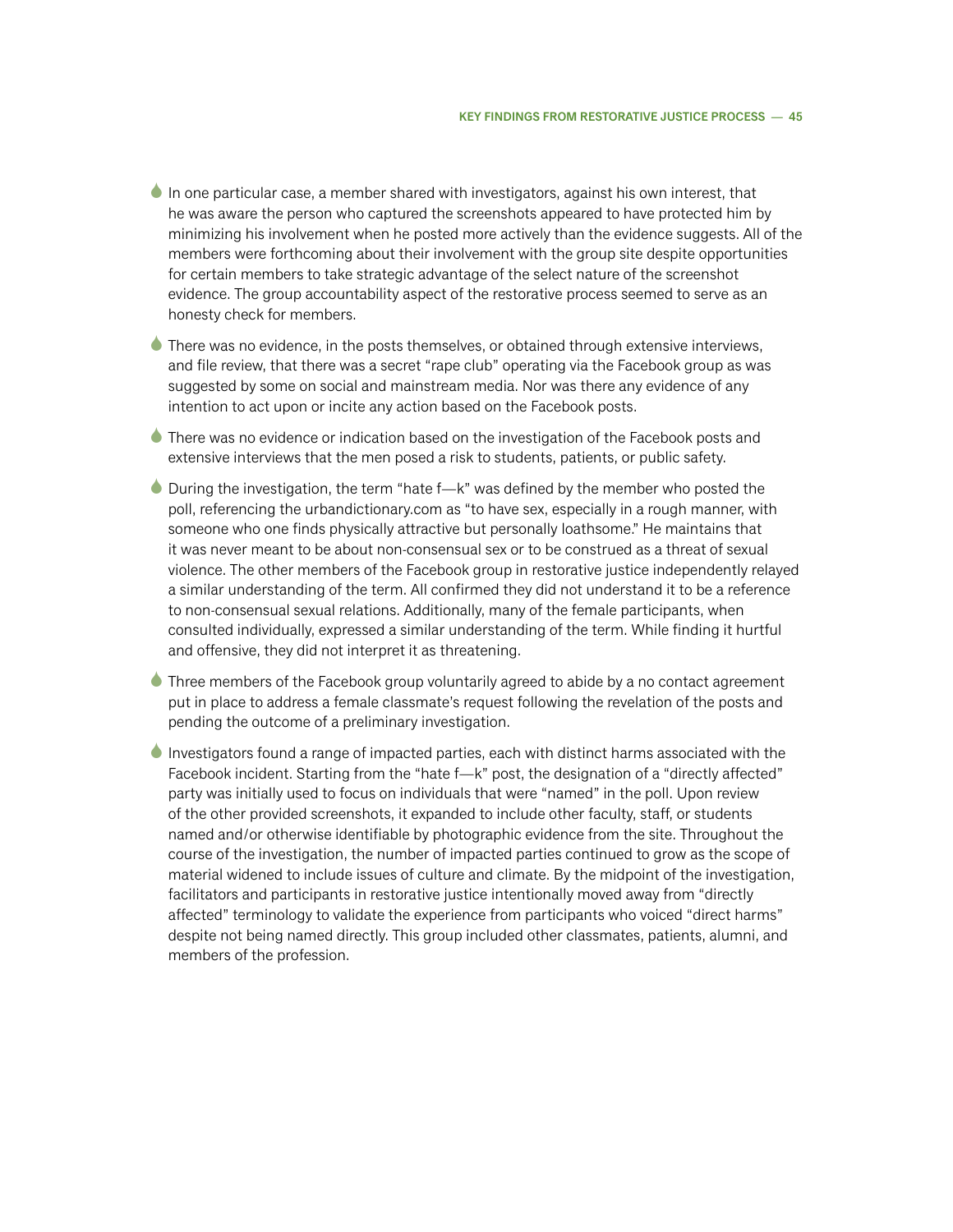# B. Findings Regarding Culture and Climate at the Faculty of Dentistry

It is essential, in order to understand the behaviour and actions of the members of the Facebook group, to consider them in light of the broader findings from the investigation through the restorative justice process on culture and climate. We do not offer this information to minimize nor in anyway excuse the behaviour of the men involved in the Facebook group. It is, though,

essential to understanding their behaviour. The investigators found no evidence to suggest that any of the men involved in the Facebook group exhibited abnormal characteristics – in short they were not "monsters" or "bad apples." Indeed, what is significant is they were quite clearly not bad men lacking in values or a moral compass. Thus, the restorative justice process was not tasked with transforming bad men into good ones. Rather, it had to wrestle with how "good" men could say these things – could "like" these things. Without question, these men could have made other choices, better choices, and they are responsible for the

"Through the restorative process we had to get accustomed to identifying the areas in which we were falling short and at identifying how we can do better. We can all agree that initially admitting our shortcomings was not easy, it was quite uncomfortable, but it got easier and in turn became productive." *– DDS2015 student, Day of Learning*

harmful and offensive choices they did make. But there are important questions about how and why they could make such choices. As the women reflected, their classmates generally treated them as friends and as people they cared about. If they would not say such things or cause such offense to their faces, why would they author such things in private? How was this okay? What allowed this to be okay?

Significant evidence was uncovered during the process about culture and climate factors that contributed to an environment that shaped the development of the private DDS2015 Facebook group over three and a half years. The restorative process would have been incomplete and ineffective if it simply ignored this evidence and did not consider the Facebook group within this context of culture and climate. The process would also have failed to be responsive to the nature of the complaint filed under the Sexual Harassment Policy by the women in the DDS2015 class. Their complaint was not limited to the Facebook group but also concerned the culture and climate at the Faculty. The restorative process was structured so as to be able to deal with the specific Facebook incident and the related harms while attending to the culture and climate of which it was a part and to which it contributed.

The offensive content displayed in the Facebook group was not an anomaly for the Faculty of Dentistry. Several other relevant past instances, many known to, and addressed by, faculty administrators – often not communicated to the rest of the Faculty although sometimes for legitimate reasons – were reviewed during the investigation. Those instances suggest sexism, homophobia, and racism are deeply rooted issues affecting the Faculty and influence a range of interactions and relationships between and among students, faculty members, and staff. The heightened media attention created a disproportionately more intense response in this case than in prior known instances, but it ought not to be considered in isolation from other cases nor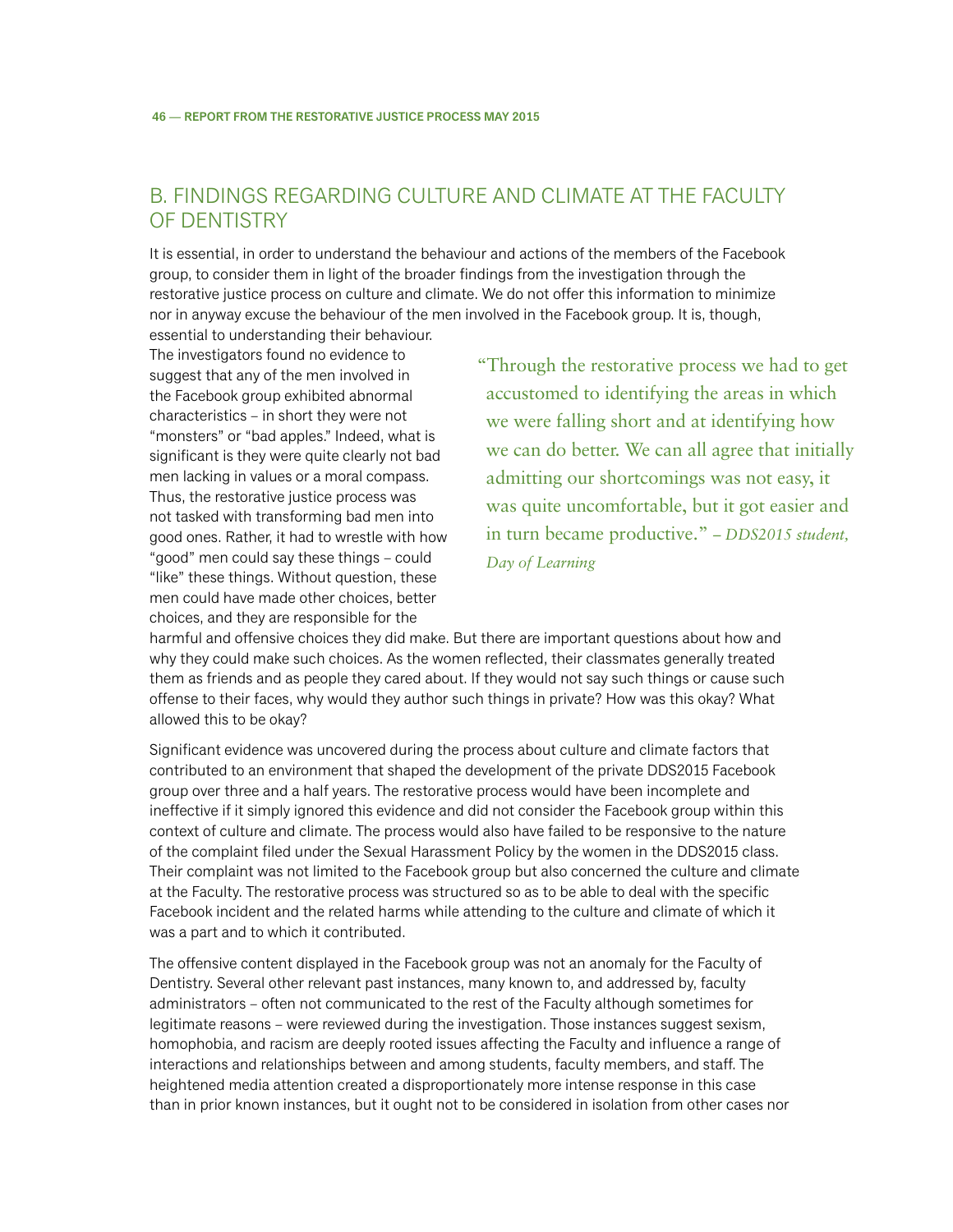assumed that this behaviour is any more prevalent in the 2015 class than in the previous or current DDS classes. Ultimately, the Facebook posts speak to a part of the culture at the Faculty and in the profession. Of course, the Faculty and the dental profession do not operate in isolation from the larger cultural norms in society. It was clear throughout the investigation, through conversations and public and private responses, that this situation is not unique to the Faculty of Dentistry or to the dental profession. It is not different from other reported past and current experiences in other dental schools, at other faculties at Dalhousie University, at other universities, in other professions, and, indeed, in society broadly.

While it is true that these issues arise everywhere in society, it is important to pay particular attention to the ways in which misogyny, sexism, homophobia, racism and other forms of discrimination and exclusion exist and operate within the Faculty of Dentistry in order to have the information needed to support real and lasting change.

During the restorative justice process, participants developed five themes that reflect the factors most relevant to shaping and changing culture and climate. We have used these themes to organize our findings with respect to culture and climate. These themes also structured participants' consideration of ways forward to improve the culture and climate at the Faculty of Dentistry. Their ideas and commitments in this regard are detailed in the final section of this report. Below we offer a discussion of our findings with respect to culture and climate that are relevant to addressing misogyny, sexism, homophobia, racism and discrimination as they present within the Faculty.

It would be wrong, however, to see from this report a picture of a Faculty that is uniquely plagued or marked by these issues. Nor do these issues fully represent the character of the Faculty as a learning community, clinical setting or workplace. The Faculty of Dentistry has a long and prestigious history. All of the students interviewed conveyed their pride at being accepted to the school and their appreciation for the outstanding clinical preparation they have received. Faculty, staff, students and alumni expressed a significant sense of harm from the nature of the coverage of this issue because, while it clearly pointed to difficult issues the Faculty must address, it failed to acknowledge the significant strengths and positive relationships many within the community experience. Admittedly, this sense of belonging and loyalty may risk masking the times and ways in which people are excluded from the community. However, those studying, teaching and working within the Faculty have demonstrated a desire to understand what happened and what is required to make the Faculty a better place. This is a source of considerable hope for the way forward. Indeed, it serves as the basis for the work that has already begun at the Faculty through its Next Steps process to plan and prepare for the work ahead.

The themes through which we consider and discuss the findings on climate and culture are:

- i. **Community Building**
- ii. **Inclusion and Equality**
- iii. **Professionalism and Ethics**
- iv. **Curriculum and Program Structure**
- v. **Reporting Processes and Conflict Resolution**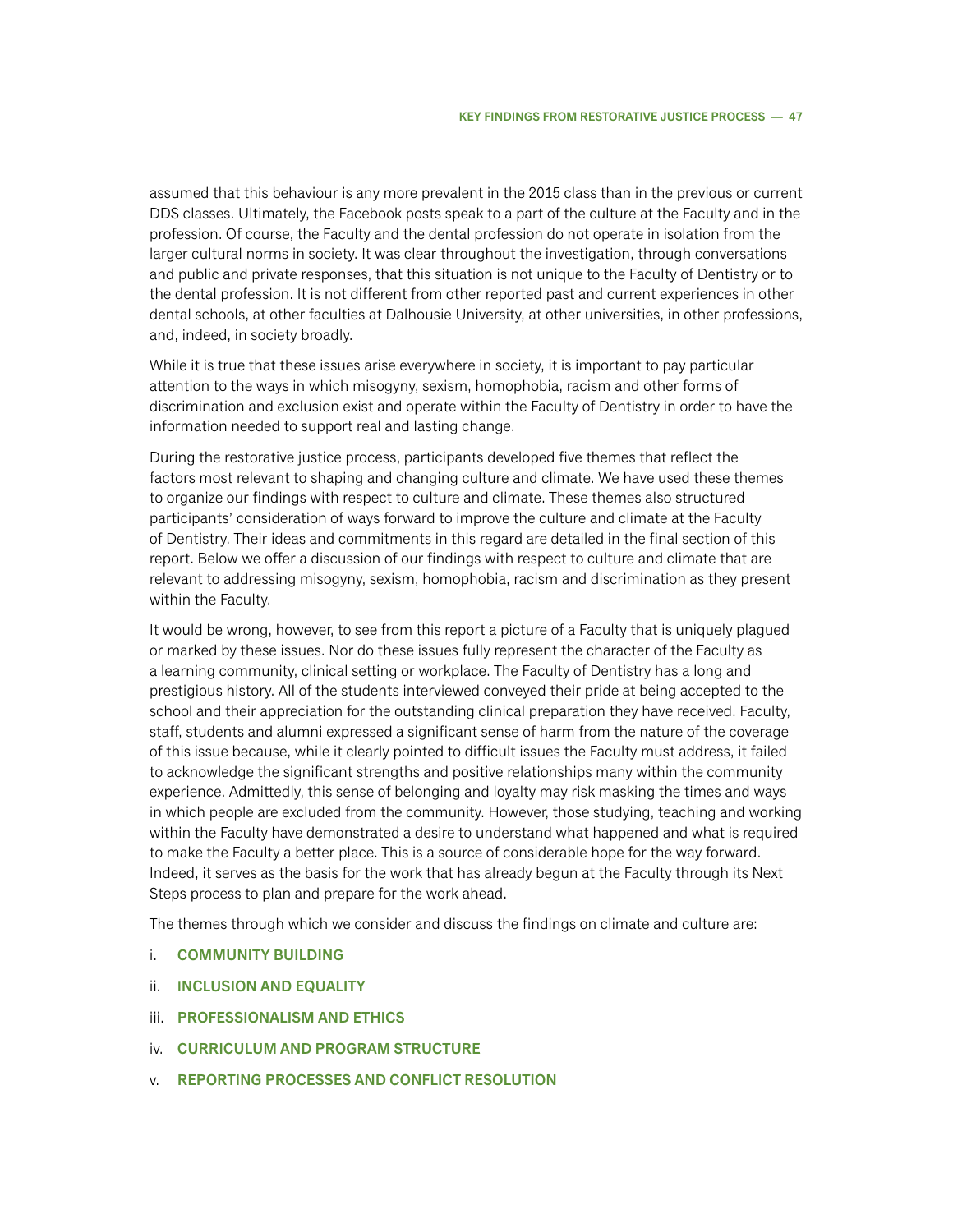## i. COMMUNITY BUILDING

Throughout the restorative process, participants reflected on the ways students connected with each other initially during their first year and how their relationships evolved over time. Class sizes are small and achieving a strong sense of belonging at the earliest opportunity is viewed as a key to success – both socially and academically. It is interesting to note that while the initial tendency in year one of the program is toward belonging and creating a "class family," by the fourth year investigators found a highly competitive community that was structured around strategic alliances and a currency of favours and networking, for personal gain. When pressed to explain the shift, many participants commented that "dentistry is a business" and they see each other as competitors first, and colleagues second.

The men's Facebook group serves in many ways as a case in point regarding the nature and evolution of these relationships. It started in September 2011 as a private but not secret group. It was established, on the recommendation of an upper year student shortly after orientation week, as a way to share homework or class information and to get to know each other. However, it evolved into a place to vent, share jokes, and push the boundaries. Members challenged themselves to one up each other with the shock value or crude humour of certain posts. It is notable that the Facebook group was one of at least three private groups. The class divided along gender lines with a men's group, a women's group, and a combined class group. In interviews, many of the female students confirmed they knew about the men's Facebook group and that they had inclinations about the content, but they believed that the men "never posted anything about us." The existence of such a group on the basis of gender was not perceived, at least initially, as a problem or threat to the supportive nature of the community. On the contrary, it served as a means and mechanism aimed at what the students perceived they needed for support. Absent, or in place of, other means of building community, the Facebook groups served a need to belong and be connected. We consider further in the next section the ways in which the Facebook group reflects gender divisions and norms present within the Faculty more broadly.

Also of significant note is how the participants identified the centrality of alcohol to many events within the Faculty and the profession. Participants recognized that alcohol influenced their relationships with some faculty members, often contributing to superficial and potentially harmful interactions. Alcohol was identified as a cornerstone for orientation activities, for student socializing and bonding opportunities, for addressing and coping with stress, and for its dominant role within the Dalhousie Dentistry Student Society (DDSS).

Several participants identified a long-standing "work hard/play hard" reality in dental school when it comes to alcohol use. We believe that for this 2015 class, as in other years, this started early in the dental school experience, as second-year students planned the orientation activities for the first year students, most of which featured alcohol as a central focus. Some of the students interviewed commented how much pressure they felt to fit in, given the small class sizes, and how that contributed to a dynamic where, in some cases, personal or religious values around alcohol use were transgressed.

These activities are followed by a similar weekly event called "Live  $\omega$  5", at which students operate a small bar (licensed under the Dalhousie University Alcohol Policy) in a student lounge located on campus within the Dentistry building. This event and the bar serve as a primary source of revenue for the DDSS. Students claim "Live  $@$  5" is a valuable time when upper-year students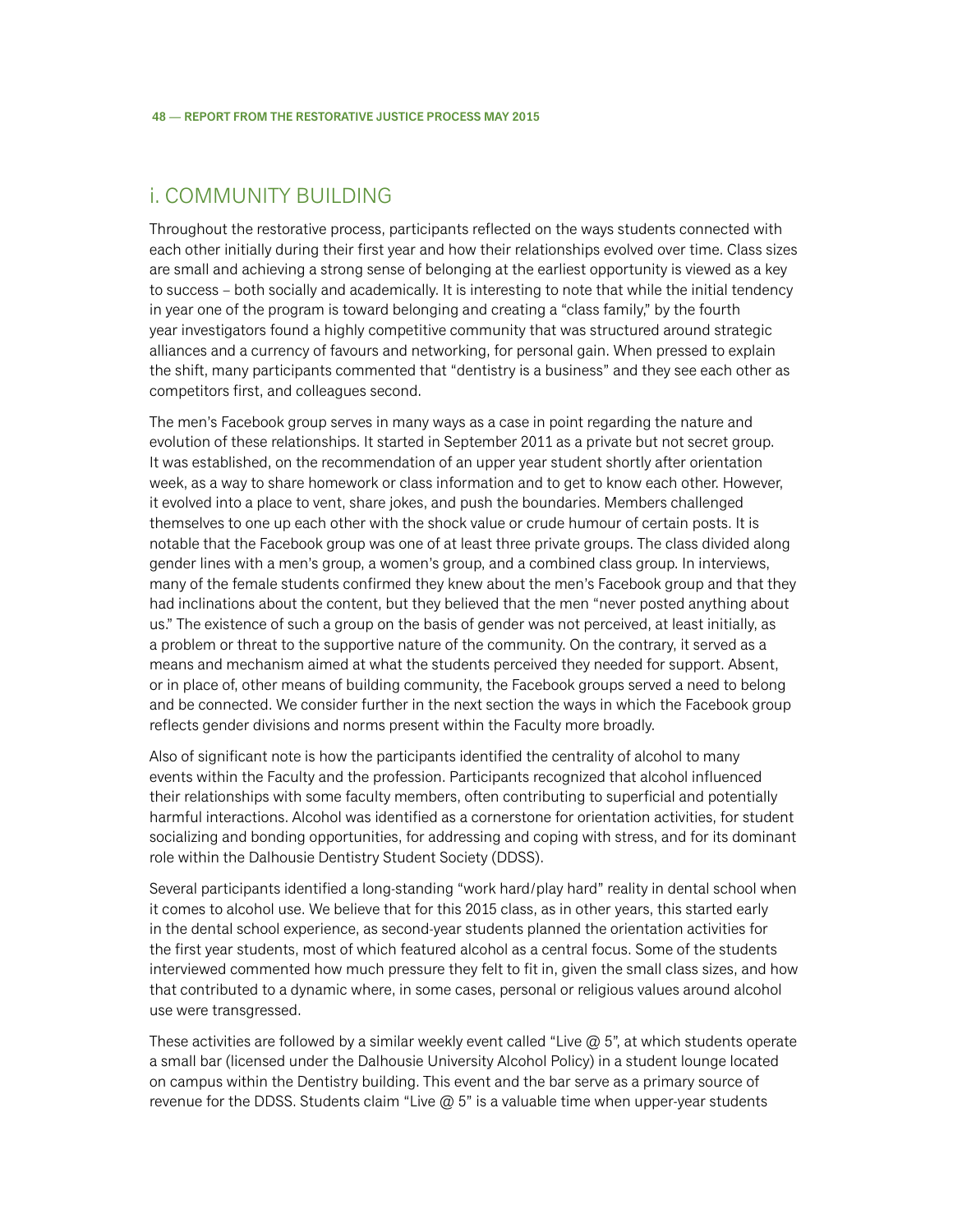connect across years with other dental students, and is an opportunity to relieve stress. Social engagements are given a place of great significance within the life of the Faculty and are even regarded as that which marks its character. Indeed, it is listed on the Faculty of Dentistry website as the one of the top seven reasons to choose Dalhousie – "You'll be part of the Faculty of Dentistry "family" and have many opportunities to participate in social events." In and of itself this is not a problem since social interaction is important as a mechanism of belonging. However, this importance makes it unsurprising that in striving to belong, students feel pressure to participate in these activities and in the norms they reflect.

In order to gain a better sense of "Live  $@$  5" and other student social events, it is helpful to have a sense of the physical location in the Dentistry Building known as "the Cavity". The student lounge is where the investigators found the writing on the wall - literally. Discovering "the Cavity" was a significant development in the investigation related to culture and climate. "The Cavity" is a room, approximately 6 feet wide and 18 feet long, covered wall to wall, floor to ceiling, with graffiti – including that which would fall into the categories of misogynistic, racist, sexist, and homophobic. Some of the graffiti dates back to the early 1990s. Some students and faculty commented that signing the wall became a rite of passage within the community and that this tradition had significant historical value. The result of this tradition was that some students signed their names and year of graduation on the wall, often near or next to offensive materials. Much of the offending content was in plain view from the student lounge. The Cavity was similar to the men's Facebook group in that it was a private student space but not a secret one where students "one-upped" previous class years with the shock value of the content. Over time, the space became a shrine to student experiences. It should be noted that upon discovery of "the Cavity", the investigators notified administration who agreed to change the locks and restrict access to the room to preserve it for review by the external Task Force. Following their review, the Faculty administration, in consultation with the restorative process facilitators, had the space painted to ensure it would not cause further offence or harm.

In examining other private but not secret practices, investigators discovered other long-standing traditions that fostered an unhealthy culture and climate. Participants identified these as harmful events and traditions that negatively impacted their relationships within the school. Such traditions supported and normalized the type of behaviours evidenced in the Facebook group. These revelations provided some context and *explanation* for the Facebook group but *in no way excused it*. Restorative justice participants (from the Faculty and the profession) told about the unhealthy ways students related to each other over the years. The yearly student offcampus event called "the Roast" which seems to date back to the mid-1960s is an example of this unhealthy culture. The Roast is a student run event, fueled by alcohol and designed as an equal opportunity for students to humiliate and demean each other. Yet, it is disguised as a celebration. A cautionary tale often told about the Roast is that it is only for dental students. Partners/spouses are not allowed to attend because in past years relationships were destroyed by the "jokes" and revelations.

Faculty administration recently expressed similar concern regarding the Roast to student organizers. Participants reported that the Dean intervened in 2014 to encourage students to change the content and tone of the event. Evidence suggests the students adjusted certain aspects of the event, improving it somewhat over previous years, but that it retained its general tone. It is important to note that there was no Roast in 2015. Indeed, in response to the Facebook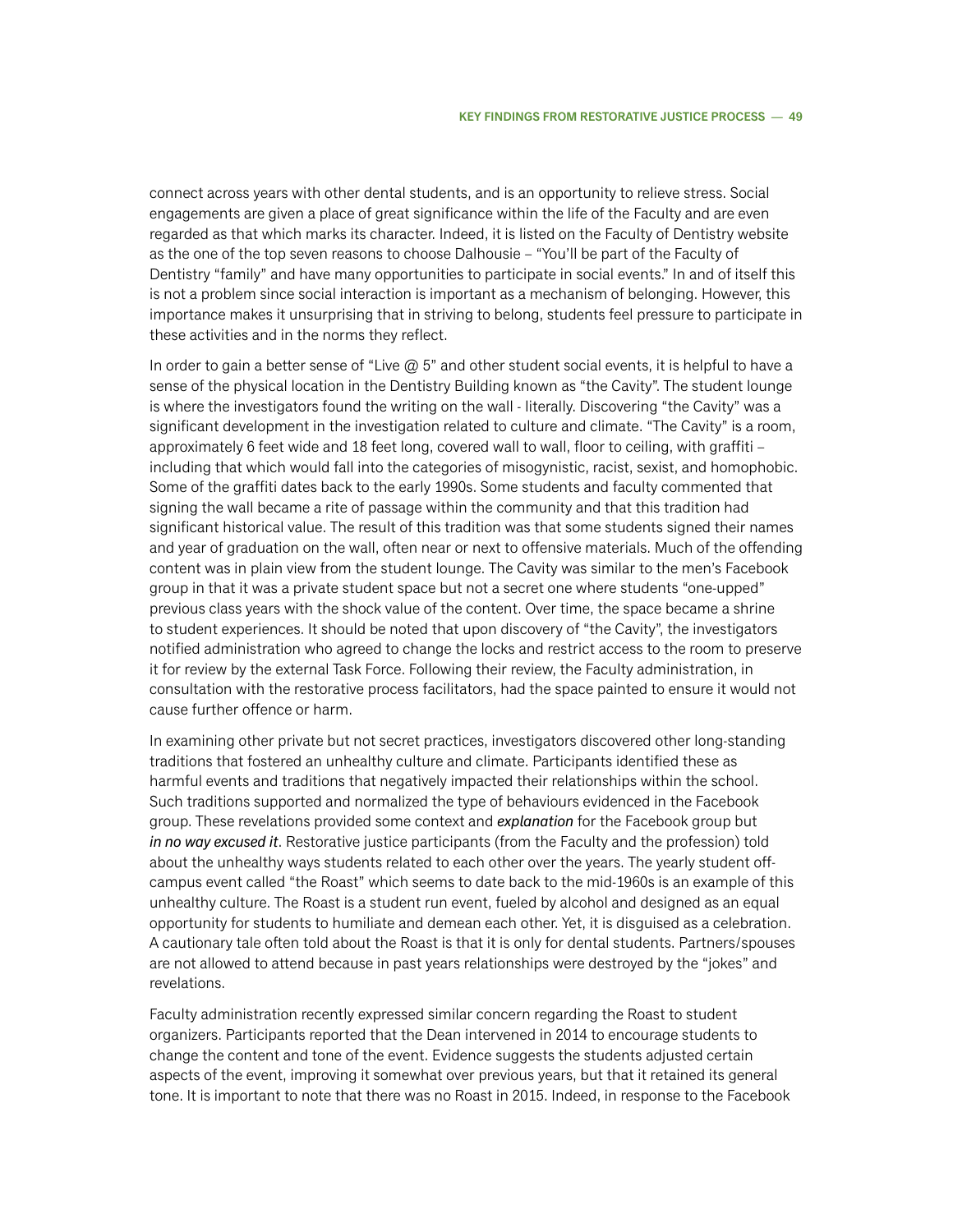situation and to support of the restorative process and its exploration of how to improve culture and climate, a number of social events were cancelled or postponed since January 2015 including Live@5, the Roast and the Winter Ball. Participants commented that the loss of these events resulted in greater isolation among different years within the Faculty. While recognizing the damaging aspects of these events, they were equally aware of the importance of social events to students' sense of connection and inclusion within the school community.

## ii. Inclusion and Equality

Throughout the course of the investigation, it was clear to the facilitators, based on their own observations, and widely supported through participant interviews, that significant challenges exist in the areas of inclusion and equality within the Faculty of Dentistry. This was, perhaps, most notable in the strained relationship between the Faculty of Dentistry and the School of Dental Hygiene. This tension was illustrative of larger dynamics that participants identified in terms of gender divisions and inequalities within the Faculty. Such divisions and inequalities were often reinforced by some students, faculty, and staff. This cultural norm was broadly identified as contributing to the circumstances surrounding gendered online community building and assumptions about gender roles in the school.

This issue is especially important as participants recognize that, while much diversity exists among dental students, it remains a profession in which much inequality and privilege exists. Analysis of the male members of the DDS2015 class reveals significant racial, ethnic, religious and socioeconomic diversity. However, this diversity does not extend proportionally among the women in the class, and there was no evidence of any students openly identifying as LGBTQ. Participants were able to identify that the LGBTQ community was not proportionally represented among dental students, contributing to some students feeling less familiarity with LGBTQ concerns and issues. An intersectional view of the Faculty of Dentistry indicates there is still work to do to create better access to dental education for women who are marginalized because of their race, culture or socio-economic status and for members of the LGBTQ community.

Investigators found that for the current fourth-year class, as in past years, there is a longstanding practice within the Faculty of Dentistry to pay close attention to reflecting gender diversity in program admission. The DDS2015 class is essentially evenly divided between those identifying as men and those as women. But gender came to matter within the class beyond the stage of admissions. The obvious example in the investigation was the fact that gender, back in September 2011, became the basis for setting up two private class of 2015 Facebook groups. Investigators also observed that many students, faculty, and staff alike infantilized the adult learners and referred to students as "boys and girls" throughout the first three months of the investigation. Many in the class instantly made assumptions about gender roles as indicated by the explanations for, and understandings of, the different character and content of the men's and women's Facebook sites. Many of the participants stated "the boys" would likely be engaging in crude and offensive content that they would not want "the girls" to see, while "the girls" would likely fill their page with "cat videos and recipes." A third private Facebook group existed for content both groups agreed would be of interest to the entire class. Among the obvious flaws in this practice is the assumption that gender is binary and that everyone fits in one of these categories.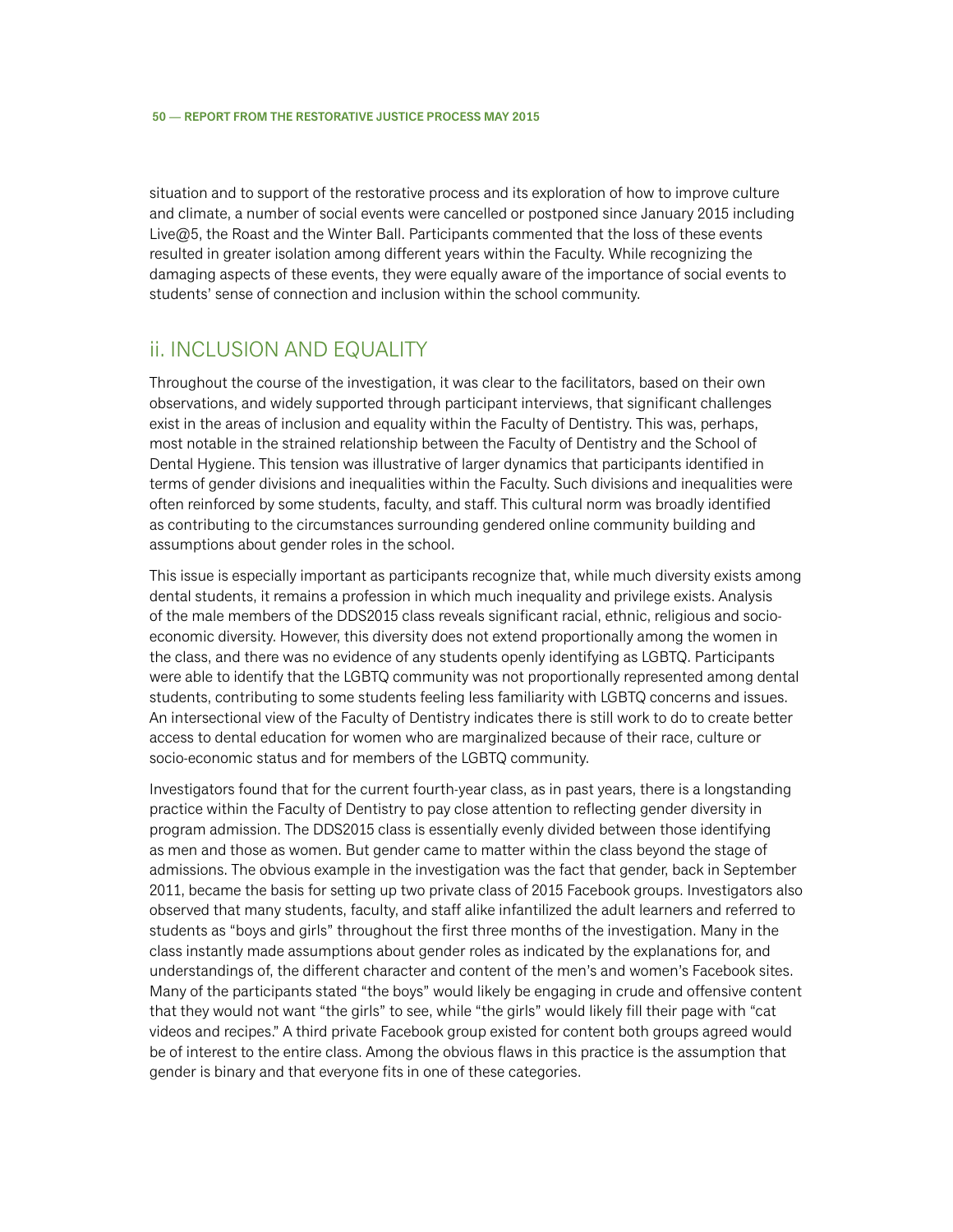While the DDS2015 class is essentially equally divided among students identifying as male and female, women are still vastly underrepresented among leadership positions in the profession.

For example, there is currently no female dean of a Canadian dental school and the Board of Directors of the Canadian Dental Association is disproportionally male. It was reported that the under-recognized contributions of women in the profession and the lack of female leadership makes it more difficult for female students to identify gender-based inequalities and challenges in the profession, to build coping mechanisms, and to capitalize on strengths and strategize for change. Several staff, faculty and student

"What this all means for me, as a female dental student, is that I know what my job will be, but I don't see how far I can take it. I have some great role models that I see myself in, but I simply do not have enough of them." *– female DDS2015 student, Day of Learning*

participants indicated they perceived a culture of complacency existing at the Faculty of Dentistry which dissuades women from bringing forward complaints of sexism and harassment.

The investigators noted significant female leadership within the Faculty of Dentistry. Women occupy crucial roles within the school and shoulder significant responsibilities while often lacking the influence and authority that generally comes with such leadership roles.

Assumptions were also made about how social groups would structure and bond around the shared experience of dental school abstracted from, or without attention to, cultural or religious diversity. Apart from general recruitment aimed at all students, some recruitment efforts are focused on attracting students from the Middle East and certain locations in the United States, resulting in strong representation of students from Kuwait and Utah. Some of these students bring unique cultural perspectives and traditions to the Faculty which are actively reflected in interactions with their classmates and their patients. Participants identified that instances of cultural insensitivity and discrimination occur regularly within the clinic but are rarely reported as those involved do not want to be labelled "trouble makers." Several students also identified that the Qualifying Program (QP) students routinely experience discrimination from patients and others, often presented under the guise of complaints regarding language proficiency.

Investigators met with QP students early in the process and found they were not generally well integrated into the mainstream experience of the fourth-year class. Some DDS2015 students noted having friendships across the "QP divide" but indicated that the QPs are added to their class journey at some of the most competitive points, and that there are few opportunities to build relationships. This divide is evidenced by the fact there is no indication the QP men were ever invited to join the Facebook group by their peers. It is difficult, though, to describe this as ultimately a disadvantage.

There is clear evidence within the DDS2015 class of the Faculty of Dentistry's commendable efforts to implement Dalhousie University's commitment to diversity. However, the Faculty failed to provide the infrastructure required to ensure robust support for inclusion of international students following their successful recruitment. This failure contributed to the fractured class environment in which students grouped themselves around gender, race, religion, and country of origin. These divisions were especially harmful to the class experience. For example, the propensity for American foreign students to build a close-knit network within the class caused some students to perceive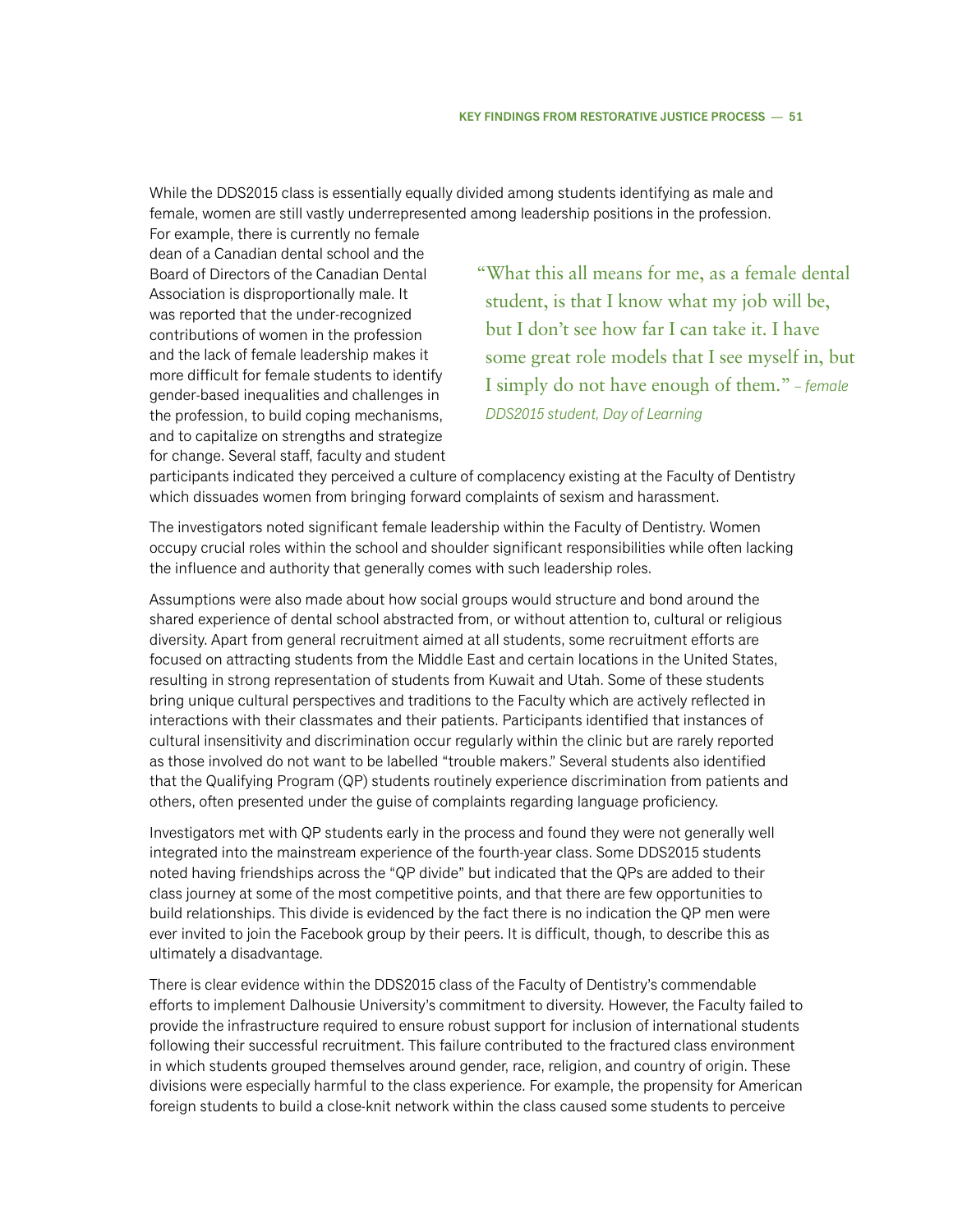this as indicative of the fact that these students' were more valuable to the school because of the higher tuition rates they pay and thus receive preferential treatment. This perception was perhaps fostered by certain actions and comments by some students over the years and through certain institutional recruitment and retention practices.

## iii. Professionalism and Ethics

The restorative justice process became responsible for the remediation required by the ASCC to address the Facebook conduct of the 12 men suspended from the clinic for "blatant

unprofessionalism." Investigators spent significant time examining professionalism generally, including its meaning and expression within the Faculty of Dentistry, when and how students learn about professionalism, the connection between personal and professional integrity, the influence of academic experience on

"I would never have thought as much about professionalism if it weren't for this process."

*– female DDS2015 student*

professional development, and the centrality of professionalism to public trust and patient care. In specific response to the Facebook incident, the process undertook a careful review of what practices are in place to promote professionalism in the Faculty of Dentistry as it relates to social media.

The investigators found more of a "rule-based" rather than a "principle-based" appreciation of professionalism held among students in the Faculty. It is clear the Faculty places curricular emphasis on professionalism and ethics. The investigators did not identify a particular gap in the content taught. However, there does seem to be a gap in terms of the application of the materials and ideas in practice within and outside the clinical setting. For example, most restorative justice participants could recite the specific expectations about appropriate conduct on the clinic floor in clear cut unprofessional situations. However, many participants, including faculty, staff, students and members of the profession, struggled to articulate principles of professionalism when presented with less straightforward or more nuanced situations on and off the clinic floor.

Participants commented that while the concept of professionalism is explicitly taught in their ethics course, it is rarely revisited explicitly across other courses. The topic of professionalism is, of course, broached in the context of their clinic course requirements but generally as it pertains to specific conduct (patient confidentiality and record keeping) and the dress code within the clinic. It is described, by staff and students, as lists of rules – of "do's and don'ts." Staff identified a double standard in the application of these rules that often resulted in students being accused of unprofessionalism when the same behaviour by instructors resulted in no findings at all. Students expressed that, practically speaking, professionalism is identified with "not getting caught" or with the idea that if it does not break a rule it is not unprofessional. Through the restorative process, participants were encouraged to develop a principled approach to professionalism and attach it to the framework of their personal values, as well as the shared set of values espoused by the profession. This resulted in a hyperawareness among the restorative justice students, in particular among the men as they returned conditionally to clinic following their suspension. Upon their return, they encountered instances of unprofessionalism by faculty, staff, and other students that they would have previously accepted as "normal" clinic behaviour.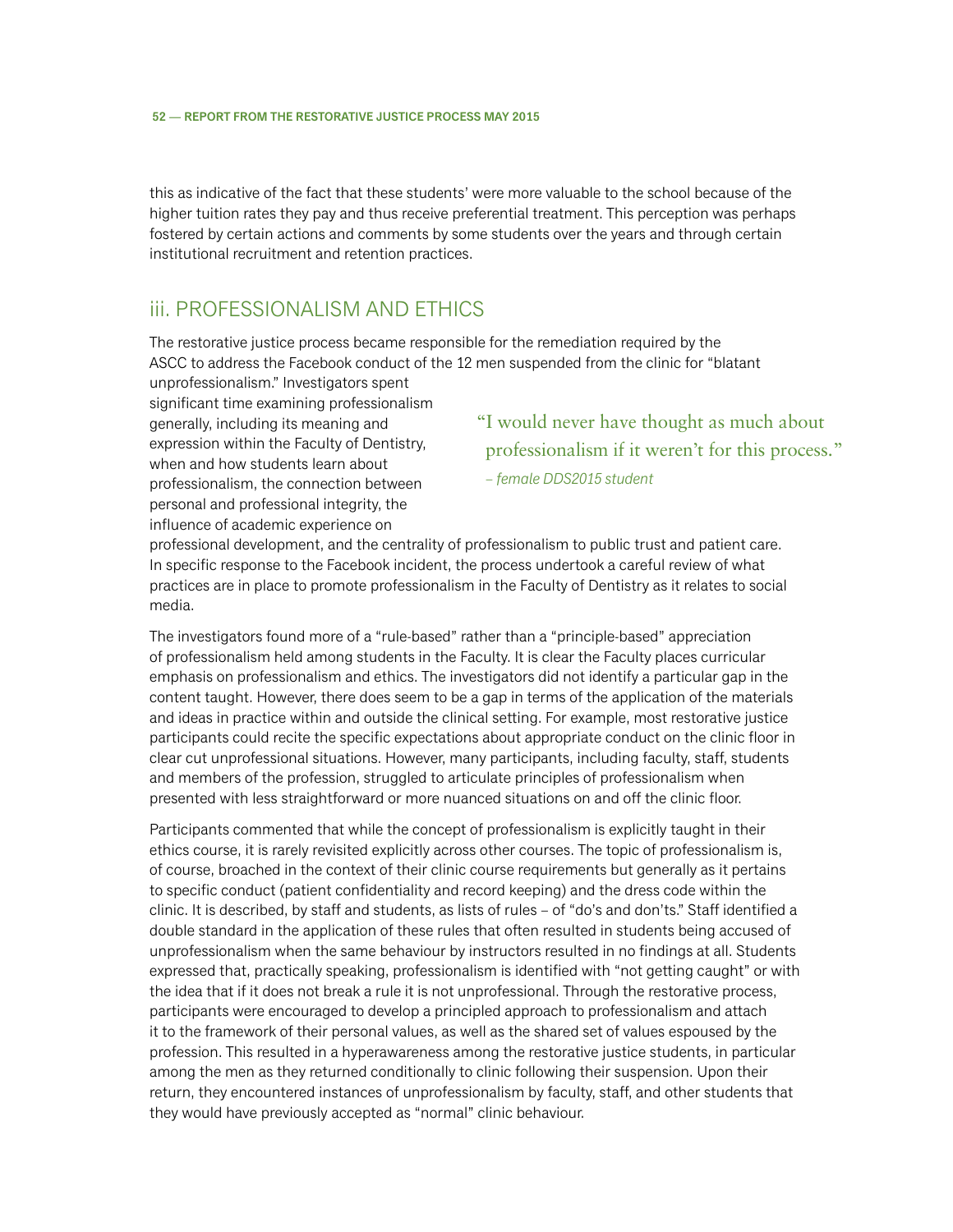Much was revealed about professionalism, and culture and climate more broadly, as the suspended men returned to clinic. The Facebook group members returned to clinic conditionally with significant new expectations they were required to meet with respect to professionalism. However, they returned to a largely unchanged culture and climate within the clinic. While they had been undergoing significant learning and reflection to understand and change their assumptions and behaviours, there were those among the faculty, staff and other students in the clinic who had not undergone similar reflection or change. The female restorative justice participants reported the same experience, despite their expectation of substantial change following the revelation of the Facebook posts. Instead, they were greeted with a "back to normal" attitude. For the women in restorative justice (and the investigators) this was significant evidence that the issues lay not only with the Facebook members, as otherwise their departure would have significantly altered the environment and experience within the clinic. It did not. The male and female participants in restorative justice challenged this "back to normal" attitude generally and as specific incidents arose in the clinic.

It was not, of course, expected that the Faculty would be able to identify and address these issues immediately. Indeed, the Faculty committed to be a part of the restorative process precisely so they could learn more about the changes needed to support a more positive culture and climate. Of concern, however, was the attitude expressed during the early stages of the process that this would all pass and things would go back to normal. Over the course of the restorative process the facilitators noted a marked change in this attitude within the Faculty.

Formally, the Faculty of Dentistry introduces professionalism to students with a ceremonial induction of the students into the profession. In this ceremony, students receive a white coat, and recite an oath of professionalism. Participants noted that more attention ought to be given to the significance and importance of the "White Coat" ceremony at the beginning of the program as it pertains to professionalism, public trust and confidence. Had it been approached more in this way, and less as a celebration, it may have modeled the reflective practice required for a principled approach to professionalism during their time in clinic. Many commented that through the restorative process they came to understand "White Coat" as about much more than getting pictures with family and socializing with each other.

Students also reflected throughout the process on the impact of favoritism (real or perceived) on students' professional conduct and relationships in the school, and upon the ways this was manifested in the Facebook group. They interrogated appropriate versus inappropriate (intimate/ social) relationships between faculty and students, including what is understood to be permissible versus responsible use of power and authority. Several posts within the DDS2015 Facebook group alluded to rumour and innuendo that inappropriate sexual relationships took place between some faculty and students. It was suggested that these relationships are often treated as private but not secretive. The relationships seemed to be known within the Faculty but individuals expressed uncertainty about their right to comment on what appears to be consensual relationships between adults. Some indicated they did not know, for example, whether the University allowed such interactions, but supposed they must because the issues never appeared to them to be addressed. Students commented that such rumoured relationships eroded a sense of fairness and gave rise to allegations of favouritism in an already extremely competitive environment. Female students especially, although not uniquely, report that some faculty members attempt to relate to them in ways that make them feel uncomfortable. Examples included sharing sexually inappropriate jokes,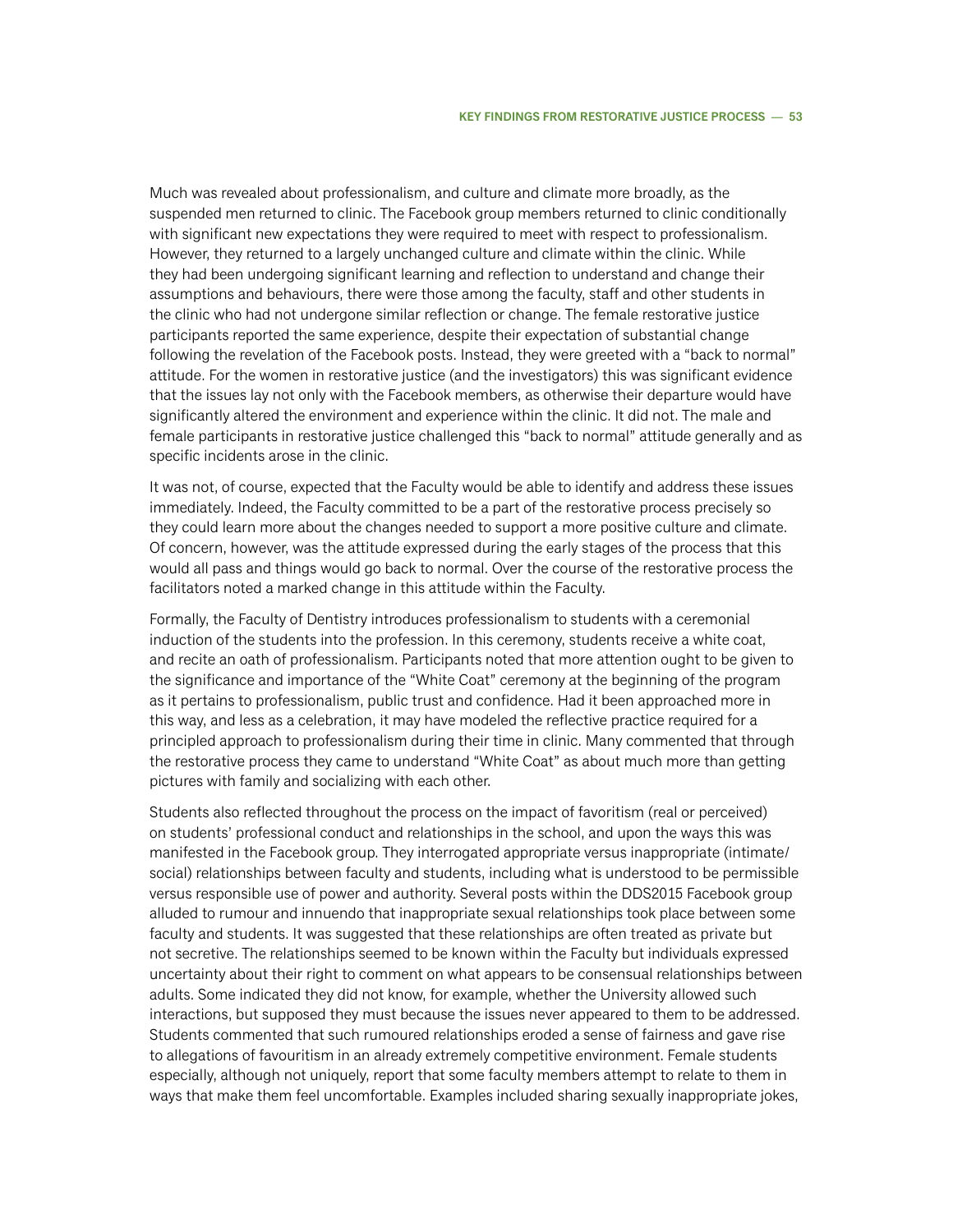regularly attending "Live  $\omega$  5" or other student social functions, and/or spending an unequal amount of time supervising female students in clinic versus their male classmates.

## iv. Curriculum and Program Structure

Throughout the process students commented that the stakes are high when it comes to what they describe as the arbitrary nature of patient assignment and the competition to finish on top to secure the prestige of various class awards, which, beyond the immediate financial benefit, generate long-term advantages professionally. The investigation revealed students had knowledge of the use of strategic practices in the clinic and class environment that they felt were unfair and sometimes called "cheating." As described by students, these practices included amassing patients in order to gain strategic advantage over classmates and sharing tests/exam information. There appears to be some issues with understaffing within the Faculty. There are several contributing factors to the shortage (including budget cuts, absenteeism by staff due to perceived workplace toxicity, and specialization limiting the use of temporary staff replacements) which, while not appearing to compromise patient care, does get exploited for personal gain by some students.

When raised with Faculty administrators, it was noted that the clinic renewal, slated for completion in 2018, will massively redesign the physical spaces, thus impacting the program structure. This redesign, it is hoped, will reduce the opportunities and perceived need for such behaviour.

Another feature of the program structure that was found to exacerbate the already competitive climate and increase stress was the uncertainty students report regarding progress toward completion and graduation. It was not clear throughout the investigation process how students are kept informed about how and on what basis they are assessed to determine eligibility for graduation. Throughout much of the investigation, the terms "competencies" and "requirements" were used interchangeably to describe the demonstrated skills needed by each student in order to recommend graduation. Many students within the restorative justice process, both women and men, commented on how incredibly stressed and worried they were that they would not meet the program requirements. Uniformly, they identified, as part of the problem, the way in which patient assignments are generally arbitrary. One student participant described getting out of clinic in fourth year "like surviving the Hunger Games." Interestingly, a Faculty participant similarly referenced fourth year to "the Lord of the Flies." At other times, Faculty explained that fourth year should be the most stressful experience of a student's life or "they are not doing it right." This tension, experienced equally by the male students suspended by the ASCC and by other classmates, contributes to a far more competitive and less collegial culture within the clinic, in which students care for their own needs first over and above their classmates. Some student restorative justice participants commented that they sometimes experienced a tension between balancing patient care needs with securing their academic requirements. It also generates an environment in which individual survival is paramount, strategic alliances are incentivized, and the importance of existing power and privilege accentuated.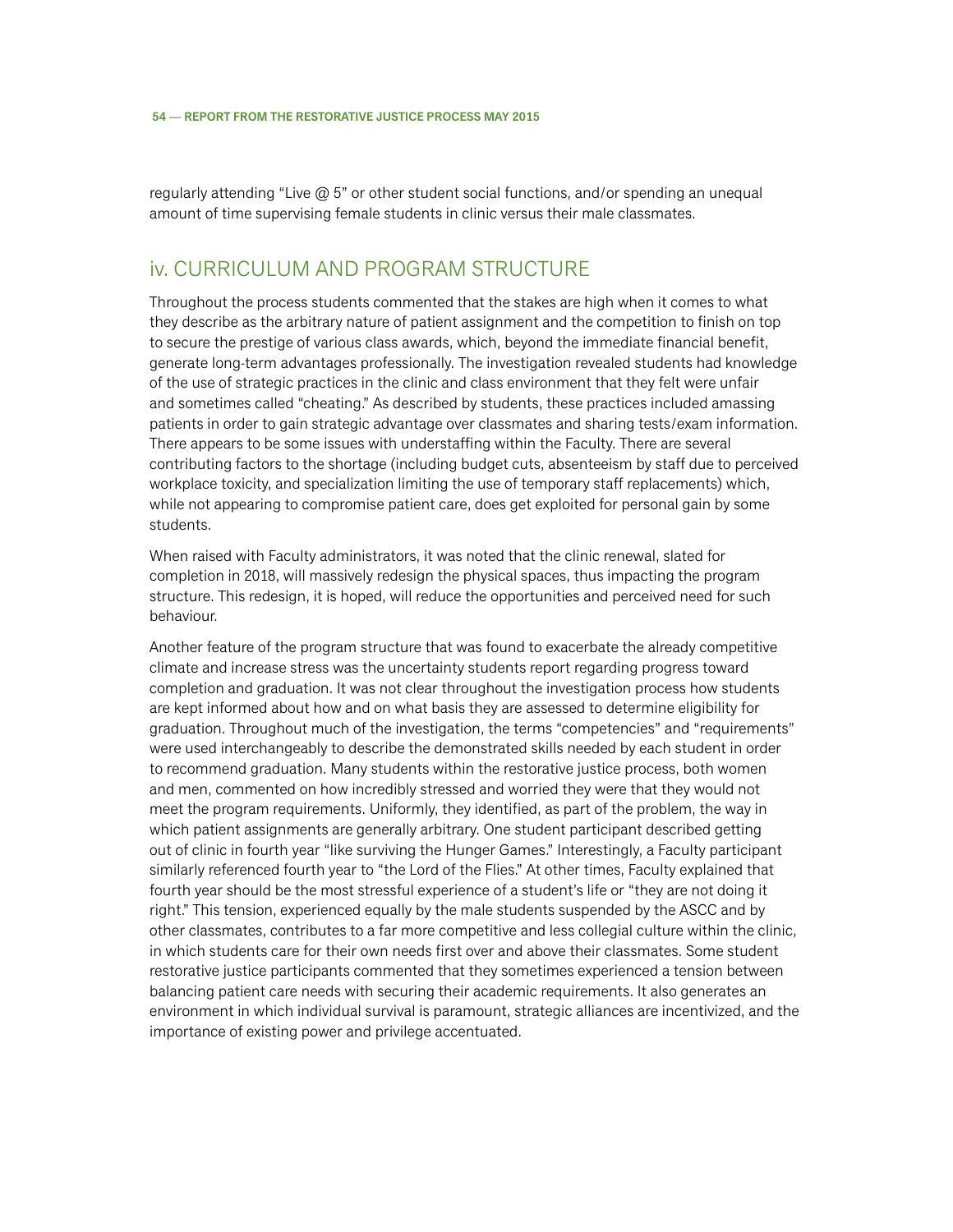## v. Reporting processes and Conflict Resolution

Illustrated by the Faculty of Dentistry response during the Facebook situation, and based on interviews with students, staff and faculty, it appears poor communication practices within the Faculty have been a source of contention for several years. Participants varied widely in their assessments of the communication issues, ranging from: a void of authentic communication from Faculty leadership; a lack of transparent communication within the Faculty at crisis points that creates doubt about just process; and communication strategies that privilege institutional reputation with the profession above caring for people within the institution. These communication issues have created some distrust within the Faculty and suggest a lack of adequate in-house capacity to manage conflict and resolve disputes.

Contributing to the communication challenges, investigators found there appears to be a lack of a clear reporting structure required in order to instill confidence, promote fairness, and

balance privacy with transparency. The terminology "formal" and "informal" shapes how information is communicated and is directly associated with what counts as a "complaint" and what is merely viewed as a "concern." Many participants indicated a desire to address and interrupt offending behaviours but questioned if it would be worth being labeled a "trouble maker" if one complained. Staff and students both reported that *formal complaints* are viewed

"If we want to improve the climate and prevent future problems, we need to improve reporting structures and conflict resolution at Dalhousie dentistry." *– male DDS2015 student, Day of Learning*

as the only available avenue to get *action* whereas *concerns* brought forth *informally* are *resolved* by providing *support* to the concerned party, but no action occurs with respect to the presenting issue.

Most participants from faculty, staff, and students could not clearly or consistently identify to whom they would report concerns within the Faculty. Some identified the Dean's Office, noting an open door policy, while others indicated that they felt that some of the doors are only open to certain students or in certain situations. Other students report leveraging the relationships they have with favourite professors to share concerns or to address issues. This was considered "informal" reporting.

Investigators found that students could access, though it appeared underused, a "formal" reporting mechanism through student representatives if they had complaints pertaining to course/class/clinic specifics. Course-specific student representatives are established on a volunteer basis to act as a liaison between course instructors and the students. Investigators could not confirm if any conflict resolution training was provided for such representatives, but it is not a prerequisite for the position. Further fueling the communication challenges, it does not appear to be a standardized best practice, or stated duty, to follow-up on communications between the representative and the instructor. Lack of communication and confidence in the system often results in student complainants taking matters into their own hands to circumvent the system by making contact with the instructor directly. This results in added tensions within the student body by undermining the course representative position and the reporting system.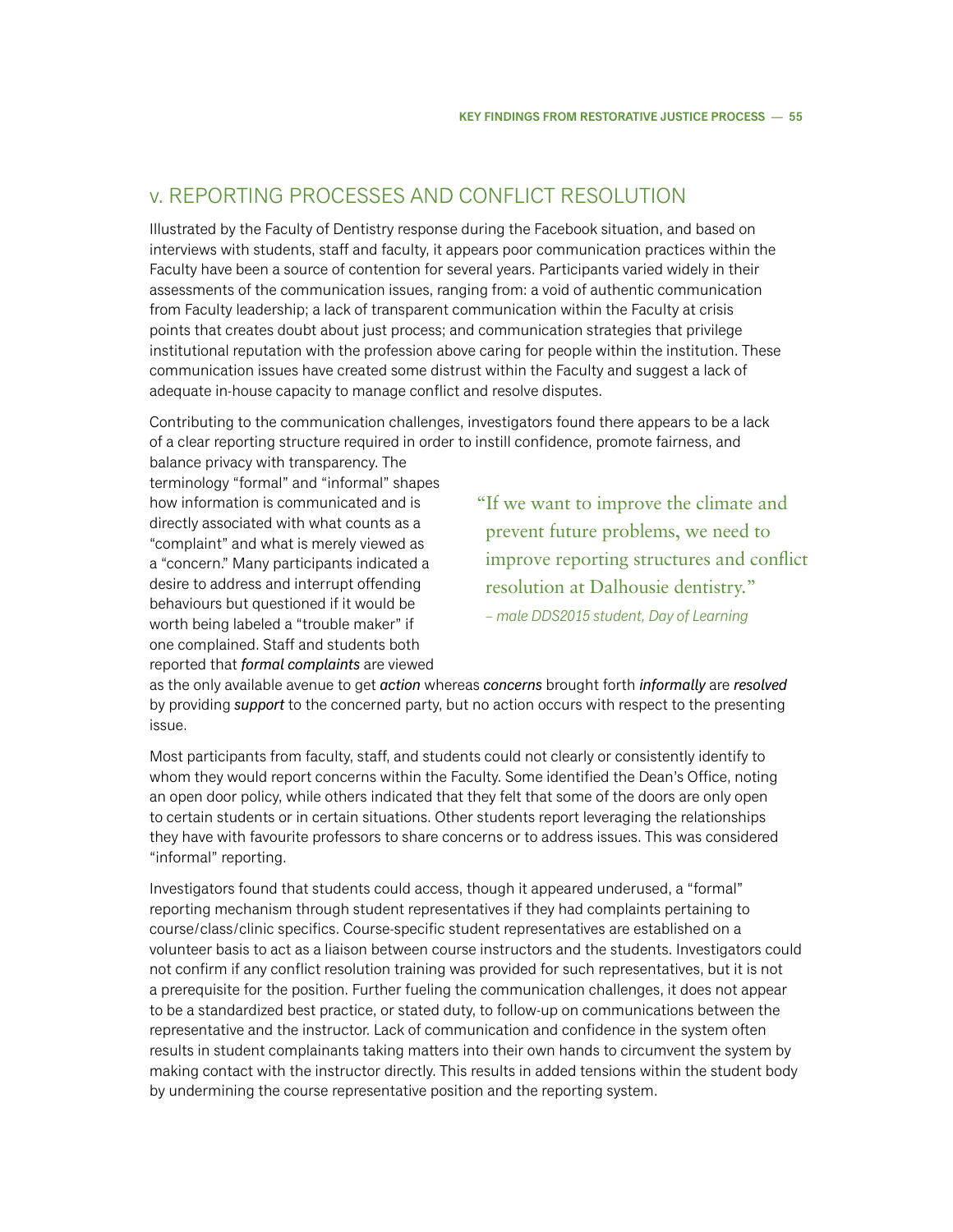Similarly, the clinical affairs representative's role is to bring forward issues pertaining to students' day-to-day clinical operations and experiences. This more formalized position requires the representative to attend monthly meetings with department heads to address concerns and bring forward recommendation from the students. While this reporting system has strong regular followups and feedback, this system is often underutilized by the student body.

The Assistant Dean of Students is the faculty member designated to help in the facilitation and resolution of conflict and concerns brought forward by students. The role of the Assistant Dean of Students was created over 30 years ago to act as a liaison between the students and Faculty administration. Despite having an open door policy, this service also appears to be underutilized, possibly due to the perceived potential consequences or repercussions of interacting with highlevel administration, or owing to the lack of follow-up. In part, the issue is with the lack of authority within this office to affect change on issues of greatest concern even when they are brought forward. The office also appears under-resourced in terms of support within the Faculty and owing to the general isolation of professional schools from the rest of the campus and its resources. The Office's ability to act, implement or respond to conflict, issues or recommendations has been subject to criticism in the past, which in itself acts to limit the use of this reporting system.

Conflict was a prominent theme identified throughout the restorative justice process. In particular, the students reported a lack of understanding of effective mechanisms to resolve conflict and address issues proactively at early stages.

Robie Street is a clear boundary demarking "upper campus" from the dentistry complex. This is not an insignificant border. We found that "central administration" for the University is viewed in a similar manner to being sent to the principal's office in elementary school. Students report being told early on: "Come and see us if you need help. Don't hesitate or be worried about getting in trouble. We will work with you to fix it. But we won't be able to help if you end

"We think of 'going to upper campus' as a threat, which prevents us from making use of the great programs available that just happen to be on the other side of Robie Street."  *– male DDS2015 student, Day of Learning*

up at upper campus." One advantage of the isolation of the Faculty in this particular case is that it meant the restorative justice facilitators conducting the investigation into the Facebook situation were viewed as "outsiders" which gave many voices, that might otherwise have felt silenced, an opportunity to share safely.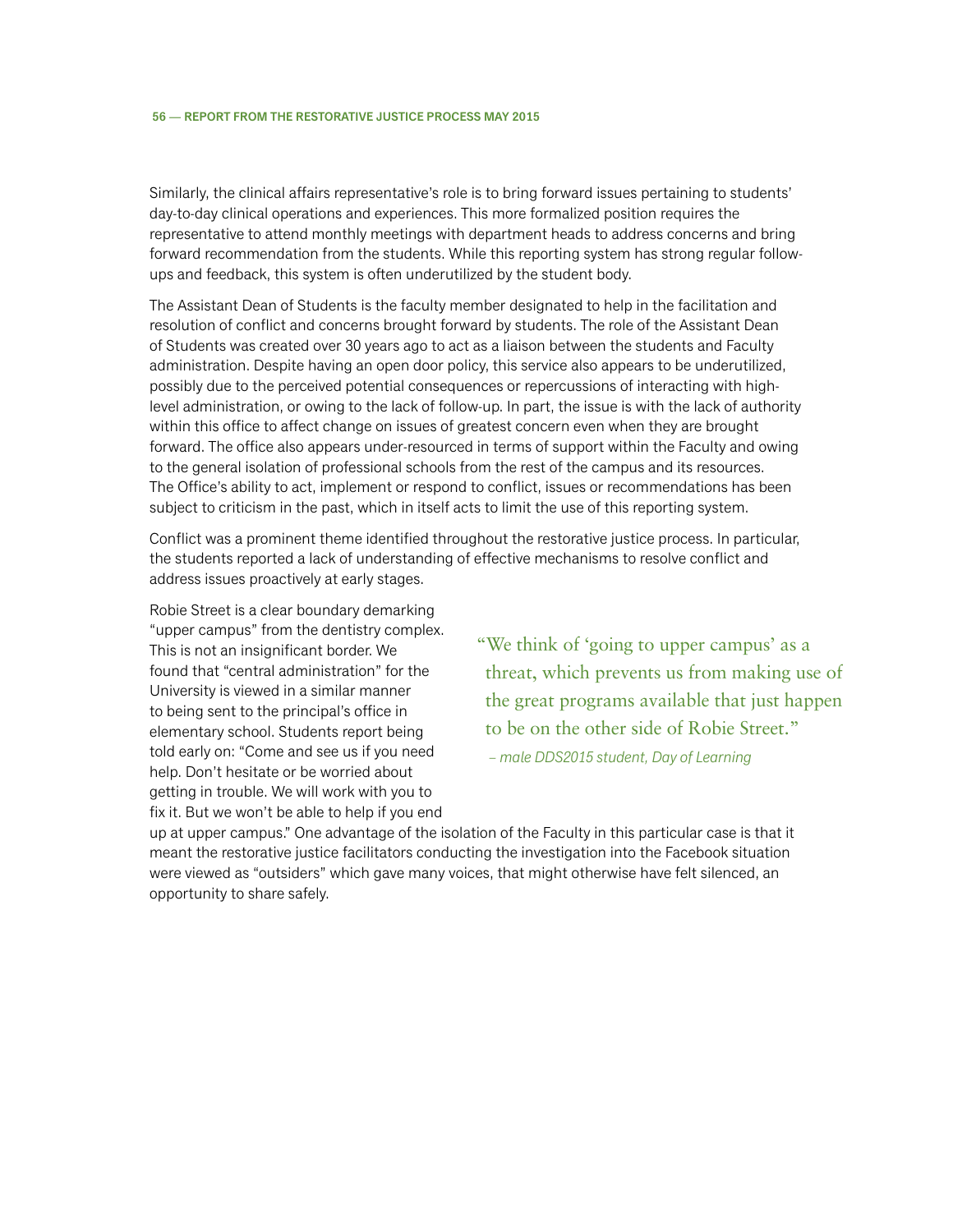# 6. Ways Forward: Ideas and **Commitments**

This report does not provide a fixed set of recommendations intended to be implemented along a standardized timeline. Rather, throughout the process participants have considered deeply how what they have found and learned should be used to address the harms and impacts and to

improve climate and culture moving forward. The ideas regarding the way forward that emerged from the restorative process are not intended as a "to do" or "check" list. Instead they reflect ideas about the ways things might be done differently because addressing climate and culture is about doing the things we do *differently,* not just doing different things.

"This is not about *proving* what we learned, it is about *using* what we've learned. This is not about public relations, it is about inspiring real change and improving our community" *– male DDS2015 student*

The restorative process underscored that all participants – the students, Faculty, University, profession and community – have responsibilities to enact change in culture and climate to secure safe and inclusive communities marked by mutual respect, concern and care. For the faculty, this responsibility has been taken up through their Next Steps process. Members of the Next Steps initiative in the Faculty have been engaged in the restorative process, actively meeting with the facilitators to learn from the findings and process. Similarly, the University has committed to do the necessary work ahead through its strategic priority 5.2 on inclusiveness and diversity. This work will be informed by the recent *Belong Report*, and also through the University's engagement in the restorative process. It is also expected that the ways forward on culture and climate issues within the Faculty and more broadly will also be informed and shaped by the recommendations of the Task Force on Misogyny, Sexism and Homophobia in the Faculty of Dentistry when it reports at the end of June 2015.

The profession, through the Nova Scotia Dental Association, has also committed to reflect on what it has learned through the restorative process that will assist in its ongoing work on ethics and professionalism. Leaders and experts from the local and international community who supported the process also have responsibilities to extend the lessons learned through this process to their work in community.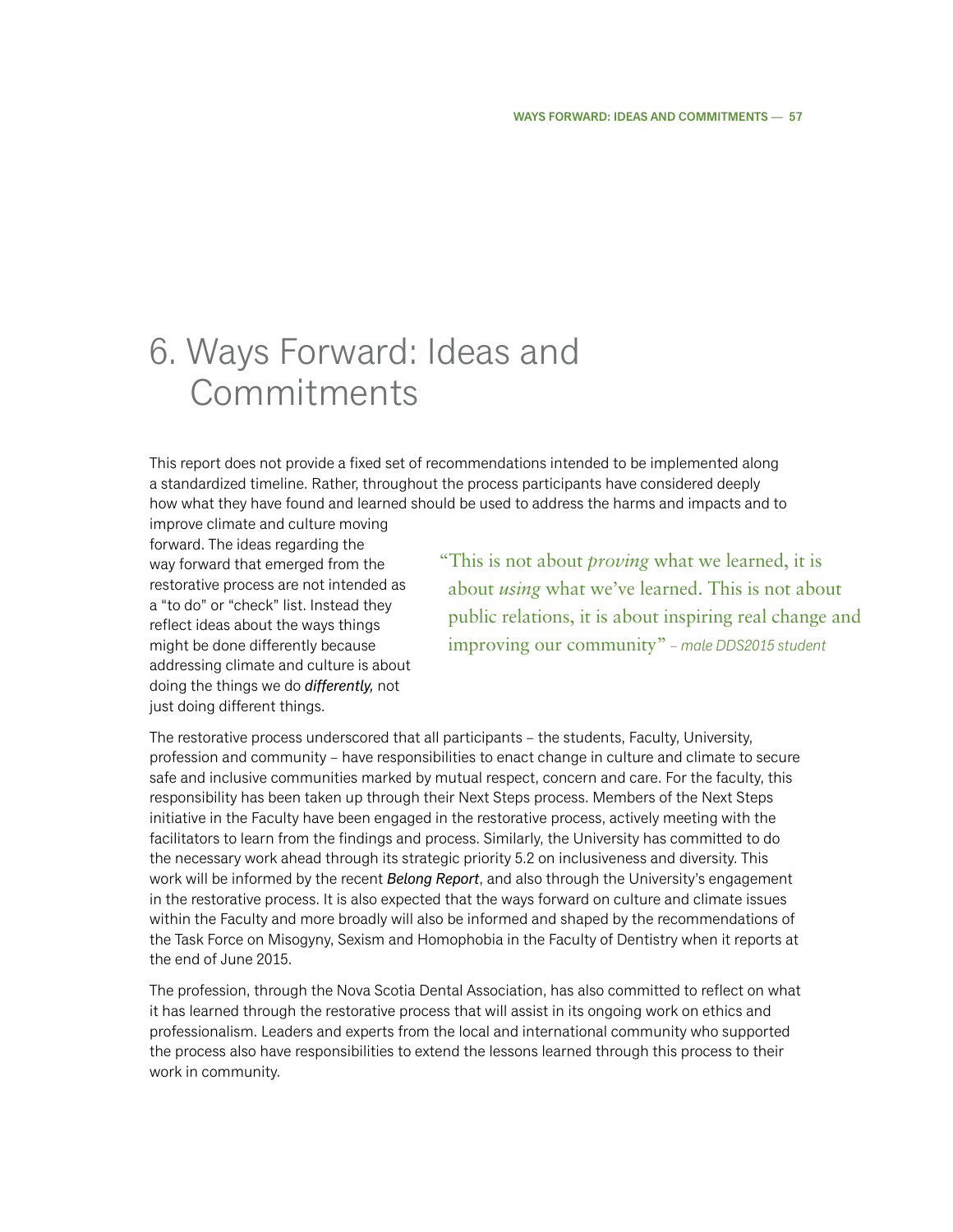The ideas and commitments generated by participants through the restorative process will support the ways forward in this important work on all these fronts.

From early on, students in the restorative process indicated their intention to give back to the Faculty, University and profession. They offered to share their experiences to support and encourage deeper reflection on professionalism, equality and inclusion. All students, but particularly the men in the process, have expressed interest in supporting future students at orientation or annual events within the Faculty to speak about what they have come to understand about misogyny, sexism, homophobia and racism, the importance of ensuring inclusive and supportive communities, and how they have come to think differently about professionalism. As reflected in their statement the men have also committed to being transparent and honest about their involvement in the Facebook group when asked by patients, the profession, employers and colleagues.

In an effort to begin the process of giving back, and in addition to personal commitments from many of the participants, the DDS2015 students involved in the restorative process designed and hosted a Day of Learning in April 2015. More than 80 representatives from groups participating in the process attended to hear the students speak authentically from their experience in the dental school and through the restorative process, as well as to present forward-focused, evidence-based recommendations intended to help envision and jump-start the work ahead. The Day of Learning, structured around the five key themes identified through the process, asked all attendees to reflect on their role and obligations to one another, and to make meaningful contributions to ensure the events they have collectively experienced matter in future. Planning continued subsequent to the Day of Learning to establish and solidify initiatives and commitments that would engage all participants in the outcomes from the process.

The ways forward were considered through the lens of the five themes related to culture and climate: i) community building, ii) inclusion and equality, iii) professionalism and ethics, iv) curriculum and program structure and v) reporting processes and conflict resolution. These themes are of course significantly interrelated as are the ideas, recommendations and commitments proposed. While this separation is organizationally helpful, a focus on addressing one theme will inevitably have significant impacts on one or more of the others. Indeed, effecting change in culture and climate cannot be achieved by one idea, redesign or reform. There is no one issue that stands above the rest as the linchpin for positive culture and climate change. Such change requires a multipronged, flexible and sustained effort to doing things differently in the future.

Additionally, the outcomes from the process are described as ideas and commitments. All are derived from the restorative process as a result of participant consideration and collaboration. The ways forward offered here range from ideas that are less precise but point to issues that warrant further and ongoing attention to more concrete options for change that might be considered and adapted or implemented by the Next Steps process in the Faculty or as a component of the University's Strategic Direction 5.2. Some plans and commitments for next steps were made by the participants during the process. These will be refined and implemented with assurance from the participants. While many of these ideas are specific to the Faculty of Dentistry, it is important to recognize some elements have clear potential to be extended or adapted for other faculties and units within the University in support of its commitment to build a culture of respect and belonging.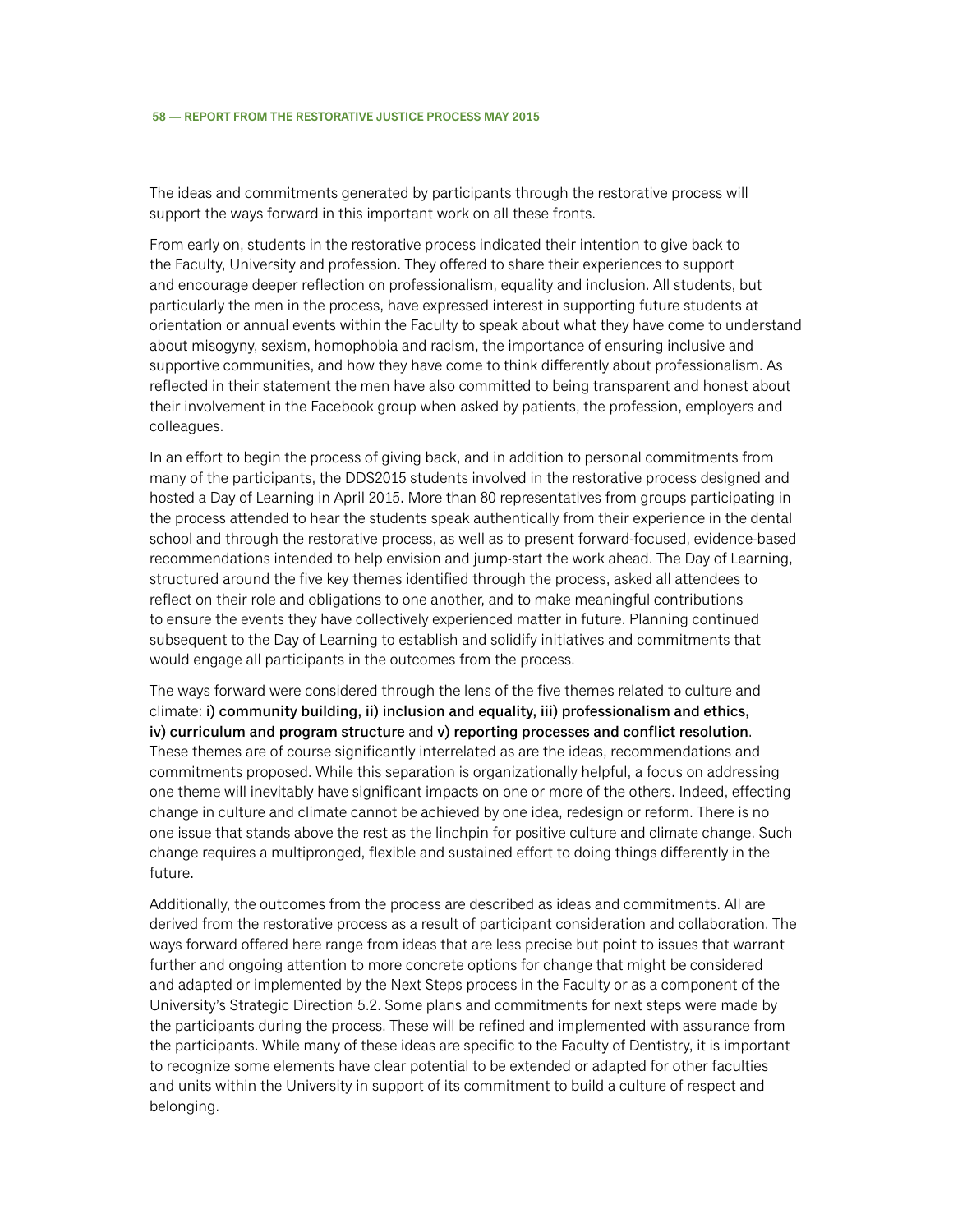# i. COMMUNITY BUILDING

From the outset, participants in the restorative process came to appreciate that the way we relate and communicate with one another matters deeply. Fissures, disconnection, and feelings of isolation all contributed to the Facebook group events as students identified the group as a place to vent frustrations and bond in an unstructured setting. Rather than simply building community, the restorative process helped participants come to understand the significance of building *supportive* communities. As a result, several ways forward identified for the Faculty of Dentistry seek to build upon the existing positive elements already within the Faculty as well as on establishing and maintaining relationships between students, faculty, staff and members of the profession which are authentic, inclusive, resilient and model professionalism. To this end, the following ideas, recommendations and commitments have emerged from the restorative justice process with respect to building supportive communities.

Attention should be paid to the significance and importance of supportive communities for learning and professional development. Opportunities to build supportive communities should not only centre on the social life within the Faculty but the educational life of the Faculty as well. It is important to make the connection between the nature of social and learning communities within the school and to ensure they are built on a similar foundation of respect, care, inclusion and equality.

- 6 The Faculty of Dentistry should actively discourage and interrupt use of divisive gender-based practices (for example, men's or women's only Facebook groups).
- 6 A Community Wellness Initiative should be implemented. The initiative should create approximately twenty support communities. Each community would have members from across the student population and include staff and faculty. A group might include, for example: 2 students from each of the four years of the program, 1 Qualifying Program student, a faculty member and a staff member (for example staff from the Dental Lab or Dental Assistants). Oversight for these Wellness Communities

would rest with the Assistant Dean of Students who should (with assistance from University resources) build capacity among second and third-year students to facilitate these groups restoratively.

The communities would:

- "These circles aren't useful to just to solve problems, but can be integrated into regular check-ins which help prevent problems." *– male DDS2015 student, Day of Learning*
- Meet using a restorative approach for a one hour check-in each Wednesday afternoon during reduced clinic hours, forming a safe place to bring forward concerns to be addressed proactively;
- Provide mentorship support across years and throughout the program;
- Create a space for reflective practice, sharing, and solution-focused collaboration and learning;
- • Each month a meeting should be convened by the Associate Dean of Students within the Faculty inviting a representative from the each group to meet with the Dean and Associate / Assistant Deans to discuss general issues, ideas and concerns emerging from the wellness communities.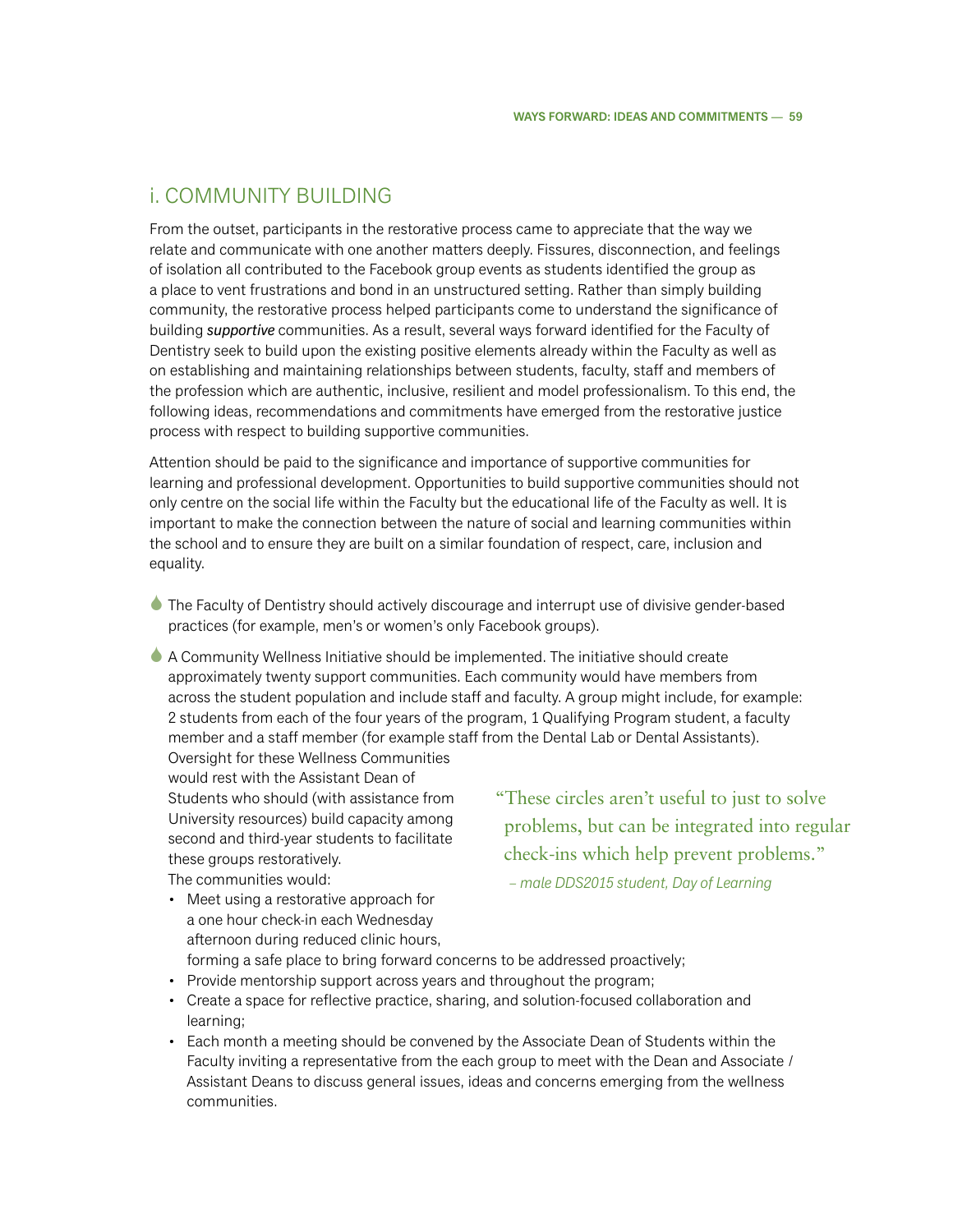- 6 Social events are influenced by and reinforce climate and culture. It is important to see how events structure and affect both social and learning communities. A Task Group should immediately evaluate the quality, tenor and the nature of faculty and student social events.
	- The Task Group should assess the intentional and unintentional ways in which events at the school such as Orientation and Toothtacular (the annual faculty appreciation event), whether run by students, the Faculty or the profession, contribute to the nature of the climate and culture by structuring or reinforcing certain norms and ways of relating.
- "Events need to mirror all the aspects of a healthy community - inclusiveness, connectedness, respect, acceptance, safety. We must ensure we don't create barriers that can exclude community members." *- female DDS2015 student, Day of Learning*
- The Task Group should be empowered to act regarding the redesign or discontinuation of events with a view to intentionally creating opportunities for inclusive and meaningful connection between students, faculty, and the profession. This Task Group should be comprised of members of the faculty, staff, alumni from DDS2015, and broader campus representatives.
- • The University Alcohol Use Advisory Committee should be asked to provide input and advice related to the responsible use of alcohol at events connected to the Faculty.

## ii. inclusion and equality

Throughout the process a significant focus was placed on understanding the impact of gender, race, sexuality, ethnicity, religion, and socioeconomic factors on a student's experience in the Faculty of Dentistry. Participants in the restorative process recognized that inclusivity is relationally rooted and often begins with better understanding difference and the interplaying power structures that create inequality.

- The Faculty and profession should endeavour to model a relationship between dentistry and dental hygiene which is based in equality and respect. Together, they should explore what has been a historically challenging relationship across the profession. The Faculty of Dentistry (home to both programs of dentistry and dental hygiene) has a significant opportunity to achieve and model a different set of relational norms on this front. This would start with a series of dialogues within the Faculty involving faculty and staff leaders from both programs. They should work together to consider the issues and create a plan to support more respectful relationships and an inclusive community in the future.
- 6 A particular focus should be placed on ensuring entering Qualifying Program (QP) students are introduced and included fully within the Faculty.
	- • The QP students should join their class cohort as early as possible in their first year of the program.
	- • QP students should be placed among clinical clusters and not isolated in one cluster so that they are better able to share their unique experience and knowledge gained from practicing elsewhere.
	- • QP students should be viewed and valued as a learning resource to better understand the profession and norms across cultures. Conversations which seek to explore the nature of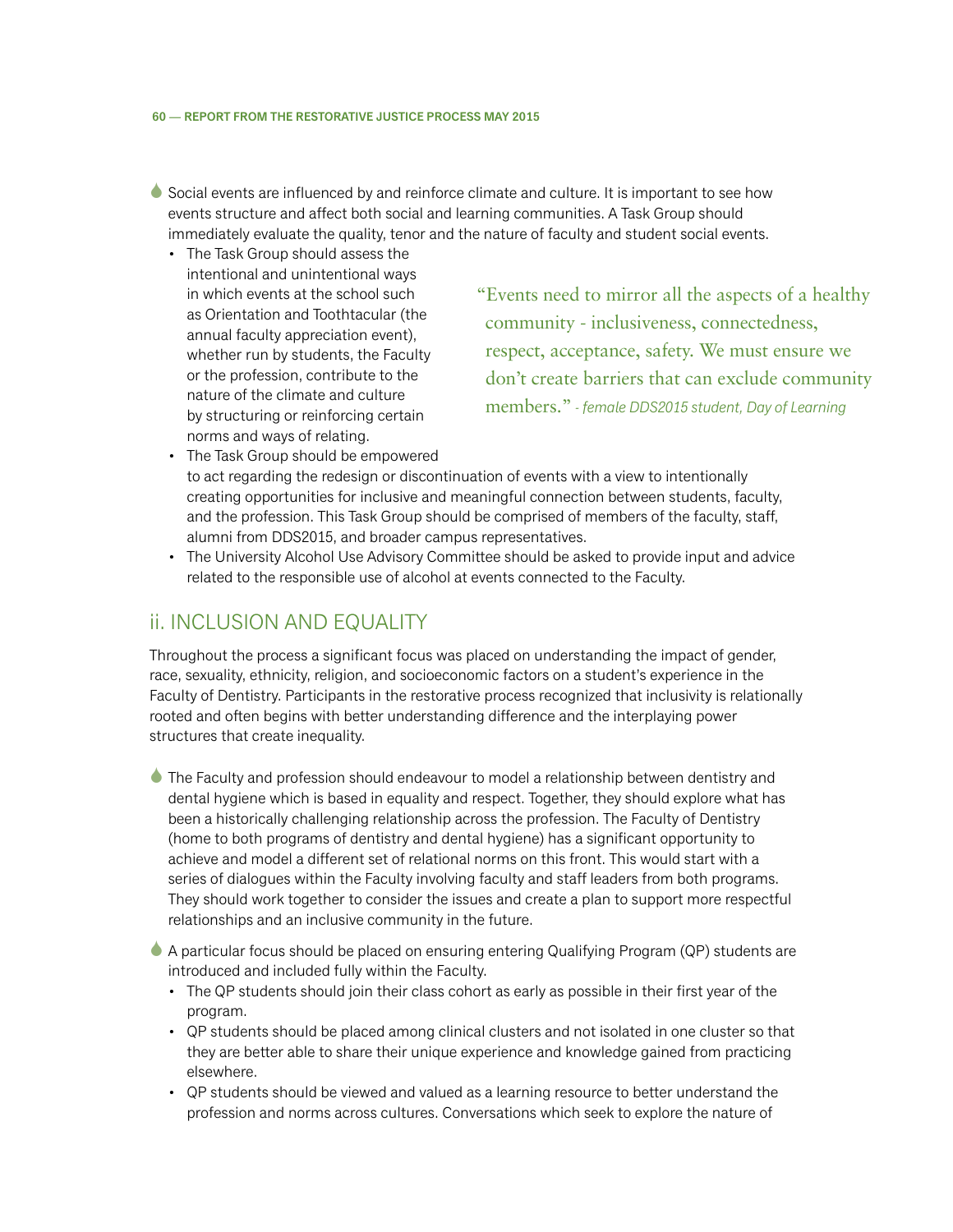dentistry in other countries, as well as motivations and narratives for becoming a dentist in Canada, should be encouraged and explored respectfully and provided some space within the program.

- It is important to ensure Qualifying Program (QP) students are afforded the same opportunities to be welcomed and connected to the local profession as non-QP dental students.
- **Effort should be made to match cross**cultural student recruiting strategies with programs and resources designed to provide specific support and orientation for international students entering the Faculty of Dentistry. Support should also be provided for the Faculty to ensure a welcoming and inclusive community for international students. The Faculty should connect
- "Each student brings a unique culture and story; some have experience and knowledge of the dental world that far exceeds recent dental graduates. My closest friend within the students of the qualifying program is also my cluster mate and that is no coincidence. I know it would be worthwhile to have students of the qualifying program integrated within our clusters from the beginning of our clinical experiences."

 *– male DDS2015 student, Day of Learning*

with the International Centre and the Human Rights Equity and Harassment Prevention office to draw on expertise and identify necessary supports and considerations for inclusion. The Faculty should consider how to deal with different cultural norms and expectations among students, faculty and staff, as well as how to address inappropriate comments or behaviour students might encounter from patients.

- It is important that the Faculty obtains an accurate picture of the diversity represented in the school and to work to understand the needs of their community. Appreciating the existing needs and defining gaps in diversity also offers the opportunity to understand where underrepresentation exists, shapes ongoing learning priorities, and promotes inclusive and empathetic patient care.
- 6 The Faculty has committed to continue the "Women in Dentistry Circle" held as part of the restorative justice process as an annual event including professional female dentists and female dental students. The mentorship provided supports the specific needs articulated by female students for information and perspective to develop a deeper appreciation for the gender-based challenges and inequality within the profession, to build reliance and coping mechanisms, and capitalize on strengths. It will also support community building and reflective practice for women within the profession.
- 6 The University has committed to host an international conference in 2015/2016 to examine lessons learned from the Dalhousie Dentistry restorative justice process. The conference will explore ways in which restorative approaches can be used to address issues of misogyny, sexism, homophobia and racism, and more broadly, to create a culture of respect and inclusion on campuses. The conference will include students from DDS2015 who participated in restorative justice along with members from the International Expert Advisory Group and the Local Resource Group who supported and advised the process. It will draw together leaders from other universities contemplating or implementing similar approaches to discipline, culture and climate on campus.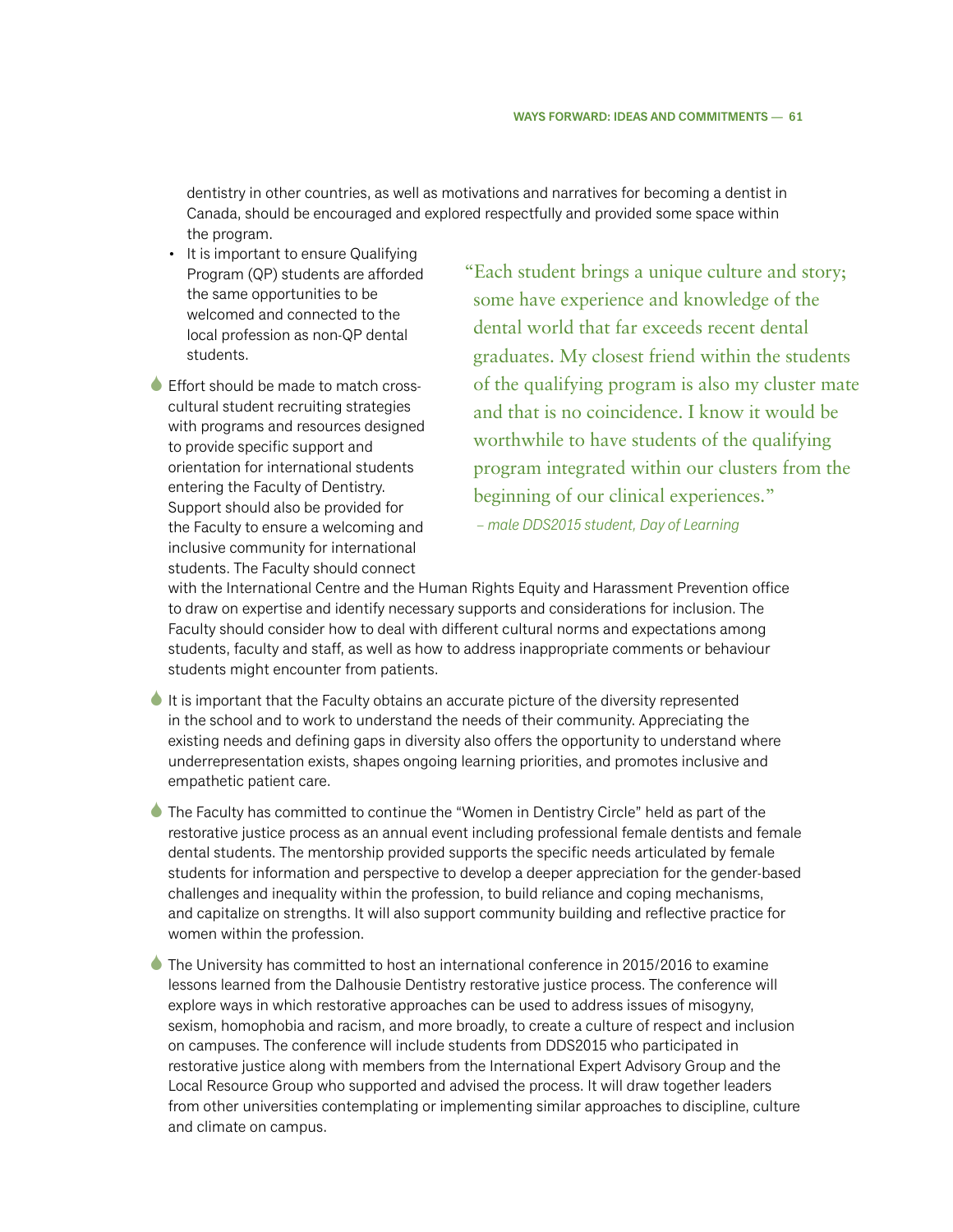## iii. Professionalism and Ethics

All participants in the restorative process acknowledged the centrality of professionalism and ethical behaviour to what happened on the Facebook group. Participants experienced the public response and outrage as a consequence of what happened and were able to more readily appreciate the fragility of public trust and the power and related responsibility that comes with their role as health-care professionals. Through the process participants came to learn that while professionalism is a core course component of the curriculum, there are also ways in which it can, and must, be reinforced and lived daily in the classroom, clinic and beyond.

The Faculty should explore how to support and reinforce, through intentional and integrated reflective practice within the program, a principle-based approach to professionalism in place of a rule-based approach. Reflective practice could be associated with the professionalism and ethics course curriculum and attached to clinical experience. In addition to the existing course, this would allow for more integration of professionalism and ethics learning in an explicit way across the four years of the program and into clinic practice. The clinic renewal in 2018 should support reflective practice

on professionalism in the new clinic groups as part of the curriculum on professionalism and ethics.

Introduce a common commitment to professional behaviour across faculty, staff and students within the clinic, including creating opportunities for '360 feedback' that is safe and constructive. This should start as soon as possible but will also be important in the new clinic structure. This could be achieved as part of supporting reflective practice for all practitioners within the clinic, perhaps as "There would be open honest conversation, where people listen to one another. The parties would get feedback, and have a non-criticizing safe space to explain how they are being impacted. This can be done through facilitators. This is beneficial because it allows people to feel that they have shared their side of the story and feel they have been heard." *– male DDS2015 student*

part of the clinic cluster meetings suggested in the next section on Program Structure. This is not only important for students but also for faculty and staff in order to encourage and model lifelong learning and professional development.

The Faculty should establish a process to address patient care planning that models professional collegiality between instructors and with the students. This system should consider how different approaches to care plans between faculty members could be addressed through the use of "care planning conferences." Currently, instructors can alter the care plans for patients developed between the students and another instructor. This may undermine the relationship between the student and their patient and between and among faculty and students. It would significantly improve these relationships if the authority to make and adjust care plans generally rested with the instructor under whom the initial plan was developed. Other instructors/faculty members with concerns regarding the care plan would contact the responsible instructor together with the student and discuss necessary adjustments. This would model professionalism, provide significant learning opportunities for the students as they are part of the decision-making process and support more positive engagement within the clinic surrounding patient care.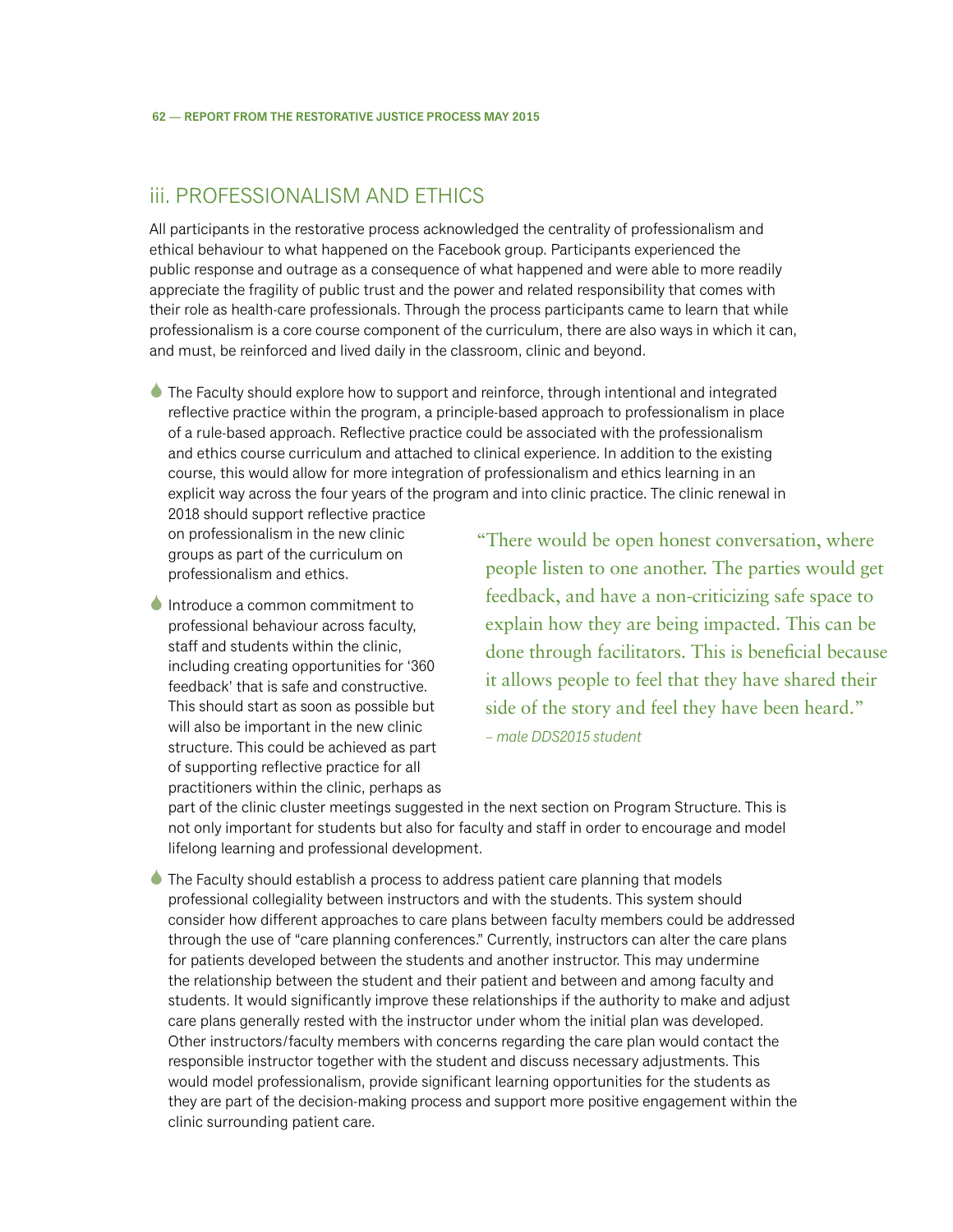- 6 The Faculty and the Nova Scotia Dental Association have committed to work with students from the DDS2015 restorative justice process to establish an annual Day of Professionalism modeled on the Day of Learning held during the restorative justice process. The day will assure that students from varying years are engaged in thinking about and developing ethical and professional skills. Its format could include guest speakers, and facilitated dialogue using circles to allow students, faculty, staff and the profession to learn from one another in a manner which is participatory and supportive.
- 6 Students from the DDS2015 restorative process, particularly the former Facebook group members, have committed to return and contribute to a seminar, workshop or other activity in conjunction with the White Coat ceremony.
- The former members of the Facebook group who were engaged in the restorative process have committed to model professionalism now and into the future. This includes their commitment to be honest about their involvement in the Facebook group and to share what they have learned with regulators, employers, colleagues, and patients, if asked.
- The students from the DDS2015 restorative justice process have committed to purchase and place a framed copy of the "Student Oath" in all clinic cubicles to mark their experience and the lessons from this past year and as a reminder of students' commitment and responsibility regarding patient care.

"Everybody can make mistakes. However, being able to deal with mistakes and problems professionally is almost as important as preventing them in the first place. As a result of what has happened, I am proud to be a member of Dalhousie Dentistry and I know that what has happened will make a positive difference in the years to come, not only for me but for this class and faculty and for the profession." *– male DDS2015 student, Day of Learning*

"It is easy on the day-to-day to forget about the influence you hold, and the responsibility that comes with that. It is the responsibility that comes with being a professional." *– female DDS2015 student, Day of Learning*

## iv. Curriculum and Program Structure

The way in which students, faculty and staff relate to and understand one another in the Faculty of Dentistry is impacted significantly by how the DDS program is arranged. It is hoped that the Clinic Renewal Project will resolve many of the current frustrations but the ideas that follow are intended to offer ways forward in both the short and long term to support the redesign.

**EXECTED BETWEEN NOW And the completion of the Clinic Renewal Project in 2018 the Faculty should focus** on "climate renewal" by attending to the task of building the knowledge, skills, attitudes and capacities to move into the new space already working and relating in new ways. This renewal process will involve growing pains, but, just as the physical space is under construction, so will the relationships be under renovation for a better future. The process should, as one participant explained during the restorative process, assist the preparation and planning required for this renewal "just as a project manager might plan for the fabric and material in a new physical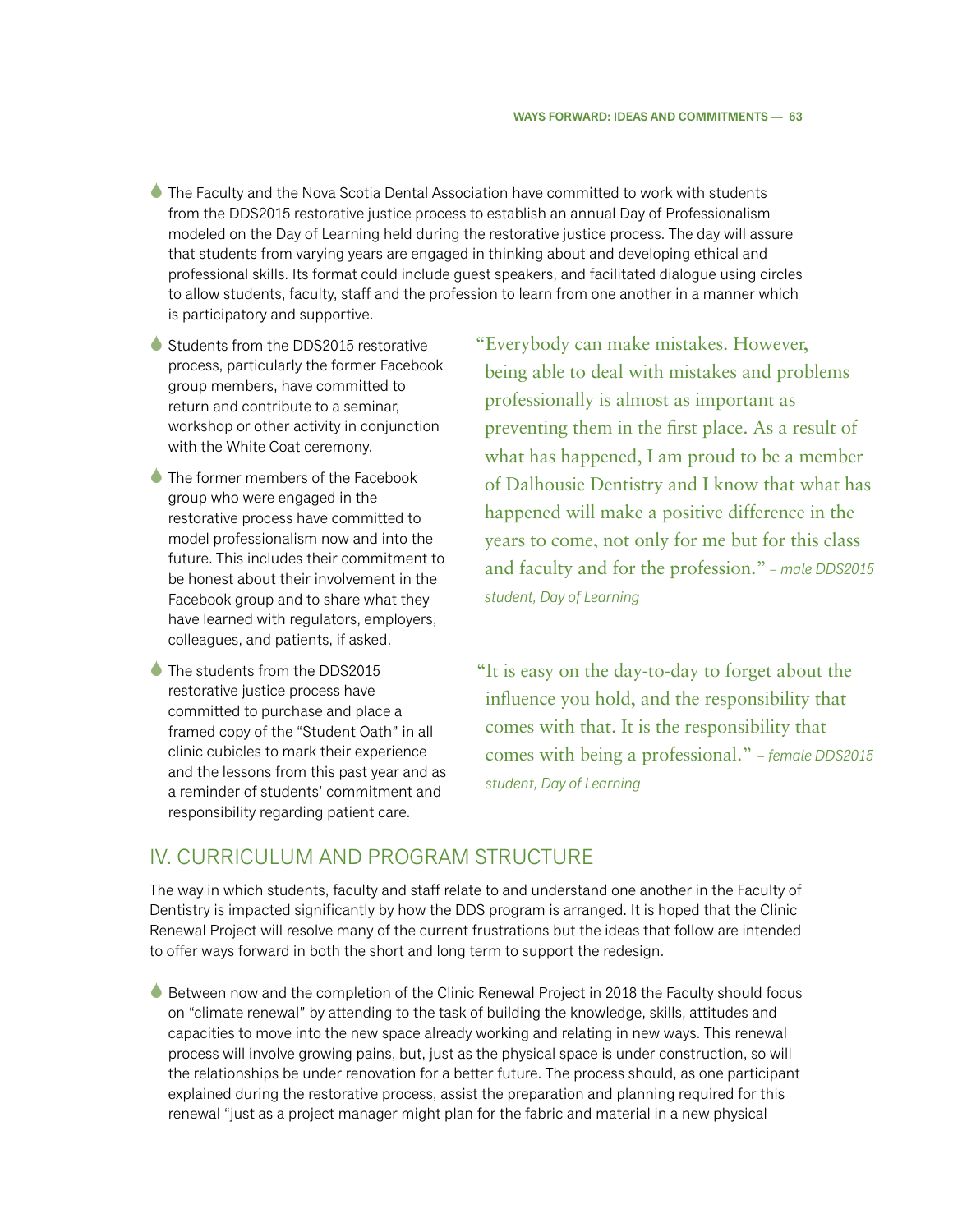space." In fact, it would be helpful to assign a project manager to develop the knowledge, skills, and practices needed within the Faculty to support new ways of working. This work needs to be an integrated part of the Clinic Renewal Project and the project manager should be part of the redesign team. The process of redesigning ways of working and interacting within the Faculty cannot wait for the completion of the clinic renew in 2018. Renewal of culture and climate will take time and the project of building better relationships will be the key to the success of clinic renewal.

**Cone idea for this relationship renewal** project that came through the restorative process relates to the anticipated clinic care teams that will work within the new clinic structure. Faculty should consider using "check-in meetings" with students in these clinic care teams on a daily basis. This model would enhance collective learning opportunities, exercise

"One way to be proactive would be to have regular check-ins with students. This could be as simple as having cluster meetings with advisors to make sure everything is on track." *– male DDS2015 student, Day of Learning*

the use of reflective practice, enhance patient care planning, and allow for solution-focused conflict resolution. Groups should work collaboratively, and hold standing check-in and clinic coordination meeting for 15 minutes every day before clinic opens to review administrative issues and identify issues to bring forward.

## v. Reporting processes and Conflict Resolution

Many of the ideas and recommendations to this point strive proactively to create the conditions to prevent conflict or address it in the early stages when it typically presents as a "concern" rather than as a "complaint." Yet, even a strongly proactive and preventative approach needs to create safeguards to deal with things when they go wrong. Feedback and communication, transparency and strong resource networks are key when addressing conflict or harm. Support and "buy-in" from all participants is important to building the capacity required to create effective mechanisms to address complaints as they arise.

- The Faculty and the University should explore ways to develop conflict resolution skills among students, faculty and staff across campus. Restorative options should be made more widely available as an approach to address concerns and conflicts.
- 6 The University should create a campus resource network connecting every Assistant or Associate Dean of Students (or person with similar responsibilities). This network could support development of the knowledge and skills needed to navigate common issues across campus. Working closely with established resources on campus, the group should seek to understand issues facing students and take a solution-focused/problem-solving approach.
- 6 The Faculty of Dentistry should equip the Associate Dean of Students with the skills, mandate and authority to support the processes suggested earlier with respect to clinic care teams and the wellness communities. The Associate Dean of Students should be responsible to ensure these processes are functioning well.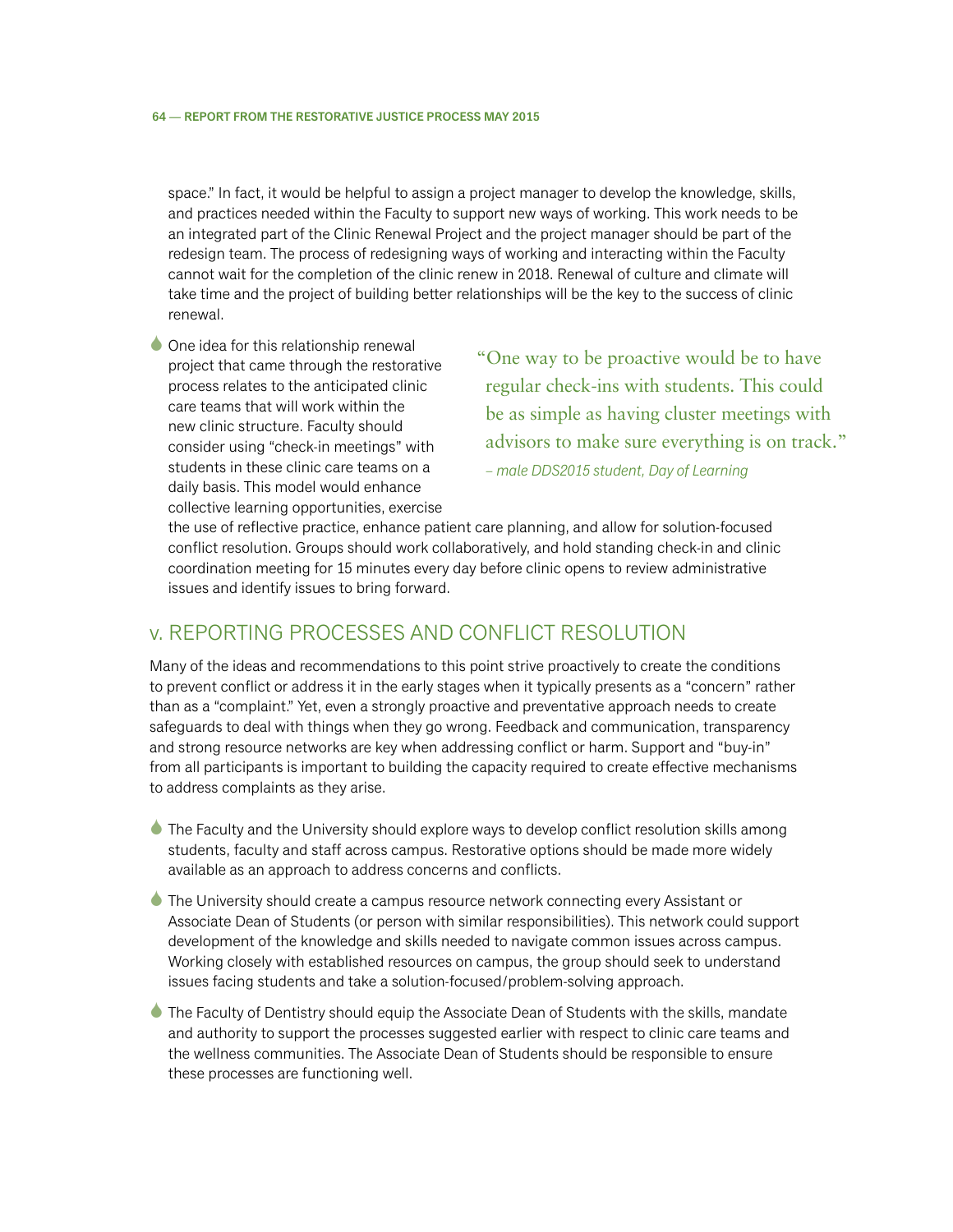- $\bullet$  The Faculty should ensure that students have a clear understanding of the complaint process and the role of the Associate Dean of Students. This should begin in orientation and be reinforced throughout the year, particularly at stressful times. This should include clear communication regarding the way in which the complaint process functions, and clarity and transparency about how reporting back will occur.
- The Faculty should ensure that the Associate Dean of Students has appropriate administrative support from someone with exceptional communication skills to ensure better communication with students on issues generally within the Faculty and to support the facilitation and navigation work required of the Associate Dean. This communication responsibility should be attached to this office as a means of ensuring consistent and centralized information for students from a source they identify and trust. It is also important to use this communication function as a means of building relationship with the student community.
- The University should look to the existing restorative approach network in the province in order to build knowledge and greater capacity to support the restorative approach being taken with various units on campus. The participants within the restorative justice process recognized its potential to build supportive and inclusive communities in which people feel they belong and to respond when things go wrong and harm is done.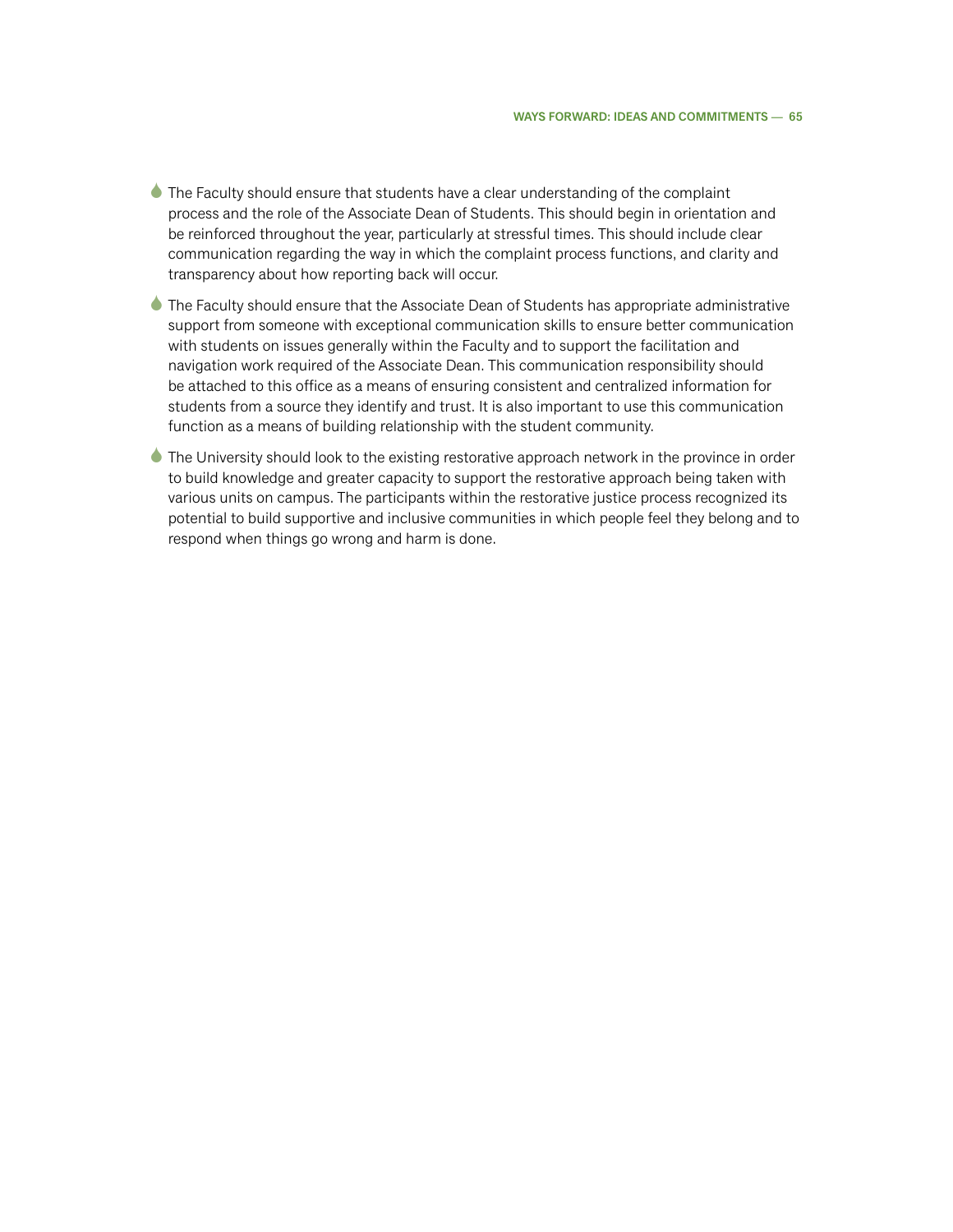# Appendix A

### **An Open Statement from the Participants in Dalhousie's Restorative Justice Process to Address Harms Related to the Dalhousie Dentistry Student (DDS2015) Facebook Group Posts issued March 1st, 2015.**

We, the 29 members of the class of DDS2015 participating in the restorative justice process, offer this public update to share some information about the process and our experience so far. This statement reflects our collective experience and sentiments. It is divided in order to offer some reflections directly from the members of the Facebook group engaged in our process, from the directly impacted women within the restorative justice process, and from the entire participant group. Our process includes 12 members of the DDS2015 Facebook group, 6 women named in the Facebook posts made public, and 11 women and men from the directly affected class of DDS2015.

We are providing this statement at this time because we anticipate an update from the Academic Standards Class Committee (ASCC). The ASCC has been kept informed of the work within the restorative process aimed at remediating behaviour and addressing the harms related to the incident. We want to share some of this information with the broader community and the public so that they are able to understand our perspectives and experience within the process as well.

#### **From the Members of the DDS2015 Facebook Group in the Restorative Justice Process**

From the beginning of this process in December we felt incredibly remorseful and took ownership of what we did (individually and collectively). Our conduct as members of the Facebook group was hurtful, painful, and wrong. It has impacted our classmates, friends, families, faculty, staff, patients, the university community, the profession and the public. Our actions have led to significant consequences for us, but also for others. Many of the consequences we have experienced both personally and professionally are a natural result of our actions and we own those consequences. Our actions have also had profound consequences for others that we own with deep regret. We know that our conduct has damaged trust in many important relationships. We know that we must work to earn back this trust. Since December we have been engaged in the intensive and difficult self-reflection and development required to start the process of earning back the trust of our colleagues, families, professors, the university community, the profession and the public. This will take time but we will work each day to model the personal and professional core values to which we are committed and that will guide us now and in the future. We hope one day to regain the trust of those we have harmed and impacted.

Our silence has been interpreted by some as cowardice – as if we are hiding from our responsibilities. It has been very tempting to satisfy calls for us to *say* we are sorry. Doing so would have made us feel better, but it would have been self-serving if not based upon the hard work necessary to gain the depth of understanding required for meaningful and sincere apology. We are committed to continue to work through the restorative process to develop this understanding. We know much more than *saying* 'sorry' is required. We are doing the hard work to figure out how to truly *be* sorry. We owe meaningful apologies to those we have impacted most directly first. Through the process we have had the opportunity to offer some of these apologies already and they have been accepted. We continue to work to be worthy of their acceptance. Only after we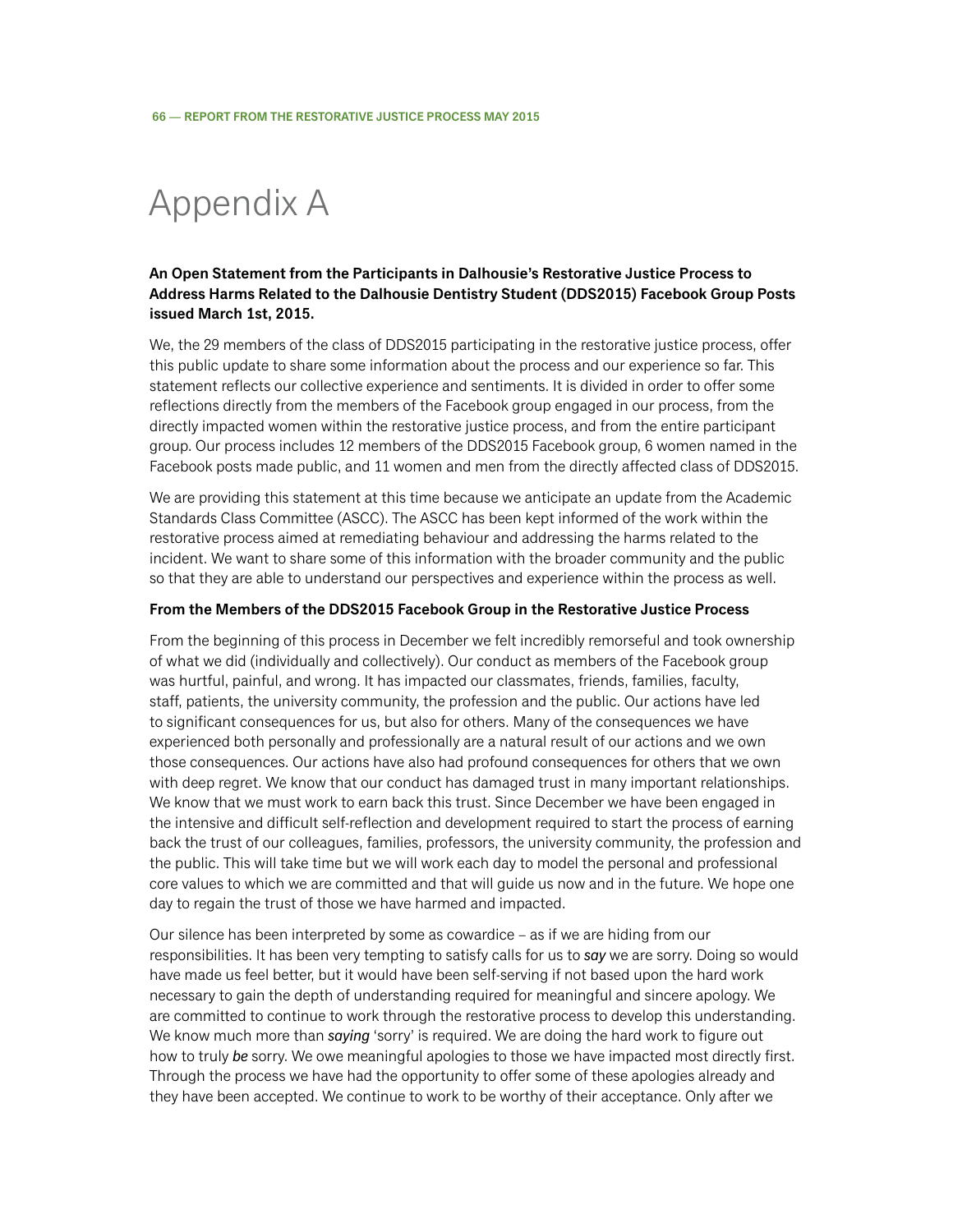have done more of this work would we be ready to offer broader apologies to the community and the public.

Through the restorative justice process we are doing the work required to *be* sorry – to confront the harms we have caused, to accept our responsibility, to figure out what is needed of us to make things right, and to gain the knowledge, skills and capacities to be trusted healthcare professionals. This is difficult and time consuming work - and it should be. We are committed to seeing this through. The process has engaged individuals from the faculty, university, the profession and the public. Involvement from these groups will continue and expand as the process moves to further examine the broader circumstances, causes and consequences of this situation. We have already learned much about ourselves, the consequences of our actions, and our contribution to the culture and climate within the faculty and the university. Our work has included: providing detailed accounts of our participation in the Facebook group and events following its discovery as part of the investigation; regular contact with the restorative facilitators since December (at a minimum weekly, in many cases daily); participation in regular and ongoing meetings with facilitators individually, in small groups and with the entire group to explore harms and impacts, accept responsibility and consider what actions are necessary to make amends. Sessions have included educational workshops and training modules supported by experts in the fields of public safety and security, sexualized and gendered violence and trauma, psychology and counselling, law and human rights, religion, and conflict resolution. In addition, we have taken specific in depth educational workshops to better understand misogyny and rape culture and bystander intervention.

We do not know what the outcomes of the process will be because this work is still underway. We know that we cannot go back and undo what has happened, but we are committed to making this experience matter - to contribute to the change that is needed. The need for change in ourselves became very clear through deep reflection on our failures and harmful actions. We also recognize that we have an opportunity and responsibility to contribute to necessary changes in the climate and culture within our faculty, the university community and in the profession we aspire to be a part of one day. We are committed to giving back and making a positive contribution to our communities. We have been given the opportunity, through this restorative justice process, to confront what we have done, the harm it has caused, and to learn what we need to do to become the trusted professionals we want to be. We are very grateful for the commitment of time, expertise and support that has made this possible. We will endeavour to be worthy of this opportunity and to contribute back to the community in equal measure.

#### **From the Women of the Class of DDS2015 involved in the Restorative Justice Process**

As women directly impacted by the Facebook posts released to the media, we decided to participate in this restorative justice process as a way to address the harmful conduct revealed by the posts and our experiences of the broader culture they reflect within our faculty, university and society. We respect that everyone who has been directly impacted by this situation deserves equal opportunity to proceed in a way in which they are comfortable. We wish to be accorded the same respect for this justice path we have chosen. We made this choice informed of all of the options available to us and came to our decision independently and without coercion. We have exercised restraint in discussing our perspective in the media but, to be clear, we do not feel that the coverage on social and mainstream media has been representative of our unique or common experiences. Many people (some with good intentions) have spoken *about* us and in the process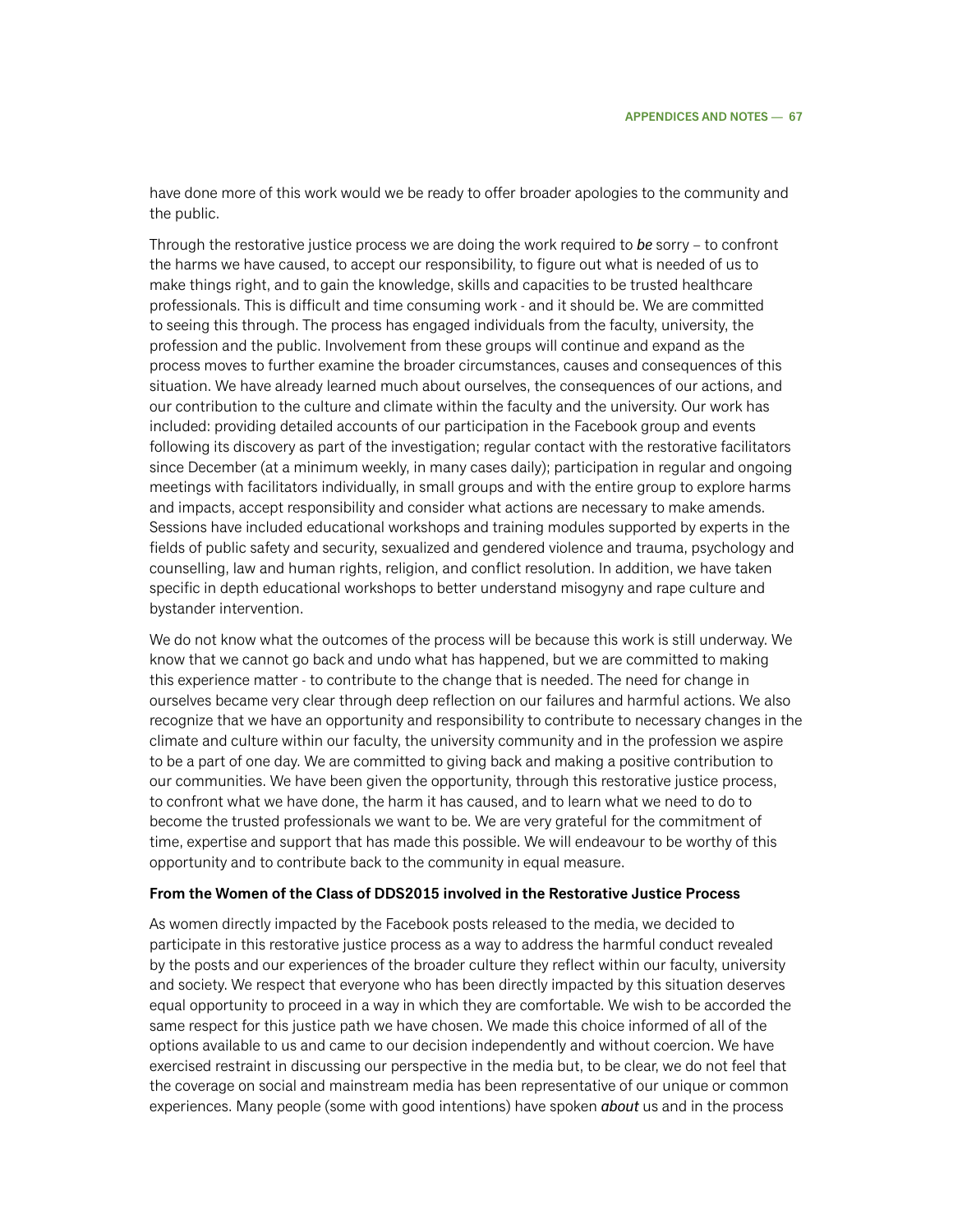often attempted to speak *for* us in ways that we have experienced as harmful, silencing and retraumatizing. Our perspective and decision to proceed through this process has often not been honoured or trusted but dismissed or criticized based on the decisions or perspectives of others. We are strong, well-educated professional women with words of our own to explain what we are going through and how we want to proceed. We have chosen individually and collectively to use our words carefully and selectively in public so as not to add fuel to the media fire which has been extremely hurtful to all of us. Some of the political tactics and debates surrounding this situation have made it challenging to proceed with a restorative justice process in the way we wished and these outside factors have caused renewed harms. At times, the volume of public opinion has drowned out our voices on what we need and want in this situation. We feel, for example, that our views were not central to the decision-making process to segregate members of our class known to be involved in the Facebook posts. While this decision may have satisfied others' needs or interests, it has done nothing for us in terms of instilling a sense of safety or respect. Instead, it fragmented and alienated us at a time when we were particularly in need of support from our class community. Many have asserted that all women feel unsafe, but this is not the case for us - we feel safe with the members of the Facebook group involved in this restorative process.

The restorative process has provided a very important space for us to engage safely and respectfully with our colleagues and others to convey our perspectives and needs. The process allows us to be involved in a manner that both respects and values our unique perspectives and the level of commitment and connection we desire. Additionally, it allows us to address underlying systemic and institutional issues influencing the climate and culture in which we live and learn. We want this process to make a significant contribution to bringing about a change in that culture and hope that we will be given the respect, time and space needed to do this work.

#### **From All Participants of the Class of DDS2015 involved in the Restorative Justice Process**

We are all committed to working together within the restorative justice process to deal with the specific and broader issues and harms connected to the Facebook group. Through this process we are dealing with the immediate incident at hand while also investigating the contributing factors that got us here as a class, faculty, and university. We hope this letter sheds some light on our process so far, on what we hope to accomplish, and on some of the challenges we have faced. We believe that the education and perspective that we are gaining through our participation in the restorative justice process will allow us to be better healthcare providers, colleagues, and representatives of Dalhousie University. We ask, as a group, that our privacy and our right to pursue this restorative process off the public stage be respected. The constant public attention has been harmful and even sometimes threatening to us, our families and friends. We will engage with the broader communities and issues involved through the restorative process, but first need to continue to work to understand and address the immediate harms involved. We hope that through this process our voices and experiences will make significant contributions to the important public discussions about sexism, misogyny, inclusion, and professionalism.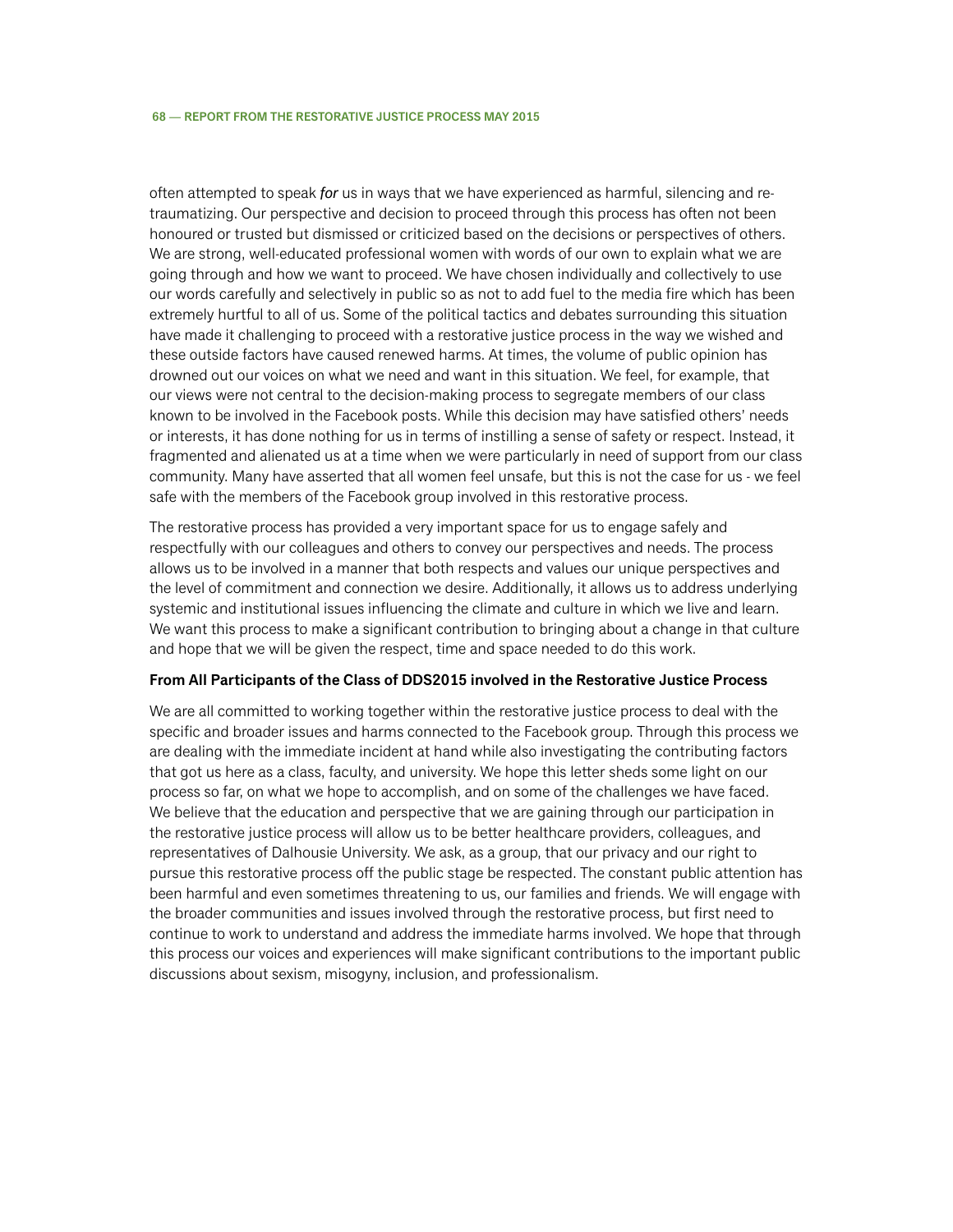# Appendix B

## **Facilitators & Advisors for Dalhousie Dentistry Restorative Justice Process 2015**

### **Restorative Process Facilitators**

*Jacob MacIsaac* – Community Safety Officer, Security Services Dalhousie University. Previously Casework Coordinator, Community Justice Society and Restorative Facilitator Nova Scotia Human Rights Commission.

*Melissa MacKay* – Advisor, Harassment Prevention/Conflict Management, Equity and Harassment Prevention Office, Dalhousie University. Previously Student Life Manager and Residence Education Coordinator, Dalhousie University.

*Jennifer Llewellyn* – Viscount Bennett Professor in Law at the Schulich School of Law, Dalhousie University.

### **International Advisory Group**

*Dr. Brenda Morrison* – Director of the Centre for Restorative Justice and an Assistant Professor in the School of Criminology at Simon Fraser University.

*Senator Vern White* – Member of the Canadian Senate, former Chief of Police in Ottawa and former Assistant Commissioner of the RCMP.

*Dr. John Braithwaite* – Distinguished Professor and Founder of the Regulatory Institutions Network at the Australian National University.

*Dr. Dorothy Vaandering* – Assistant Professor, Faculty of Education, Memorial University of Newfoundland.

*Dr. David Karp* – Professor of Sociology and Associate Dean of Student Affairs and Director of Campus Life at Skidmore College in New York.

*Eva Marszewski* – Founder and Executive Director of Peacebuilders International (Canada) and Adjunct Professor at Osgoode Hall Law School.

*Mary Ivec* – Research Officer, Regulatory Institutions Network, Australian National University.

*Paul Nixon* – Chief Social Worker for Child, Youth and Family, in the Ministry of Social Development, New Zealand.

*Dr. Joan Pennell* – Director of the **[Center for Family and Community Engagement](http://www.cfface.org/)** and Professor of Social Work at North Carolina State University.

*Dr. Gale Burford* – Emeritus Professor of Social Work and Advisor to the Justice Consortium, University of Vermont.

*Judge Barry Stuart* – Chief Judge, Yukon (retired) and Adjunct Professor in Criminology at Simon Fraser University.